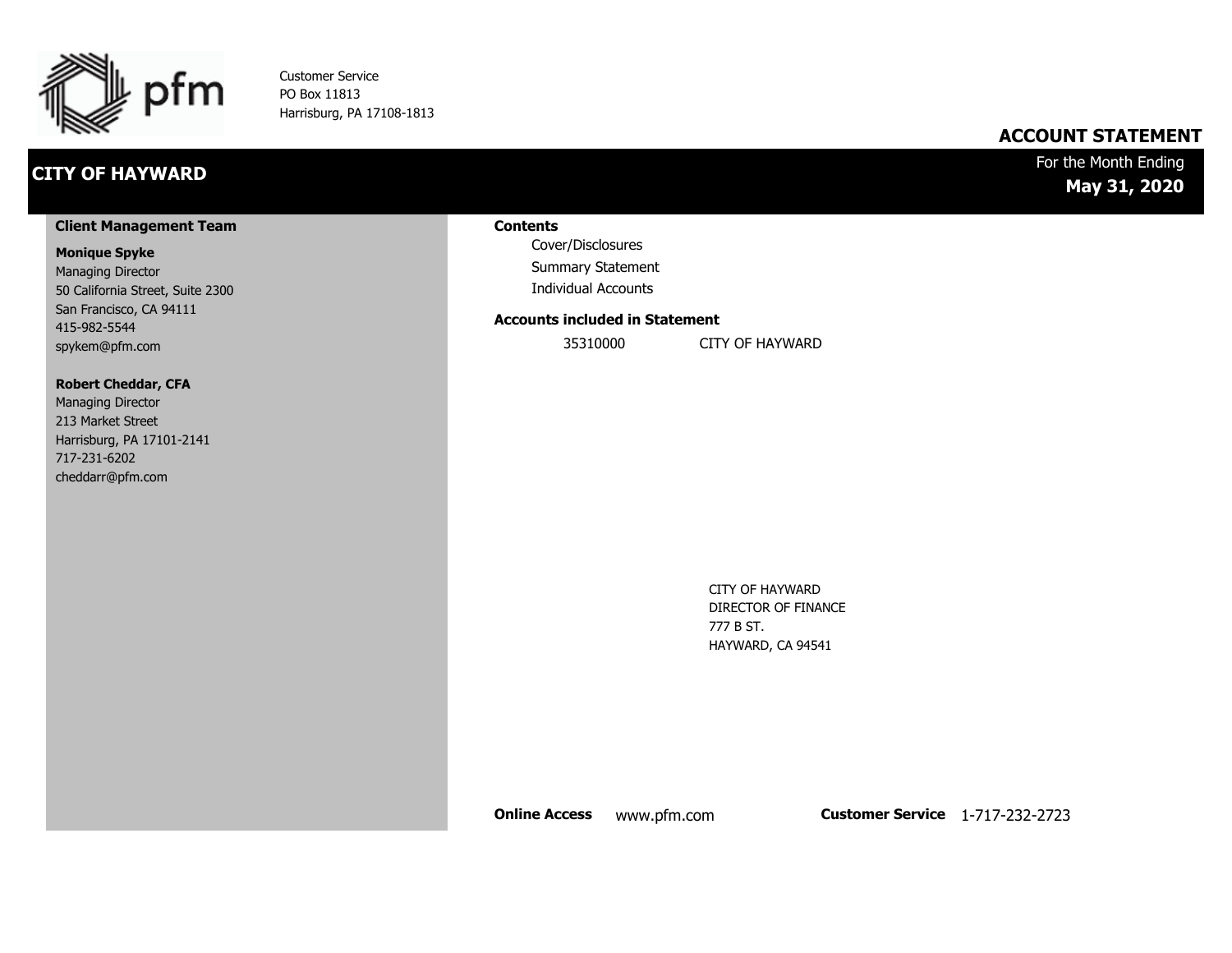

#### **Important Disclosures**

For the Month Ending **May 31, 2020**

### Important Disclosures

This statement is for general information purposes only and is not intended to provide specific advice or recommendations. PFM Asset Management LLC ("PFM") is an investment advisor registered with the Securities and Exchange Commission, and is required to maintain a written disclosure statement of our background and business experience. If you would like to receive a copy of our current disclosure statement, please contact Service Operations at the address below.

**Proxy Voting** PFM does not normally receive proxies to vote on behalf of its clients. However, it does on occasion receive consent requests. In the event a consent request is received the portfolio manager contacts the client and then proceeds according to their instructions. PFM's Proxy Voting Policy is available upon request by contacting Service Operations at the address below.

**Questions About an Account** PFM's monthly statement is intended to detail our investment advisory activity as well as the activity of any accounts held by clients in pools that are managed by PFM. The custodian bank maintains the control of assets and executes (i.e., settles) all investment transactions. The custodian statement is the official record of security and cash holdings and transactions. PFM recognizes that clients may use these reports to facilitate record keeping and that the custodian bank statement and the PFM statement should be reconciled and differences resolved. Many custodians use a settlement date basis which may result in the need to reconcile due to a timing difference.

**Account Control** PFM does not have the authority to withdraw funds from or deposit funds to the custodian. Our clients retain responsibility for their internal accounting policies; implementing and enforcing internal controls and generating ledger entries or otherwise recording transactions.

**Market Value** Generally, PFM's market prices are derived from closing bid prices as of the last business day of the month as supplied by Refinitiv or Bloomberg. Where prices are not available from generally recognized sources the securities are priced using a yield-based matrix system to arrive at an estimated market value. Prices that fall between data points are interpolated. Non-negotiable FDIC-insured bank certificates of deposit are priced at par. Although PFM believes the prices to be reliable, the values of the securities do not always represent the prices at which the securities could have been bought or sold. Explanation of the valuation methods for a registered investment company, local government investment program,or TERM funds is contained in the appropriate fund offering documentation or information statement.

**Amortized Cost** The original cost of the principal of the security is adjusted for the amount of the periodic reduction of any discount or premium from the purchase date until the date of the report. Discount or premium with respect to short term securities (those with less than one year to maturity at time of issuance) is amortized on a straightline basis. Such discount or premium with respect to longer term securities is amortized using the constant yield basis.

**Tax Reporting** Cost data and realized gains / losses are provided for informational purposes only. Please review for accuracy and consult your tax advisor to determine the tax consequences of your security transactions. PFM does not report such information to the IRS or other taxing authorities and is not responsible for the accuracy of such information that may be required to be reported to federal, state or other taxing authorities. **Financial Situation** In order to better serve you, PFM should be promptly notified of any material change in your investment objective or financial situation.

**Callable Securities** Securities subject to redemption prior to maturity may be redeemed in whole or in part before maturity, which could affect the yield represented.

Portfolio The securities in this portfolio, including shares of mutual funds, are not guaranteed or otherwise protected by PFM, the FDIC (except for certain non-negotiable certificates of deposit) or any government agency. Investment in securities involves risks, including the possible loss of the amount invested. Actual settlement values, accrued interest, and amortized cost amounts may vary for securities subject to an adjustable interest rate or subject to principal paydowns. Any changes to the values shown may be reflected within the next monthly statement's beginning values. **Rating** Information provided for ratings is based upon a good faith inquiry of selected sources, but its accuracy and completeness cannot be guaranteed. Shares of some money market and TERM funds are marketed through representatives of PFM's wholly owned subsidiary, PFM Fund Distributors, Inc. PFM Fund Distributors, Inc. is registered with the SEC as a broker/dealer and is a member of the Financial Industry Regulatory Authority ("FINRA") and the Municipal Securities Rulemaking Board ("MSRB"). You may reach the FINRA by calling the FINRA Regulator Public Disclosure Hotline at 1-888-289-9999 or at the FINRA Regulation Internet website address www.nasd.com. A brochure describing the FINRA Regulation Public Disclosure Program is also available from the FINRA upon request.

#### **Key Terms and Definitions**

*Dividends* on money market funds consist of interest earned, plus any discount ratably amortized to the date of maturity, plus all realized gains and losses on the sale of securities prior to maturity, less ratable amortization of any premium and all accrued expenses to the fund. Dividends are accrued daily and may be paid either monthly or quarterly. The monthly earnings on this statement represent the estimated dividend accrued for the month for any program that distributes earnings on a quarterly basis. There is no guarantee that the estimated amount will be paid on the actual distribution date.

*Current Yield* is the net change, exclusive of capital changes and income other than investment income, in the value of a hypothetical fund account with a balance of one share over the seven-day base period including the statement date, expressed as a percentage of the value of one share (normally \$1.00 per share) at the beginning of the seven-day period. This resulting net change in account value is then annualized by multiplying it by 365 and dividing the result by 7. The yields quoted should not be considered a representation of the yield of the fund in the future, since the yield is not fixed.

*Average maturity* represents the average maturity of all securities and investments of a portfolio, determined by multiplying the par or principal value of each security or investment by its maturity (days or years), summing the products, and dividing the sum by the total principal value of the portfolio. The stated maturity date of mortgage backed or callable securities are used in this statement. However the actual maturity of these securities could vary depending on the level or prepayments on the underlying mortgages or whether a callable security has or is still able to be called.

*Monthly distribution yield* represents the net change in the value of one share (normally \$1.00 per share) resulting from all dividends declared during the month by a fund expressed as a percentage of the value of one share at the beginning of the month. This resulting net change is then annualized by multiplying it by 365 and dividing it by the number of calendar days in the month.

*YTM at Cost* The yield to maturity at cost is the expected rate of return, based on the original cost, the annual interest receipts, maturity value and the time period from purchase date to maturity, stated as a percentage, on an annualized basis.

*YTM at Market* The yield to maturity at market is the rate of return, based on the current market value, the annual interest receipts, maturity value and the time period remaining until maturity, stated as a percentage, on an annualized basis.

*Managed Account* A portfolio of investments managed discretely by PFM according to the client's specific investment policy and requirements. The investments are directly owned by the client and held by the client's custodian.

*Unsettled Trade* A trade which has been executed however the final consummation of the security transaction and payment has not yet taken place.

Please review the detail pages of this statement carefully. If you think your statement is wrong, missing account information, or if you need more information about a transaction, please contact PFM within 60 days of receipt. If you have other concerns or questions regarding your account you should contact a member of your client management team or PFM Service Operations at the address below.

> PFM Asset Management LLC Attn: Service Operations 213 Market Street Harrisburg, PA 17101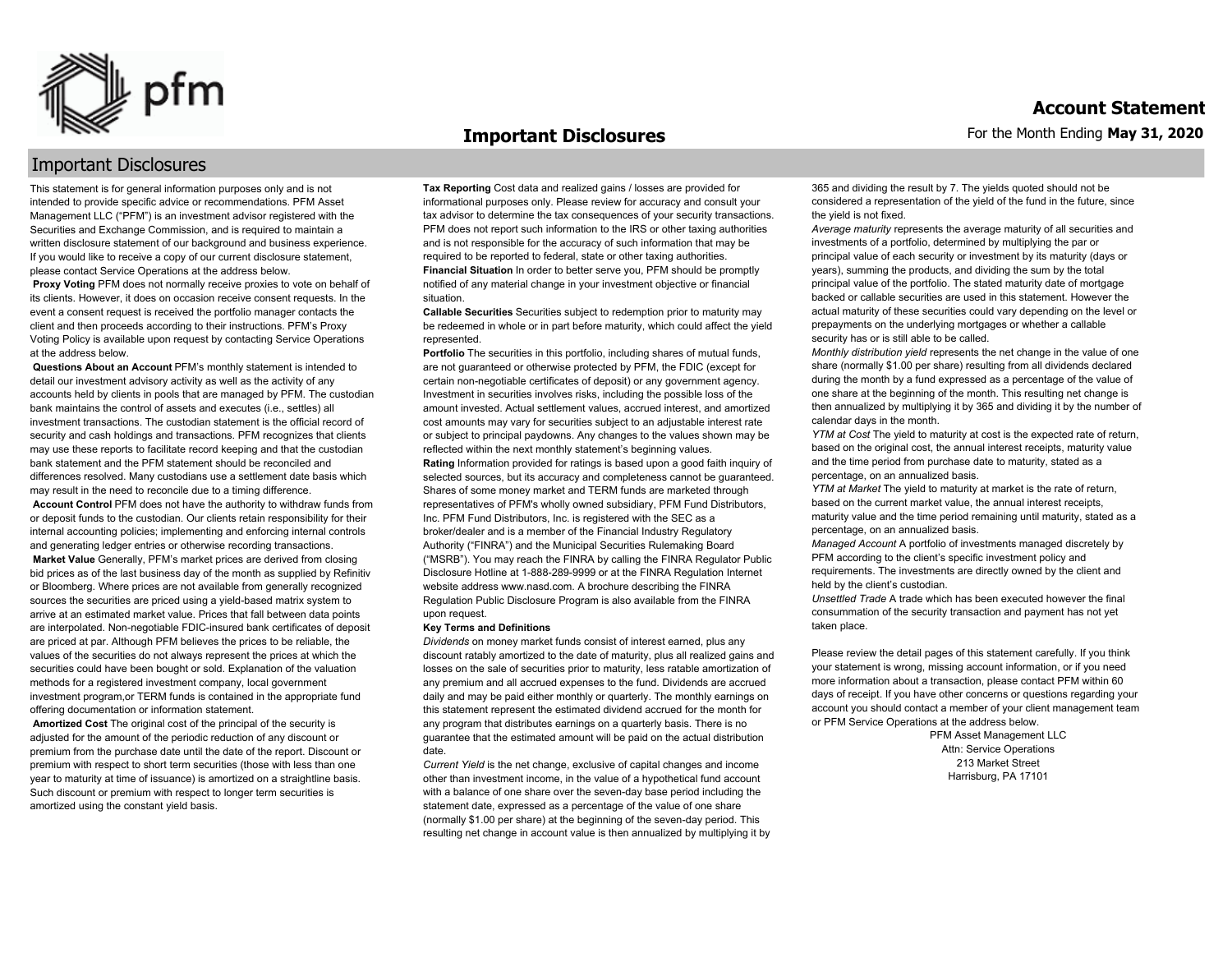

# **Managed Account Summary Statement** For the Month Ending May 31, 2020

| <b>Transaction Summary - Managed Account</b>                                 | <b>Cash Transactions Summary - Managed Account</b> |                                                                               |                                         |
|------------------------------------------------------------------------------|----------------------------------------------------|-------------------------------------------------------------------------------|-----------------------------------------|
| <b>Opening Market Value</b>                                                  | \$128,017,715.48                                   | Maturities/Calls                                                              | 630,937.50                              |
| Maturities/Calls<br><b>Principal Dispositions</b>                            | (1,065,772.72)<br>(5,668,839.27)                   | Sale Proceeds<br>Coupon/Interest/Dividend Income<br><b>Principal Payments</b> | 5,693,394.53<br>84,994.88<br>440,772.72 |
| <b>Principal Acquisitions</b><br>Unsettled Trades<br>Change in Current Value | 6,301,447.80<br>310,130.10<br>188,449.88           | <b>Security Purchases</b><br>Net Cash Contribution                            | (6,308,566.24)<br>(541, 533.39)         |
| <b>Closing Market Value</b>                                                  | \$128,083,131.27                                   | Reconciling Transactions                                                      | 0.00                                    |

| <b>Earnings Reconciliation (Cash Basis) - Managed Account</b> |                    | <b>Cash Balance</b>         |        |
|---------------------------------------------------------------|--------------------|-----------------------------|--------|
| Interest/Dividends/Coupons Received                           | 115,487.64         | <b>Closing Cash Balance</b> | \$0.00 |
| Less Purchased Interest Related to Interest/Coupons           | (7, 118.44)        |                             |        |
| Plus Net Realized Gains/Losses                                | 111,244.21         |                             |        |
| <b>Total Cash Basis Earnings</b>                              | \$219,613.41       |                             |        |
| <b>Earnings Reconciliation (Accrual Basis)</b>                | <b>Total</b>       |                             |        |
| Ending Amortized Value of Securities                          | 125,074,905.04     |                             |        |
| <b>Ending Accrued Interest</b>                                | 593,595.82         |                             |        |
| Plus Proceeds from Sales                                      | 5,693,394.53       |                             |        |
| Plus Proceeds of Maturities/Calls/Principal Payments          | 1,071,710.22       |                             |        |
| Plus Coupons/Dividends Received                               | 84,994.88          |                             |        |
| Less Cost of New Purchases                                    | (6,618,696.34)     |                             |        |
| Less Beginning Amortized Value of Securities                  | (125, 101, 509.09) |                             |        |
| Less Beginning Accrued Interest                               | (478,063.54)       |                             |        |
| <b>Total Accrual Basis Earnings</b>                           | \$320,331.52       |                             |        |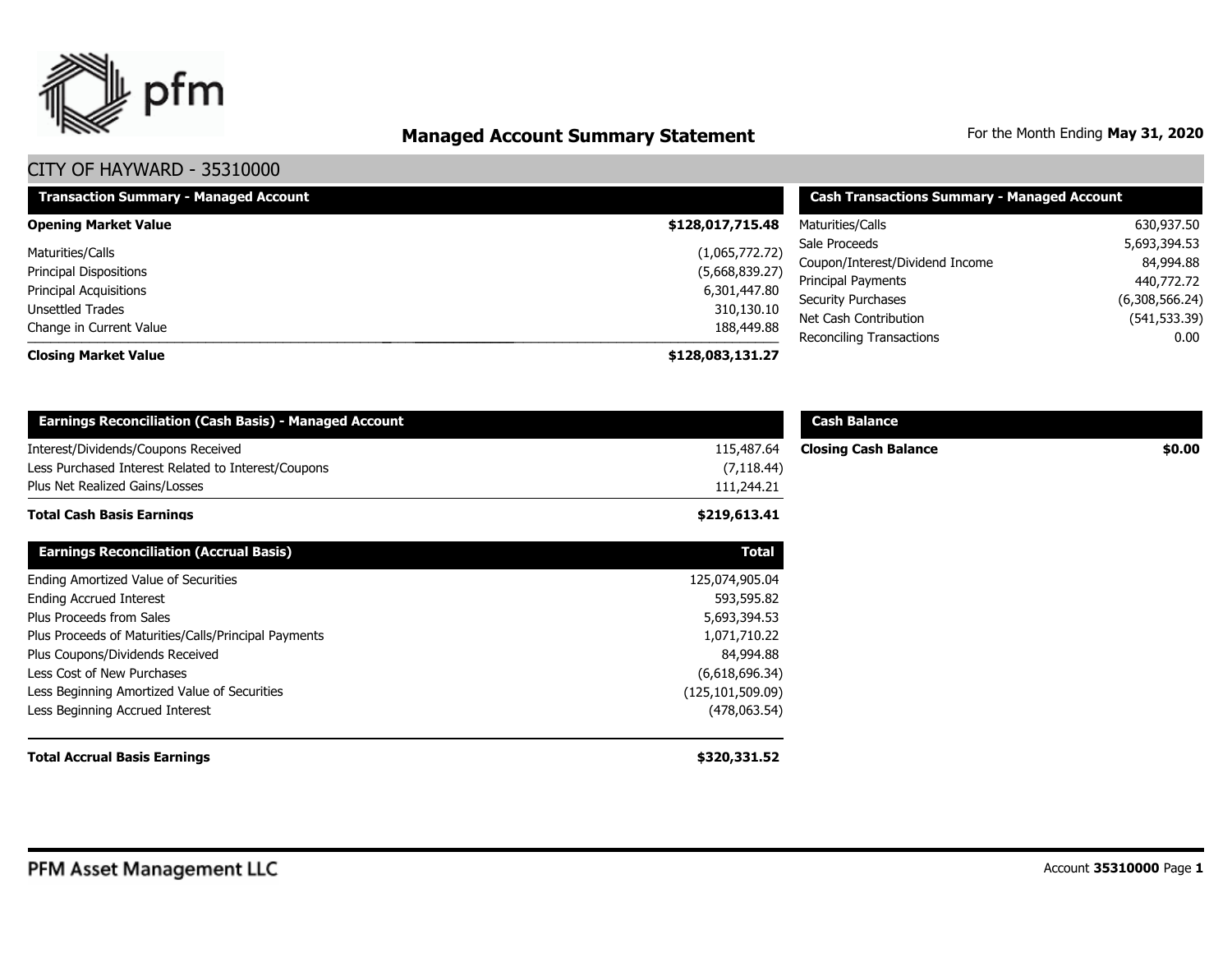

# **Portfolio Summary and Statistics** For the Month Ending May 31, 2020

## CITY OF HAYWARD - 35310000

| <b>Account Summary</b>                 |                  |                     |                |  |  |  |  |  |  |
|----------------------------------------|------------------|---------------------|----------------|--|--|--|--|--|--|
| <b>Description</b>                     | <b>Par Value</b> | <b>Market Value</b> | <b>Percent</b> |  |  |  |  |  |  |
| U.S. Treasury Bond / Note              | 51,425,000.00    | 52,938,898.02       | 41.34          |  |  |  |  |  |  |
| Supra-National Agency Bond / Note      | 4,480,000.00     | 4,563,895.13        | 3.56           |  |  |  |  |  |  |
| Municipal Bond / Note                  | 11,665,000.00    | 12,133,973.05       | 9.47           |  |  |  |  |  |  |
| Federal Agency Collateralized Mortgage | 12,308,853.24    | 12,602,631.06       | 9.84           |  |  |  |  |  |  |
| Obligation                             |                  |                     |                |  |  |  |  |  |  |
| Federal Agency Bond / Note             | 26,120,000.00    | 26,575,966,48       | 20.75          |  |  |  |  |  |  |
| Corporate Note                         | 9,065,000.00     | 9,317,925.04        | 7.27           |  |  |  |  |  |  |
| Certificate of Deposit                 | 4,275,000.00     | 4,380,115.06        | 3.42           |  |  |  |  |  |  |
| <b>Bank Note</b>                       | 300,000.00       | 322,433.70          | 0.25           |  |  |  |  |  |  |
| <b>Asset-Backed Security</b>           | 5,156,533.16     | 5,247,293.73        | 4.10           |  |  |  |  |  |  |
| <b>Managed Account Sub-Total</b>       | 124,795,386.40   | 128,083,131.27      | 100.00%        |  |  |  |  |  |  |
| <b>Accrued Interest</b>                |                  | 593,595.82          |                |  |  |  |  |  |  |
| <b>Total Portfolio</b>                 | 124,795,386.40   | 128,676,727.09      |                |  |  |  |  |  |  |

# **Sector Allocation**



| <b>Characteristics</b>            |          |
|-----------------------------------|----------|
| Yield to Maturity at Cost         | 1.95%    |
| Yield to Maturity at Market       | $0.55\%$ |
| Weighted Average Days to Maturity | 726      |

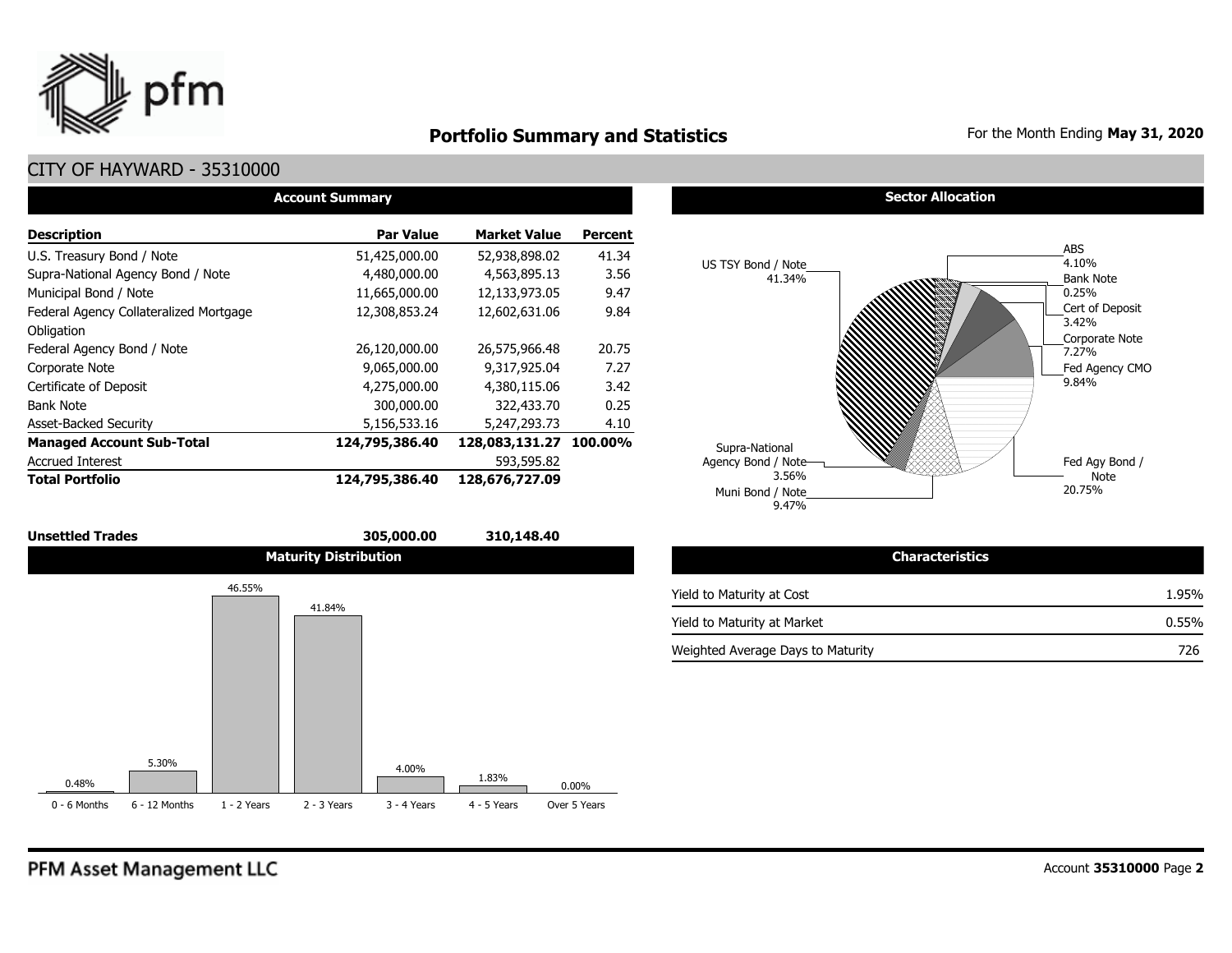## **Managed Account Issuer Summary** For the Month Ending May 31, 2020

# CITY OF HAYWARD - 35310000

pfm

| <b>Issuer Summary</b>                  |                     |                |
|----------------------------------------|---------------------|----------------|
|                                        | <b>Market Value</b> |                |
| <b>Issuer</b>                          | of Holdings         | <b>Percent</b> |
| <b>3M COMPANY</b>                      | 148,974.02          | 0.12           |
| ADOBE INC                              | 309,897.30          | 0.24           |
| AMERICAN EXPRESS CO                    | 614,067.20          | 0.48           |
| AMERICAN HONDA FINANCE                 | 609,641.40          | 0.48           |
| ARIZONA ST TRANSPRTN BRD HIGHW         | 1,263,491.45        | 0.99           |
| <b>BANK OF AMERICA CO</b>              | 588,551.55          | 0.46           |
| BMW FINANCIAL SERVICES NA LLC          | 122,632.23          | 0.10           |
| <b>CALIFORNIA ST</b>                   | 3,116,689.00        | 2.43           |
| CAPITAL ONE FINANCIAL CORP             | 613,834.02          | 0.48           |
| CAPITAL ONE PRIME AUTO REC TRUST       | 179,723.53          | 0.14           |
| CARMAX AUTO OWNER TRUST                | 876,052.34          | 0.68           |
| CATERPILLAR INC                        | 668,709.93          | 0.52           |
| CHAFFEY CA JT UNION HS DIST            | 612,030.00          | 0.48           |
| <b>CHARLES SCHWAB</b>                  | 241,166.40          | 0.19           |
| <b>CHEVRON CORPORATION</b>             | 152,344.95          | 0.12           |
| CITIGROUP INC                          | 610,479.00          | 0.48           |
| <b>COMCAST CORP</b>                    | 165,817.50          | 0.13           |
| <b>CREDIT AGRICOLE SA</b>              | 611,634.60          | 0.48           |
| <b>DNB ASA</b>                         | 648,033.13          | 0.51           |
| <b>EXXON MOBIL CORP</b>                | 153,860.25          | 0.12           |
| <b>FANNIE MAE</b>                      | 10,953,606.11       | 8.55           |
| FEDERAL FARM CREDIT BANKS              | 4,459,999.40        | 3.48           |
| FEDERAL HOME LOAN BANKS                | 7,288,238.47        | 5.69           |
| FIFTH THIRD AUTO TRUST                 | 220,268.55          | 0.17           |
| FORD CREDIT AUTO LEASE TRUST           | 465,247.56          | 0.36           |
| FORD CREDIT AUTO OWNER TRUST           | 204,664.12          | 0.16           |
| FREDDIE MAC                            | 16,476,753.56       | 12.86          |
| <b>GM FINANCIAL AUTO LEASING TRUST</b> | 307,089.53          | 0.24           |
| GM FINANCIAL SECURITIZED TERM          | 352,982.96          | 0.28           |
| <b>GOLDMAN SACHS GROUP INC</b>         | 610,585.20          | 0.48           |
| HARLEY-DAVIDSON MOTORCYCLE TRUST       | 435,027.32          | 0.34           |
| HOME DEPOT INC                         | 183,997.63          | 0.14           |

#### **Credit Quality (S&P Ratings)**



PFM Asset Management LLC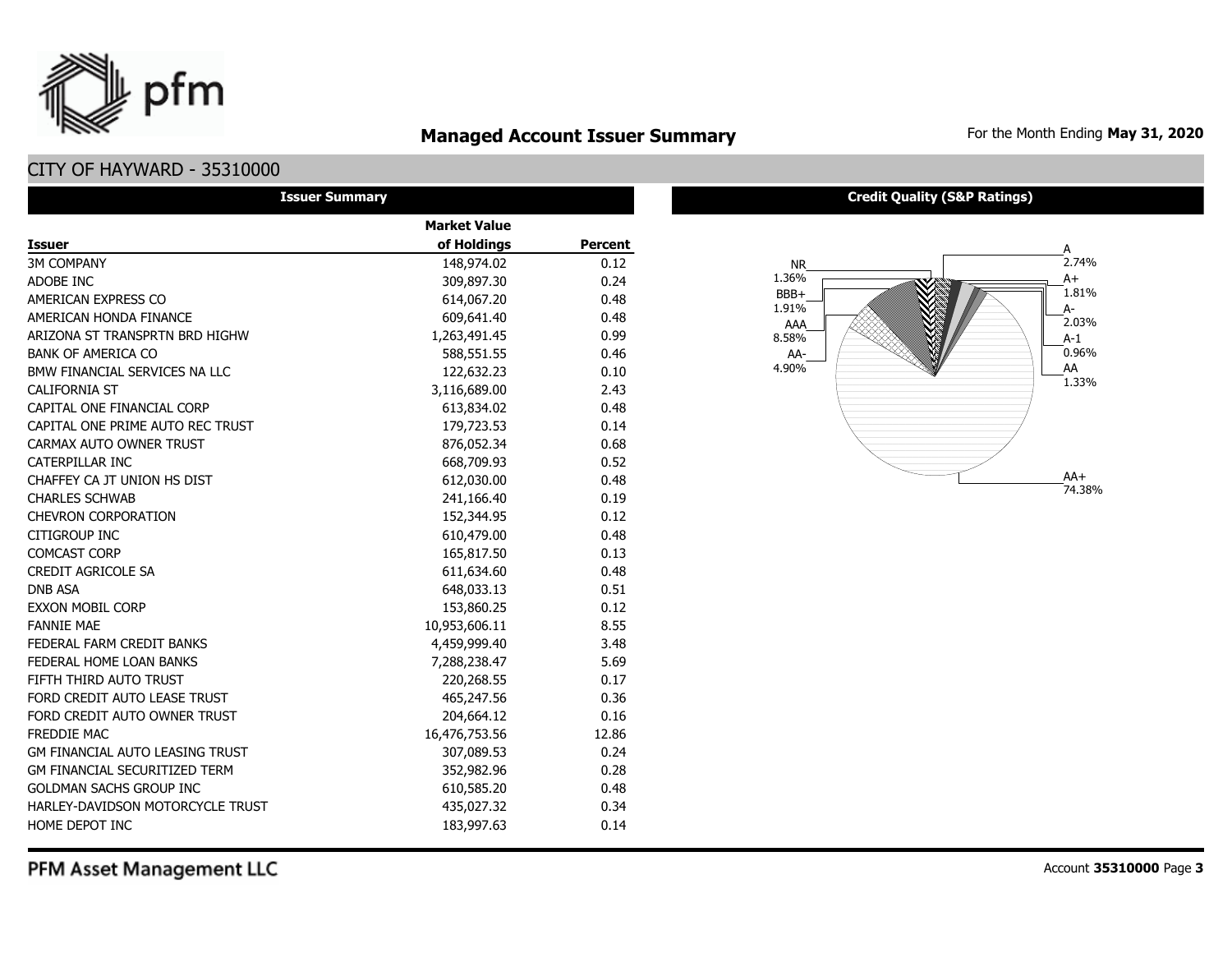

# **Managed Account Issuer Summary** For the Month Ending May 31, 2020

|                                          | <b>Market Value</b> |                |
|------------------------------------------|---------------------|----------------|
| Issuer                                   | of Holdings         | <b>Percent</b> |
| HONDA AUTO RECEIVABLES                   | 174,871.10          | 0.14           |
| <b>HYUNDAI AUTO RECEIVABLES</b>          | 409,554.92          | 0.32           |
| <b>IBM CORP</b>                          | 313,481.70          | 0.24           |
| INTER-AMERICAN DEVELOPMENT BANK          | 2,718,739.24        | 2.12           |
| INTL BANK OF RECONSTRUCTION AND DEV      | 1,845,155.89        | 1.44           |
| JP MORGAN CHASE & CO                     | 616,243.20          | 0.48           |
| LONG BEACH CA                            | 935,474.40          | 0.73           |
| <b>MARYLAND ST</b>                       | 597,650.00          | 0.47           |
| MITSUBISHI UFJ FINANCIAL GROUP INC       | 612,187.20          | 0.48           |
| <b>MORGAN STANLEY</b>                    | 616,138.20          | 0.48           |
| NATIONAL RURAL UTILITIES CO FINANCE CORP | 254,381.00          | 0.20           |
| NISSAN AUTO LEASE TRUST                  | 226,290.31          | 0.18           |
| NISSAN AUTO RECEIVABLES                  | 205,969.24          | 0.16           |
| <b>NORDEA BANK AB</b>                    | 644,191.88          | 0.50           |
| <b>OREGON STATE</b>                      | 613,590.00          | 0.48           |
| PACCAR FINANCIAL CORP                    | 302,743.46          | 0.24           |
| PNC FINANCIAL SERVICES GROUP             | 322,433.70          | 0.25           |
| ROYAL BANK OF CANADA                     | 617,691.00          | 0.48           |
| SAN DIEGO CA CMNTY CLG DIST              | 690,653.25          | 0.54           |
| SAN JOSE CA                              | 1,181,314.50        | 0.92           |
| SKANDINAVISKA ENSKILDA BANKEN AB         | 644,331.25          | 0.50           |
| SOCIETE GENERALE                         | 602,046.00          | 0.47           |
| STATE OF CONNECTICUT                     | 310,148.40          | 0.24           |
| STATE OF LOUISIANA                       | 640,512.00          | 0.50           |
| STATE OF WASHINGTON                      | 692,870.20          | 0.54           |
| TAMALPAIS CA UNION HIGH SCH DIST         | 1,015,317.90        | 0.79           |
| THE BANK OF NEW YORK MELLON CORPORATION  | 309,373.50          | 0.24           |
| <b>TOYOTA MOTOR CORP</b>                 | 604,737.85          | 0.47           |
| <b>TRUIST FIN CORP</b>                   | 310,134.00          | 0.24           |
| UNITED PARCEL SERVICE INC                | 310,119.60          | 0.24           |
| UNITED STATES TREASURY                   | 52,938,898.02       | 41.34          |
| UNIVERSITY OF CALIFORNIA                 | 464,231.95          | 0.36           |
| <b>US BANCORP</b>                        | 622,480.20          | 0.49           |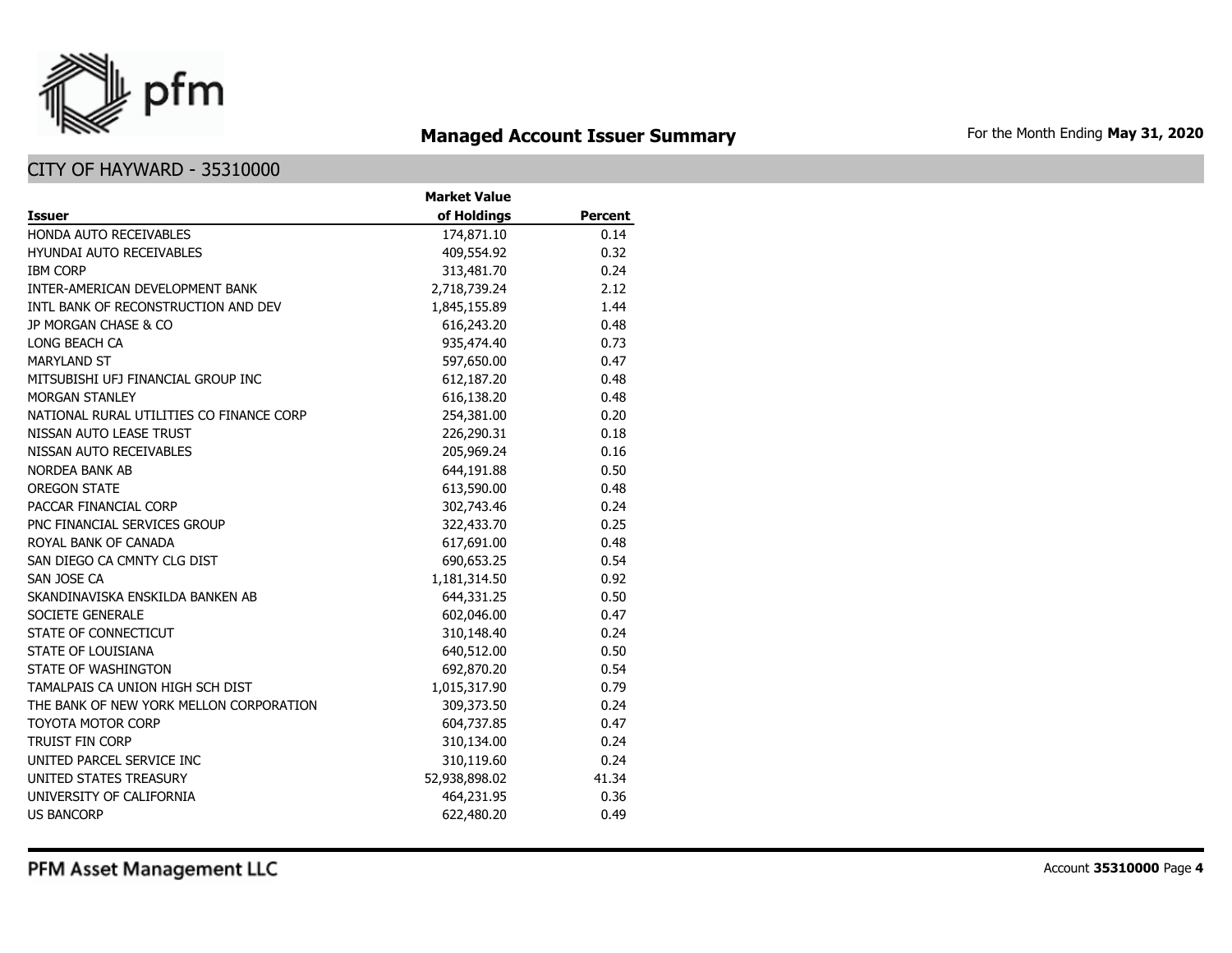

# **Managed Account Issuer Summary** For the Month Ending May 31, 2020

|                                    | <b>Market Value</b> |                |
|------------------------------------|---------------------|----------------|
| <b>Issuer</b>                      | of Holdings         | Percent        |
| <b>VERIZON OWNER TRUST</b>         | 153,650.78          | 0.12           |
| <b>VOLKSWAGEN AUTO LEASE TURST</b> | 299,435.22          | 0.23           |
| <b>Total</b>                       | \$128,083,131.27    | <b>100.00%</b> |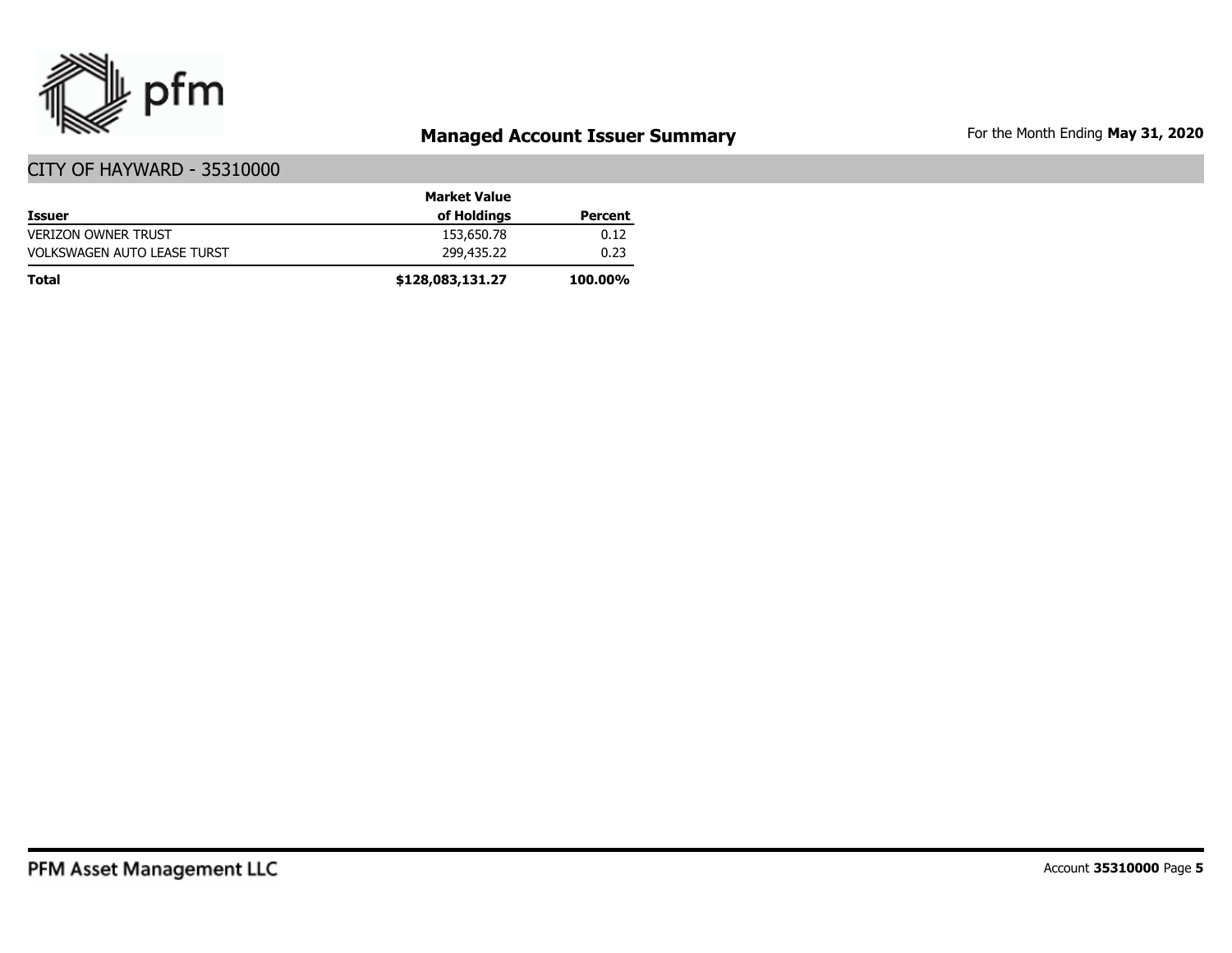

| <b>Security Type/Description</b><br><b>Dated Date/Coupon/Maturity</b> | <b>CUSIP</b> |                  | S&P<br>Par Rating | Moody's<br><b>Rating</b> | <b>Trade</b><br><b>Date</b> | <b>Settle</b><br><b>Date</b> | <b>Original</b><br>Cost | <b>YTM</b><br>at Cost | <b>Accrued</b><br><b>Interest</b> | Amortized<br>Cost | <b>Market</b><br><b>Value</b> |
|-----------------------------------------------------------------------|--------------|------------------|-------------------|--------------------------|-----------------------------|------------------------------|-------------------------|-----------------------|-----------------------------------|-------------------|-------------------------------|
| <b>U.S. Treasury Bond / Note</b>                                      |              |                  |                   |                          |                             |                              |                         |                       |                                   |                   |                               |
| <b>US TREASURY NOTES</b><br>DTD 06/30/2014 2.125% 06/30/2021          | 912828WR7    | 425,000.00 AA+   |                   | Aaa                      | 07/03/18                    | 07/06/18                     | 418,492.19              | 2.66                  | 3,796.10                          | 422,647.64        | 433,832.01                    |
| US TREASURY NOTES<br>DTD 08/15/2018 2.750% 08/15/2021                 | 9128284W7    | 1,575,000.00 AA+ |                   | Aaa                      | 09/05/18                    | 09/07/18                     | 1,576,291.99            | 2.72                  | 12,731.97                         | 1,575,529.80      | 1,623,234.38                  |
| <b>US TREASURY NOTES</b><br>DTD 08/15/2018 2.750% 08/15/2021          | 9128284W7    | 1,725,000.00 AA+ |                   | Aaa                      | 09/26/18                    | 09/28/18                     | 1,717,655.27            | 2.90                  | 13,944.54                         | 1,721,928.06      | 1,777,828.12                  |
| US TREASURY NOTES<br>DTD 08/15/2011 2.125% 08/15/2021                 | 912828RC6    | 4,400,000.00 AA+ |                   | Aaa                      | 10/03/19                    | 10/04/19                     | 4,456,890.63            | 1.42                  | 27,484.89                         | 4,436,757.53      | 4,501,750.00                  |
| <b>US TREASURY NOTES</b><br>DTD 10/31/2016 1.250% 10/31/2021          | 912828T67    | 300,000.00 AA+   |                   | Aaa                      | 12/20/19                    | 12/20/19                     | 297,761.72              | 1.66                  | 326.09                            | 298,300.75        | 304,546.86                    |
| <b>US TREASURY NOTES</b><br>DTD 10/31/2016 1.250% 10/31/2021          | 912828T67    | 2,650,000.00 AA+ |                   | Aaa                      | 10/31/19                    | 11/04/19                     | 2,634,783.20            | 1.54                  | 2,880.43                          | 2,639,178.70      | 2,690,163.93                  |
| US TREASURY NOTES<br>DTD 10/31/2016 1.250% 10/31/2021                 | 912828T67    | 4,150,000.00 AA+ |                   | Aaa                      | 11/08/19                    | 11/12/19                     | 4,114,984.38            | 1.69                  | 4,510.87                          | 4,124,821.87      | 4,212,898.23                  |
| US TREASURY NOTES<br>DTD 01/15/2019 2.500% 01/15/2022                 | 9128285V8    | 1,500,000.00 AA+ |                   | Aaa                      | 02/08/19                    | 02/11/19                     | 1,502,988.28            | 2.43                  | 14,217.03                         | 1,501,657.67      | 1,556,250.00                  |
| US TREASURY NOTES<br>DTD 01/15/2019 2.500% 01/15/2022                 | 9128285V8    | 6,000,000.00 AA+ |                   | Aaa                      | 01/29/19                    | 01/31/19                     | 5,991,328.13            | 2.55                  | 56,868.13                         | 5,995,238.50      | 6,225,000.00                  |
| <b>US TREASURY NOTES</b><br>DTD 01/31/2017 1.875% 01/31/2022          | 912828V72    | 8.750.000.00 AA+ |                   | Aaa                      | 01/07/19                    | 01/09/19                     | 8,590,722.66            | 2.50                  | 54,987.98                         | 8,663,238.01      | 8,996,093.75                  |
| <b>US TREASURY NOTES</b><br>DTD 02/15/2019 2.500% 02/15/2022          | 9128286C9    | 1,800,000.00 AA+ |                   | Aaa                      | 04/01/19                    | 04/03/19                     | 1,810,476.56            | 2.29                  | 13,228.02                         | 1,806,232.01      | 1,871,156.16                  |
| <b>US TREASURY NOTES</b><br>DTD 07/31/2017 1.875% 07/31/2022          | 9128282P4    | 1,600,000.00 AA+ |                   | Aaa                      | 07/01/19                    | 07/03/19                     | 1,605,437.50            | 1.76                  | 10,054.94                         | 1,603,821.73      | 1,658,500.00                  |
| <b>US TREASURY NOTES</b><br>DTD 07/31/2017 1.875% 07/31/2022          | 9128282P4    | 4,400,000.00 AA+ |                   | Aaa                      | 06/03/19                    | 06/05/19                     | 4,403,609.38            | 1.85                  | 27,651.10                         | 4,402,475.18      | 4,560,875,00                  |
| <b>US TREASURY NOTES</b><br>DTD 08/31/2017 1.625% 08/31/2022          | 9128282S8    | 1,075,000.00 AA+ |                   | Aaa                      | 08/02/19                    | 08/05/19                     | 1,072,858,40            | 1.69                  | 4,414.66                          | 1,073,432,93      | 1,109,769.59                  |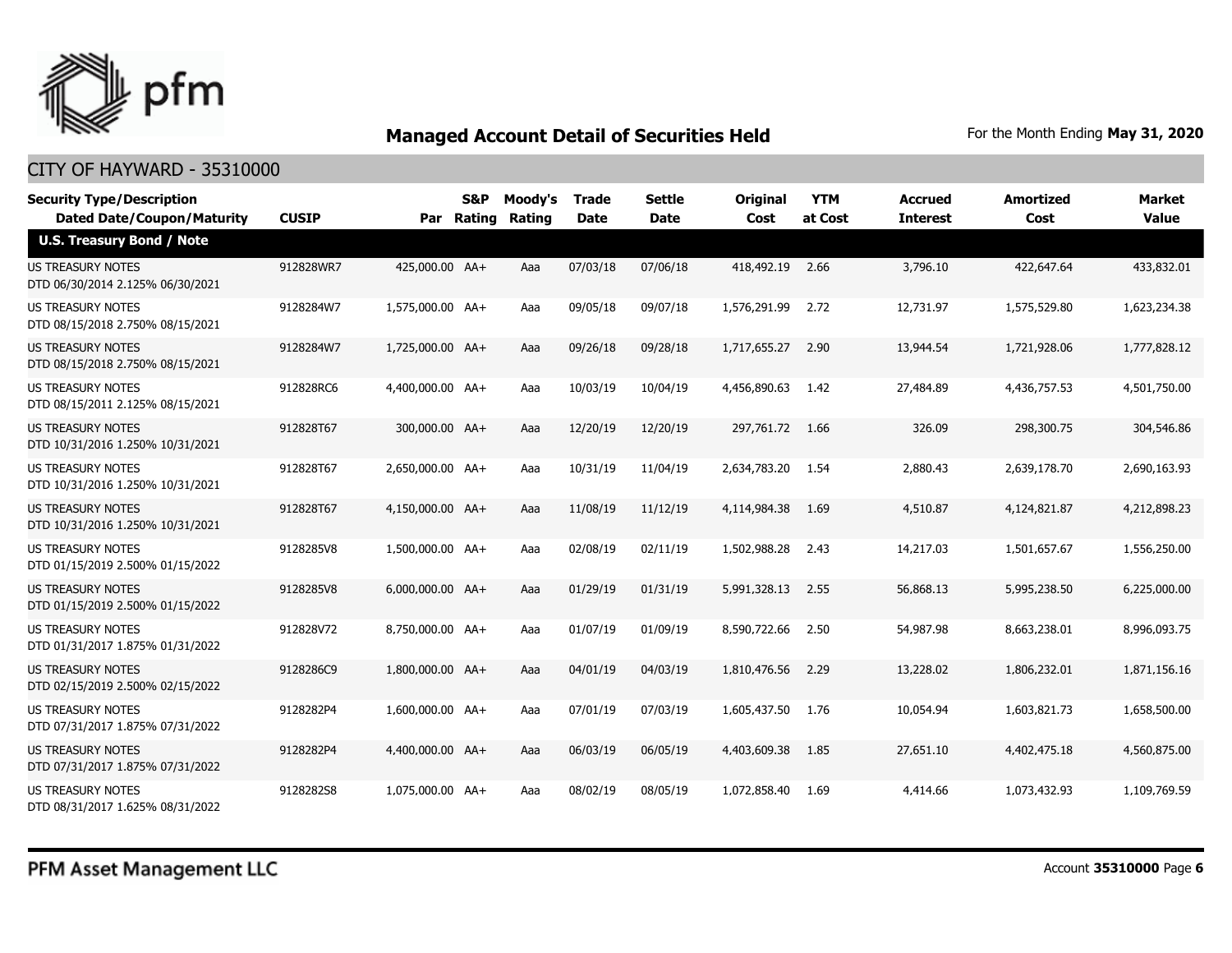

#### CITY OF HAYWARD - 35310000

| <b>Security Type/Description</b><br><b>Dated Date/Coupon/Maturity</b>                  | <b>CUSIP</b> | Par              | <b>S&amp;P</b><br>Rating | Moody's<br>Rating | <b>Trade</b><br><b>Date</b> | <b>Settle</b><br><b>Date</b> | Original<br>Cost | <b>YTM</b><br>at Cost | <b>Accrued</b><br><b>Interest</b> | <b>Amortized</b><br>Cost | <b>Market</b><br>Value |
|----------------------------------------------------------------------------------------|--------------|------------------|--------------------------|-------------------|-----------------------------|------------------------------|------------------|-----------------------|-----------------------------------|--------------------------|------------------------|
| <b>U.S. Treasury Bond / Note</b>                                                       |              |                  |                          |                   |                             |                              |                  |                       |                                   |                          |                        |
| UNITED STATES TREASURY NOTES<br>DTD 10/15/2019 1.375% 10/15/2022                       | 912828YK0    | 5,250,000.00 AA+ |                          | Aaa               | 12/02/19                    | 12/04/19                     | 5,213,085.94     | 1.63                  | 9,269.98                          | 5,219,438.26             | 5,397,656.25           |
| UNITED STATES TREASURY NOTES<br>DTD 01/15/2020 1.500% 01/15/2023                       | 912828Z29    | 2,500,000.00 AA+ |                          | Aaa               | 02/03/20                    | 02/05/20                     | 2,512,207.03     | 1.33                  | 14,217.03                         | 2,510,878.45             | 2,585,937.50           |
| <b>US TREASURY NOTES</b><br>DTD 02/01/2016 1.750% 01/31/2023                           | 912828P38    | 150,000.00 AA+   |                          | Aaa               | 01/02/20                    | 01/06/20                     | 150,609.38       | 1.61                  | 879.81                            | 150,529.47               | 156,210.93             |
| UNITED STATES TREASURY NOTES<br>DTD 02/15/2020 1.375% 02/15/2023                       | 912828Z86    | 3,175,000.00 AA+ |                          | Aaa               | 03/02/20                    | 03/04/20                     | 3,230,190.43     | 0.78                  | 12,833.02                         | 3,225,633.89             | 3,277,195.31           |
| <b>Security Type Sub-Total</b>                                                         |              | 51,425,000.00    |                          |                   |                             |                              | 51,300,373.07    | 1.96                  | 284,296.59                        | 51,371,740.45            | 52,938,898.02          |
| <b>Supra-National Agency Bond / Note</b>                                               |              |                  |                          |                   |                             |                              |                  |                       |                                   |                          |                        |
| INTER-AMERICAN DEVELOPMENT BANK<br><b>NOTE</b><br>DTD 04/19/2018 2.625% 04/19/2021     | 4581X0DB1    | 1,400,000.00 AAA |                          | Aaa               | 04/12/18                    | 04/19/18                     | 1,396,920.00     | 2.70                  | 4,287.50                          | 1,399,095.11             | 1,428,568.40           |
| INTL BANK OF RECONSTRUCTION AND DEV<br><b>NOTE</b><br>DTD 07/25/2018 2.750% 07/23/2021 | 459058GH0    | 1,795,000.00 AAA |                          | Aaa               | 07/18/18                    | 07/25/18                     | 1,790,799.70     | 2.83                  | 17,551.11                         | 1,793,398.97             | 1,845,155.89           |
| INTER-AMERICAN DEVEL BK CORPORATE<br><b>NOTES</b><br>DTD 04/24/2020 0.500% 05/24/2023  | 4581X0DM7    | 1,285,000.00 AAA |                          | Aaa               | 04/17/20                    | 04/24/20                     | 1,284,563.10     | 0.51                  | 124.93                            | 1,284,577.86             | 1,290,170.84           |
| <b>Security Type Sub-Total</b>                                                         |              | 4,480,000.00     |                          |                   |                             |                              | 4,472,282.80     | 2.14                  | 21,963.54                         | 4,477,071.94             | 4,563,895.13           |
| <b>Municipal Bond / Note</b>                                                           |              |                  |                          |                   |                             |                              |                  |                       |                                   |                          |                        |
| CA ST TXBL GO BONDS<br>DTD 04/27/2017 2.625% 04/01/2021                                | 13063DAC2    | 1,000,000.00 AA- |                          | Aa2               | 02/12/19                    | 02/14/19                     | 997,000.00       | 2.77                  | 4,375.00                          | 998,826.25               | 1,016,110.00           |
| CA ST TXBL GO BONDS<br>DTD 04/25/2018 2.800% 04/01/2021                                | 13063DGA0    | 1,425,000.00 AA- |                          | Aa2               | 04/18/18                    | 04/25/18                     | 1,425,057.00     | 2.80                  | 6,650.00                          | 1,425,016.16             | 1,450,023.00           |
| UNIV OF CAL TXBL REV BONDS<br>DTD 06/05/2018 3.029% 05/15/2021                         | 91412HBH5    | 455,000.00 AA    |                          | Aa2               | 05/23/18                    | 06/05/18                     | 455,000.00       | 3.03                  | 612.53                            | 455,000.00               | 464,231.95             |

PFM Asset Management LLC

Account **35310000** Page **7**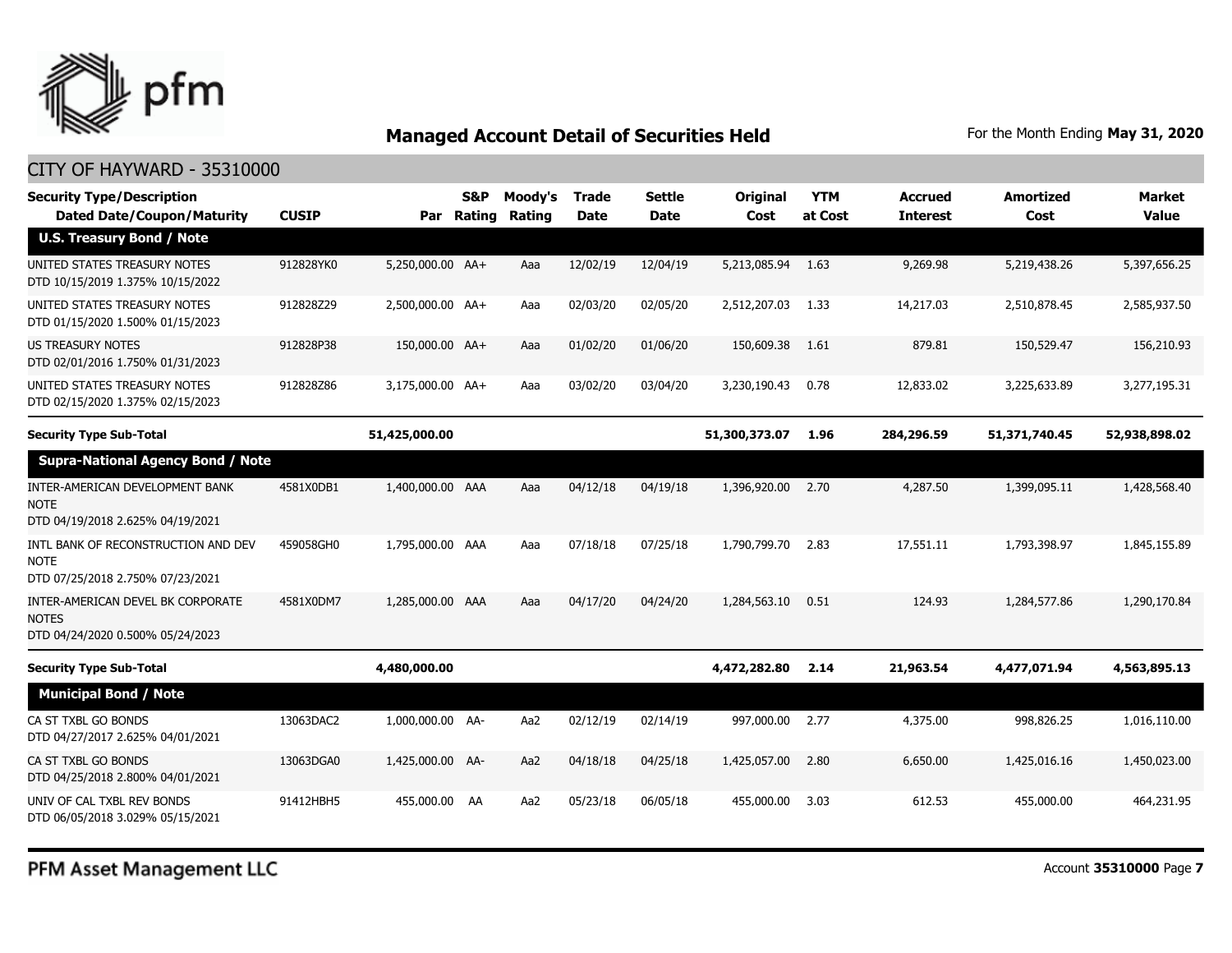

#### CITY OF HAYWARD - 35310000

| <b>Security Type/Description</b><br><b>Dated Date/Coupon/Maturity</b>      | <b>CUSIP</b> |                  | S&P<br>Par Rating | Moody's<br>Rating | Trade<br><b>Date</b> | Settle<br><b>Date</b> | <b>Original</b><br>Cost | <b>YTM</b><br>at Cost | <b>Accrued</b><br><b>Interest</b> | <b>Amortized</b><br>Cost | Market<br><b>Value</b> |
|----------------------------------------------------------------------------|--------------|------------------|-------------------|-------------------|----------------------|-----------------------|-------------------------|-----------------------|-----------------------------------|--------------------------|------------------------|
| <b>Municipal Bond / Note</b>                                               |              |                  |                   |                   |                      |                       |                         |                       |                                   |                          |                        |
| LOUISIANA ST - B - REF MUNICIPAL BONDS<br>DTD 03/11/2020 5.000% 11/15/2021 | 546417DK9    | 600,000.00 AA-   |                   | Aa3               | 04/21/20             | 04/22/20              | 637,044.00              | 1.01                  | 1,333.33                          | 634,453.51               | 640,512.00             |
| CA ST T/E GO BONDS<br>DTD 04/22/2020 5.000% 03/01/2022                     | 13063DUV8    | 600,000.00 AA-   |                   | Aa2               | 04/17/20             | 04/22/20              | 644,070,00              | 1.00                  | 3,250.00                          | 641,470.00               | 650,556.00             |
| <b>CT ST TXBL GO BONDS</b><br>DTD 06/11/2020 2.500% 07/01/2022             | 20772KJU4    | 305,000.00 A     |                   | A1                | 05/29/20             | 06/11/20              | 310,130.10              | 1.66                  | 0.00                              | 310,130.10               | 310,148.40             |
| CHAFFEY UHSD, CA TXBL GO BONDS<br>DTD 12/05/2019 1.913% 08/01/2022         | 157411TH2    | 600,000.00 AA-   |                   | Aa1               | 11/06/19             | 12/05/19              | 600,000.00              | 1.91                  | 3,826.00                          | 600,000.00               | 612,030.00             |
| SAN DIEGO CCD, CA TXBL GO BONDS<br>DTD 10/16/2019 1.936% 08/01/2022        | 7972720M6    | 675,000.00 AAA   |                   | Aaa               | 09/18/19             | 10/16/19              | 675,000.00              | 1.94                  | 4,356.00                          | 675,000.00               | 690,653.25             |
| LONG BEACH CCD, CA TXBL GO BONDS<br>DTD 10/23/2019 1.702% 08/01/2022       | 542411NG4    | 920,000.00 AA    |                   | Aa2               | 10/09/19             | 10/23/19              | 920,000.00              | 1.70                  | 5,219.47                          | 920,000.00               | 935,474.40             |
| TAMALPAIS UHSD, CA TXBL GO BONDS<br>DTD 10/09/2019 1.925% 08/01/2022       | 874857KH7    | 995,000.00 NR    |                   | Aaa               | 09/20/19             | 10/09/19              | 995,000.00              | 1.93                  | 6,384.58                          | 995,000.00               | 1,015,317.90           |
| SAN JOSE, CA TXBL GO BONDS<br>DTD 07/25/2019 2.300% 09/01/2022             | 798135H44    | 1,150,000.00 AA+ |                   | Aa1               | 07/09/19             | 07/25/19              | 1,157,544.00            | 2.08                  | 6,612.50                          | 1,155,468.40             | 1,181,314.50           |
| OR ST DEPT OF TRANS TXBL REV BONDS<br>DTD 11/20/2019 1.855% 11/15/2022     | 68607DTT2    | 600,000.00 AAA   |                   | Aa1               | 11/07/19             | 11/20/19              | 600,000.00              | 1.86                  | 494.67                            | 600,000,00               | 613,590.00             |
| WA ST T/E GO BONDS<br>DTD 04/29/2020 5.000% 07/01/2023                     | 93974EHJ8    | 605,000.00 AA+   |                   | Aaa               | 04/23/20             | 04/29/20              | 679,759.85              | 1.03                  | 2,688.89                          | 677,629.39               | 692,870.20             |
| AZ TRAN BOARD TXBL REV BONDS<br>DTD 02/12/2020 1.795% 07/01/2023           | 040654XT7    | 1,235,000.00 AA+ |                   | Aa1               | 01/10/20             | 02/12/20              | 1,235,000.00            | 1.80                  | 6,712.05                          | 1,235,000.00             | 1,263,491.45           |
| MD ST T/E GO BONDS<br>DTD 08/30/2017 5.000% 08/01/2024                     | 574193PK8    | 500,000.00 AAA   |                   | Aaa               | 05/01/20             | 05/05/20              | 583,925.00              | 0.95                  | 8,333.33                          | 582,462.14               | 597,650.00             |
| <b>Security Type Sub-Total</b>                                             |              | 11,665,000.00    |                   |                   |                      |                       | 11,914,529.95           | 1.92                  | 60,848.35                         | 11,905,455.95            | 12,133,973.05          |
| <b>Federal Agency Collateralized Mortgage Obligation</b>                   |              |                  |                   |                   |                      |                       |                         |                       |                                   |                          |                        |
| FHLMC SERIES K013 A1<br>DTD 05/01/2011 2.902% 08/01/2020                   | 3137AA4V2    | 49,484.80 AA+    |                   | Aaa               | 06/23/17             | 06/28/17              | 50,426.17 2.26          |                       | 119.67                            | 49,535.62                | 49,542.29              |

PFM Asset Management LLC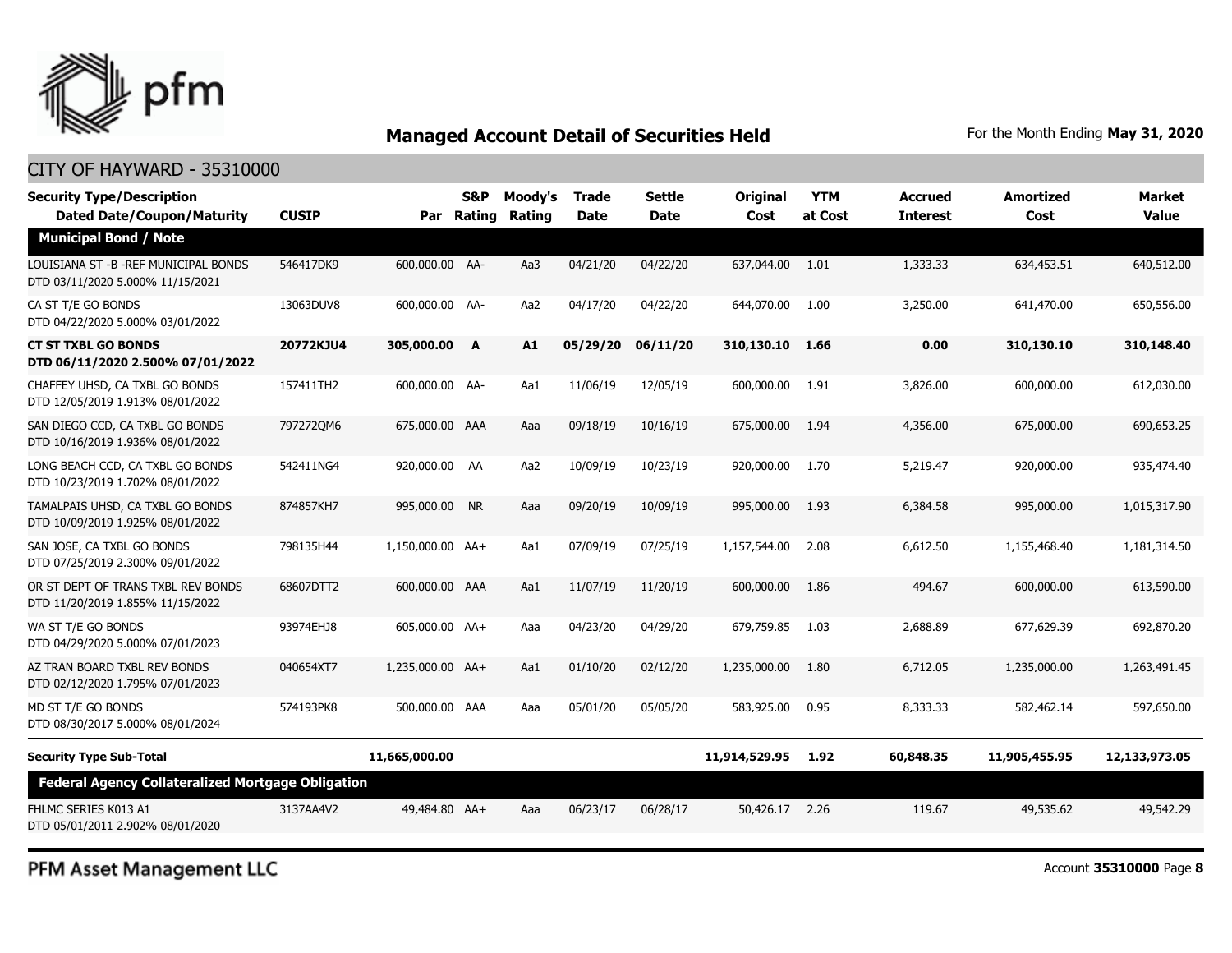

| <b>Security Type/Description</b><br><b>Dated Date/Coupon/Maturity</b> | <b>CUSIP</b> |                  | S&P<br>Par Rating | Moody's<br>Rating | <b>Trade</b><br><b>Date</b> | <b>Settle</b><br><b>Date</b> | <b>Original</b><br>Cost | <b>YTM</b><br>at Cost | Accrued<br><b>Interest</b> | <b>Amortized</b><br>Cost | <b>Market</b><br><b>Value</b> |  |  |
|-----------------------------------------------------------------------|--------------|------------------|-------------------|-------------------|-----------------------------|------------------------------|-------------------------|-----------------------|----------------------------|--------------------------|-------------------------------|--|--|
| <b>Federal Agency Collateralized Mortgage Obligation</b>              |              |                  |                   |                   |                             |                              |                         |                       |                            |                          |                               |  |  |
| <b>FHMS K714 A2</b><br>DTD 01/01/2014 3.034% 10/01/2020               | 3137B6ZM6    | 546,964.26 AA+   |                   | Aaa               | 09/21/17                    | 09/26/17                     | 562,155.34              | 2.08                  | 1,382.91                   | 548,647.56               | 547,640.88                    |  |  |
| FNA 2018-M5 A2<br>DTD 04/01/2018 3.560% 09/01/2021                    | 3136B1XP4    | 476,020.36 AA+   |                   | Aaa               | 04/11/18                    | 04/30/18                     | 485,488.88              | 2.93                  | 1,412.19                   | 479,567.17               | 480,094.37                    |  |  |
| <b>FHMS K720 A1</b><br>DTD 11/01/2015 2.316% 11/01/2021               | 3137BLUQ9    | 195,984.31 AA+   |                   | Aaa               | 08/22/19                    | 08/27/19                     | 196,520.21              | 2.19                  | 378.25                     | 196,332.61               | 197,478.74                    |  |  |
| FHLMC MULTIFAMILY STRUCTURED P<br>DTD 05/01/2015 2.791% 01/01/2022    | 3137BHXY8    | 1,250,000.00 AA+ |                   | Aaa               | 08/16/19                    | 08/21/19                     | 1,272,656.25            | 2.00                  | 2,907.29                   | 1,265,182.83             | 1,274,004.69                  |  |  |
| FHMS KJ23 A1<br>DTD 12/01/2018 3.174% 03/01/2022                      | 3137FKK70    | 257,379.71 AA+   |                   | Aaa               | 12/07/18                    | 12/14/18                     | 257,377.64              | 3.17                  | 680.77                     | 257,378.58               | 260,401.84                    |  |  |
| FHMS K019 A2<br>DTD 08/01/2012 2.272% 03/01/2022                      | 3137ASNJ9    | 590,448.69 AA+   |                   | Aaa               | 03/29/19                    | 04/03/19                     | 586,089.51 2.54         |                       | 1,117.92                   | 587,832.36               | 601,144.37                    |  |  |
| FHMS K023 A1<br>DTD 12/01/2012 1.583% 04/01/2022                      | 3137AWQG3    | 59,574.58 AA+    |                   | Aaa               | 03/06/18                    | 03/09/18                     | 58,280.68               | 2.14                  | 78.59                      | 58,991.28                | 59,803.50                     |  |  |
| FHMS K023 A1<br>DTD 12/01/2012 1.583% 04/01/2022                      | 3137AWQG3    | 261,546.92 AA+   |                   | Aaa               | 07/12/18                    | 07/17/18                     | 254,936.73              | 2.30                  | 345.02                     | 258,280.88               | 262,551.94                    |  |  |
| FHMS K023 A1<br>DTD 12/01/2012 1.583% 04/01/2022                      | 3137AWQG3    | 537,624.22 AA+   |                   | Aaa               | 03/07/18                    | 03/09/18                     | 525,863.71 2.15         |                       | 709.22                     | 532,322.48               | 539,690.09                    |  |  |
| FHLMC MULTIFAMILY STRUCTURED P<br>DTD 11/01/2015 2.716% 06/01/2022    | 3137BLUR7    | 600,000.00 AA+   |                   | Aaa               | 03/13/19                    | 03/18/19                     | 599,253.52 2.76         |                       | 1,358.00                   | 599,534.65               | 614,744.66                    |  |  |
| FHLMC MULTIFAMILY STRUCTURED P<br>DTD 12/01/2012 2.355% 07/01/2022    | 3137AVXN2    | 570,000.00 AA+   |                   | Aaa               | 06/12/19                    | 06/17/19                     | 572,092.97              | 2.23                  | 1,118.62                   | 571,433.02               | 587,449.55                    |  |  |
| FHLMC MULTIFAMILY STRUCTURED P<br>DTD 12/01/2012 2.355% 07/01/2022    | 3137AVXN2    | 1,227,386.00 AA+ |                   | Aaa               | 03/28/19                    | 04/02/19                     | 1,222,591.52            | 2.48                  | 2,408.75                   | 1,224,313.65             | 1,264,960.26                  |  |  |
| FHLMC MULTIFAMILY STRUCTURED P<br>DTD 12/01/2012 2.307% 08/01/2022    | 3137AWOH1    | 1,250,000.00 AA+ |                   | Aaa               | 09/04/19                    | 09/09/19                     | 1,268,457.03            | 1.78                  | 2,403.13                   | 1,263,812.21             | 1,289,041.94                  |  |  |
| FHLMC MULTIFAMILY STRUCTURED P<br>DTD 05/01/2013 2.510% 11/01/2022    | 3137B1BS0    | 500,000.00 AA+   |                   | Aaa               | 02/18/20                    | 02/21/20                     | 509,648.44              | 1.78                  | 1,045.83                   | 508,658.10               | 519,425.88                    |  |  |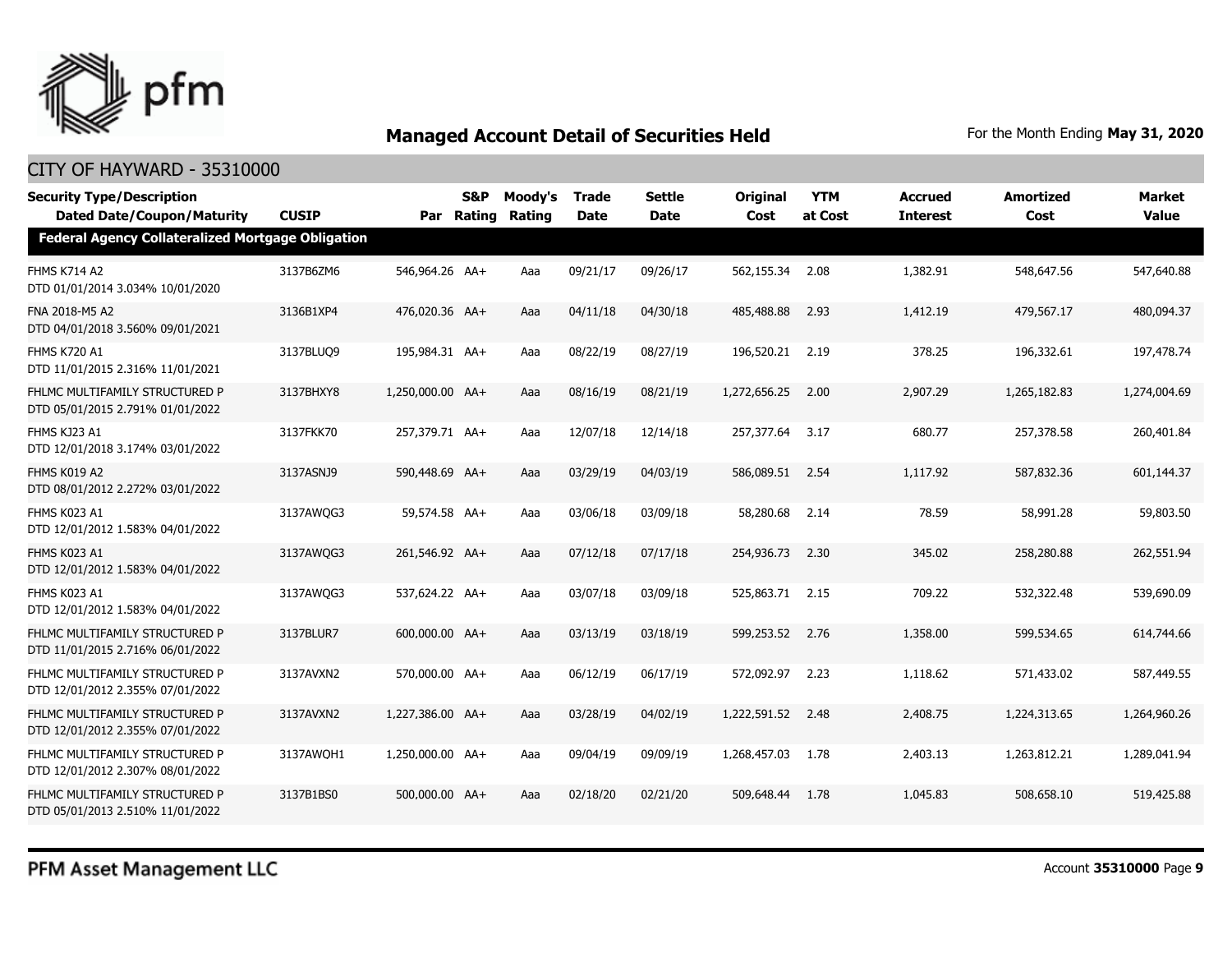

#### CITY OF HAYWARD - 35310000

| <b>Security Type/Description</b><br><b>Dated Date/Coupon/Maturity</b> | <b>CUSIP</b> |                  | <b>S&amp;P</b><br>Par Rating | Moody's<br>Rating | <b>Trade</b><br><b>Date</b> | Settle<br><b>Date</b> | Original<br>Cost | <b>YTM</b><br>at Cost | <b>Accrued</b><br><b>Interest</b> | Amortized<br>Cost | <b>Market</b><br><b>Value</b> |
|-----------------------------------------------------------------------|--------------|------------------|------------------------------|-------------------|-----------------------------|-----------------------|------------------|-----------------------|-----------------------------------|-------------------|-------------------------------|
| <b>Federal Agency Collateralized Mortgage Obligation</b>              |              |                  |                              |                   |                             |                       |                  |                       |                                   |                   |                               |
| FHLMC MULTIFAMILY STRUCTURED P<br>DTD 05/01/2013 2.510% 11/01/2022    | 3137B1BS0    | 1,065,000.00 AA+ |                              | Aaa               | 06/12/19                    | 06/17/19              | 1,074,318.75     | 2.24                  | 2,227.63                          | 1,071,673.52      | 1,106,377.11                  |
| <b>FANNIEMAE-ACES</b><br>DTD 02/01/2013 2.509% 11/01/2022             | 3136ACGJ4    | 1,073,239.05 AA+ |                              | Aaa               | 06/24/19                    | 06/27/19              | 1,086,486.85     | 2.13                  | 2,243.54                          | 1,082,803.90      | 1,106,050.28                  |
| FNA 2013-M7 A2<br>DTD 05/01/2013 2.280% 12/01/2022                    | 3136AEGO4    | 329,790.42 AA+   |                              | Aaa               | 09/11/19                    | 09/16/19              | 331,845.36       | 2.08                  | 626.60                            | 331,391.24        | 338,746.01                    |
| FNA 2013-M7 A2<br>DTD 05/01/2013 2.280% 12/01/2022                    | 3136AEGO4    | 436,901.83 AA+   |                              | Aaa               | 09/04/19                    | 09/09/19              | 442,625.68       | 1.86                  | 830.12                            | 441,334.29        | 448,766.07                    |
| FHMS J22F A1<br>DTD 11/01/2018 3.454% 05/01/2023                      | 3137FJYA1    | 214,701.69 AA+   |                              | Aaa               | 11/07/18                    | 11/19/18              | 214,695.89       | 3.45                  | 617.98                            | 214,697.89        | 217,345.49                    |
| FHMS KP05 A<br>DTD 12/01/2018 3.203% 07/01/2023                       | 3137FKK39    | 333,746.23 AA+   |                              | Aaa               | 12/07/18                    | 12/17/18              | 333,745.21       | 3.20                  | 890.82                            | 333,745.54        | 341,622.64                    |
| FHMS KJ27 A1<br>DTD 11/01/2019 2.092% 07/25/2024                      | 3137FO3V3    | 483,060.17 AA+   |                              | Aaa               | 11/20/19                    | 11/26/19              | 483,048.57       | 2.09                  | 842.13                            | 483,049.85        | 495,748,46                    |
| <b>Security Type Sub-Total</b>                                        |              | 12,308,853.24    |                              |                   |                             |                       | 12,388,604.91    | 2.26                  | 25,744.98                         | 12,360,519.23     | 12,602,631.06                 |
| <b>Federal Agency Bond / Note</b>                                     |              |                  |                              |                   |                             |                       |                  |                       |                                   |                   |                               |
| <b>FANNIE MAE NOTES</b><br>DTD 06/25/2018 2.750% 06/22/2021           | 3135G0U35    | 1,745,000.00 AA+ |                              | Aaa               | 06/22/18                    | 06/25/18              | 1,744,598.65     | 2.76                  | 21,194.48                         | 1,744,858.26      | 1,792,141.18                  |
| FEDERAL HOME LOAN BANKS NOTES<br>DTD 10/12/2018 3.000% 10/12/2021     | 3130AF5B9    | 2,425,000.00 AA+ |                              | Aaa               | 11/02/18                    | 11/06/18              | 2,423,593.50     | 3.02                  | 9,902.08                          | 2,424,346.00      | 2,516,878.40                  |
| <b>FANNIE MAE NOTES</b><br>DTD 01/11/2019 2.625% 01/11/2022           | 3135G0U92    | 1,200,000.00 AA+ |                              | Aaa               | 01/29/19                    | 01/31/19              | 1,200,312.00     | 2.62                  | 12,250.00                         | 1,200,170.79      | 1,246,459.20                  |
| <b>FANNIE MAE NOTES</b><br>DTD 01/11/2019 2.625% 01/11/2022           | 3135G0U92    | 1,650,000.00 AA+ |                              | Aaa               | 01/09/19                    | 01/11/19              | 1,648,812.00     | 2.65                  | 16,843.75                         | 1,649,361.56      | 1,713,881.40                  |
| FFCB NOTES (CALLABLE)<br>DTD 04/08/2020 0.950% 04/08/2022             | 3133ELVV3    | 1,900,000.00 AA+ |                              | Aaa               | 04/02/20                    | 04/08/20              | 1,900,000.00     | 0.95                  | 2,657.36                          | 1,900,000.00      | 1,903,940.60                  |
| FEDERAL FARM CREDIT BANK NOTES<br>DTD 04/08/2020 0.375% 04/08/2022    | 3133ELWD2    | 2.550.000.00 AA+ |                              | Aaa               | 04/03/20                    | 04/08/20              | 2,546,226,00     | 0.45                  | 1,407.81                          | 2,546,505.17      | 2,556,058.80                  |

PFM Asset Management LLC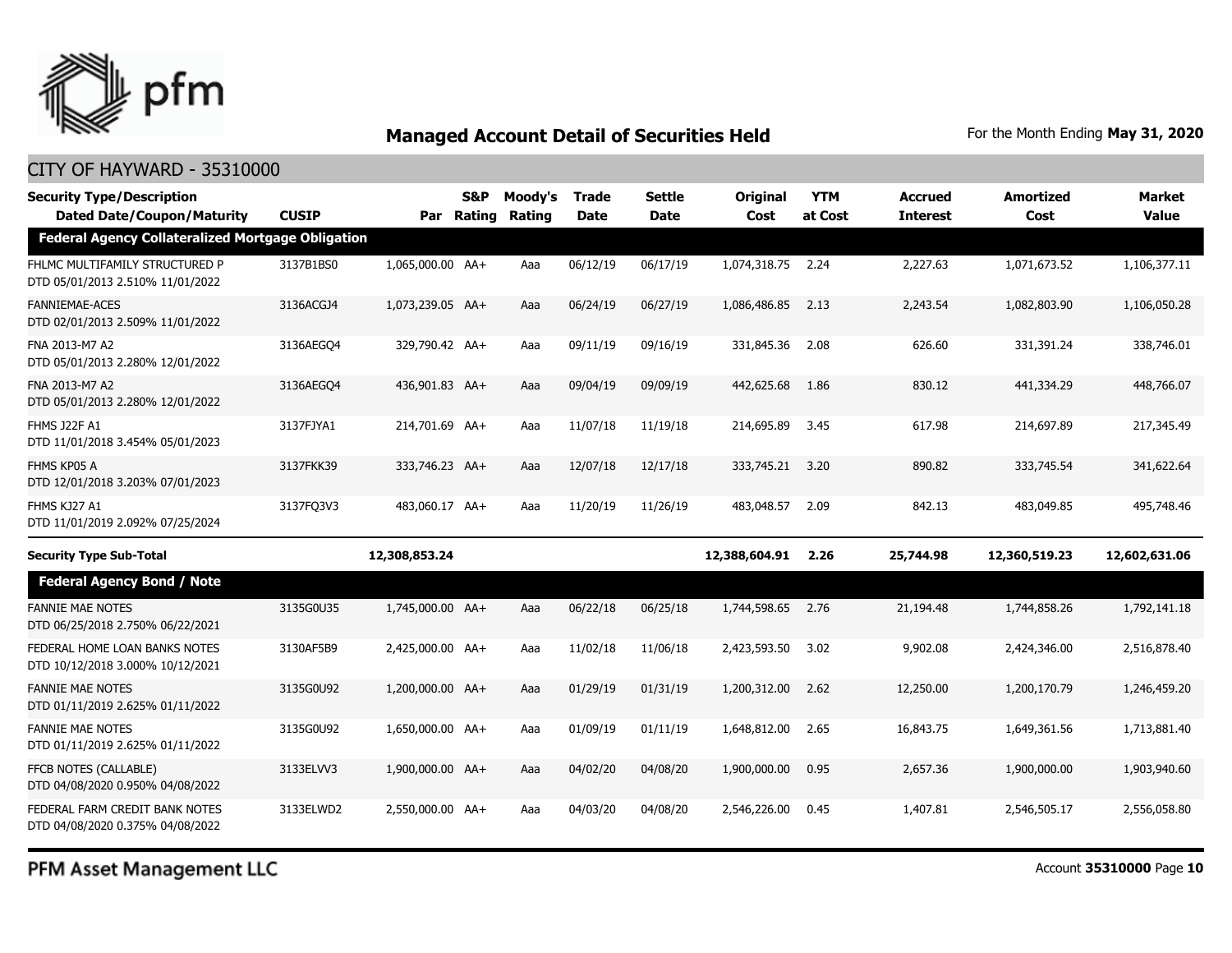

| <b>Security Type/Description</b><br><b>Dated Date/Coupon/Maturity</b> | <b>CUSIP</b> | Par Rating       | <b>S&amp;P</b> | Moody's<br>Rating | <b>Trade</b><br><b>Date</b> | <b>Settle</b><br><b>Date</b> | Original<br>Cost | <b>YTM</b><br>at Cost | <b>Accrued</b><br><b>Interest</b> | <b>Amortized</b><br>Cost | <b>Market</b><br><b>Value</b> |
|-----------------------------------------------------------------------|--------------|------------------|----------------|-------------------|-----------------------------|------------------------------|------------------|-----------------------|-----------------------------------|--------------------------|-------------------------------|
| <b>Federal Agency Bond / Note</b>                                     |              |                  |                |                   |                             |                              |                  |                       |                                   |                          |                               |
| FEDERAL HOME LOAN BANK<br>DTD 06/01/2012 2.125% 06/10/2022            | 313379069    | 2,475,000.00 AA+ |                | Aaa               | 06/13/19                    | 06/14/19                     | 2,492,399.25     | 1.88                  | 24,982.03                         | 2,486,774.77             | 2,568,352.05                  |
| <b>FANNIE MAE NOTES</b><br>DTD 09/06/2019 1.375% 09/06/2022           | 3135G0W33    | 1,250,000.00 AA+ |                | Aaa               | 09/05/19                    | 09/06/19                     | 1,245,650.00     | 1.49                  | 4,058.16                          | 1,246,717.66             | 1,281,542.50                  |
| FEDERAL HOME LOAN BANKS NOTES<br>DTD 02/21/2020 1.375% 02/17/2023     | 3130AJ7E3    | 2,140,000.00 AA+ |                | Aaa               | 02/20/20                    | 02/21/20                     | 2,136,062.40     | 1.44                  | 8,173.61                          | 2,136,426.59             | 2,203,008.02                  |
| <b>FREDDIE MAC NOTES</b><br>DTD 04/20/2020 0.375% 04/20/2023          | 3137EAEO8    | 3,825,000.00 AA+ |                | Aaa               | 04/17/20                    | 04/20/20                     | 3,815,437.50     | 0.46                  | 1,633.59                          | 3,815,804.28             | 3,832,795.35                  |
| <b>FREDDIE MAC NOTES</b><br>DTD 05/07/2020 0.375% 05/05/2023          | 3137EAER6    | 2,410,000.00 AA+ |                | Aaa               | 05/05/20                    | 05/07/20                     | 2,408,987.80     | 0.39                  | 602.50                            | 2,409,010.95             | 2,414,983.88                  |
| <b>FANNIE MAE NOTES</b><br>DTD 05/22/2020 0.250% 05/22/2023           | 3135G04Q3    | 2,550,000.00 AA+ |                | Aaa               | 05/20/20                    | 05/22/20                     | 2,542,324.50     | 0.35                  | 159.38                            | 2,542,394.60             | 2,545,925.10                  |
|                                                                       |              |                  |                |                   |                             |                              |                  |                       |                                   |                          |                               |
| <b>Security Type Sub-Total</b>                                        |              | 26,120,000.00    |                |                   |                             |                              | 26,104,403.60    | 1.39                  | 103,864.75                        | 26,102,370.63            | 26,575,966.48                 |
| <b>Corporate Note</b>                                                 |              |                  |                |                   |                             |                              |                  |                       |                                   |                          |                               |
| AMERICAN EXPRESS CO CORP NOTES<br>DTD 02/22/2019 3.000% 02/22/2021    | 025816CB3    | 400,000.00 BBB+  |                | A <sub>3</sub>    | 02/19/19                    | 02/22/19                     | 399,600.00       | 3.05                  | 3,300.00                          | 399,854.45               | 406,001.20                    |
| NATIONAL RURAL UTIL COOP NOTE<br>DTD 02/26/2018 2.900% 03/15/2021     | 63743HER9    | 250,000.00 A     |                | A <sub>2</sub>    | 02/21/18                    | 02/26/18                     | 249,722.50       | 2.94                  | 1,530.56                          | 249,928.44               | 254,381.00                    |
| MORGAN STANLEY CORP NOTES<br>DTD 04/21/2016 2.500% 04/21/2021         | 61746BEA0    | 300,000.00 BBB+  |                | A <sub>3</sub>    | 02/13/18                    | 02/15/18                     | 294,960.00       | 3.06                  | 833.33                            | 298,593.49               | 304,863.30                    |
| <b>CHARLES SCHWAB CORP NOTES</b><br>DTD 05/22/2018 3.250% 05/21/2021  | 808513AW5    | 235,000.00 A     |                | A <sub>2</sub>    | 05/17/18                    | 05/22/18                     | 234,992.95       | 3.25                  | 212.15                            | 234,997.72               | 241,166.40                    |
| PACCAR FINANCIAL CORP BONDS<br>DTD 08/09/2018 3.150% 08/09/2021       | 69371RP42    | 295,000.00 A+    |                | A1                | 08/06/18                    | 08/09/18                     | 294,908.55       | 3.16                  | 2,891.00                          | 294,963.79               | 302,743.46                    |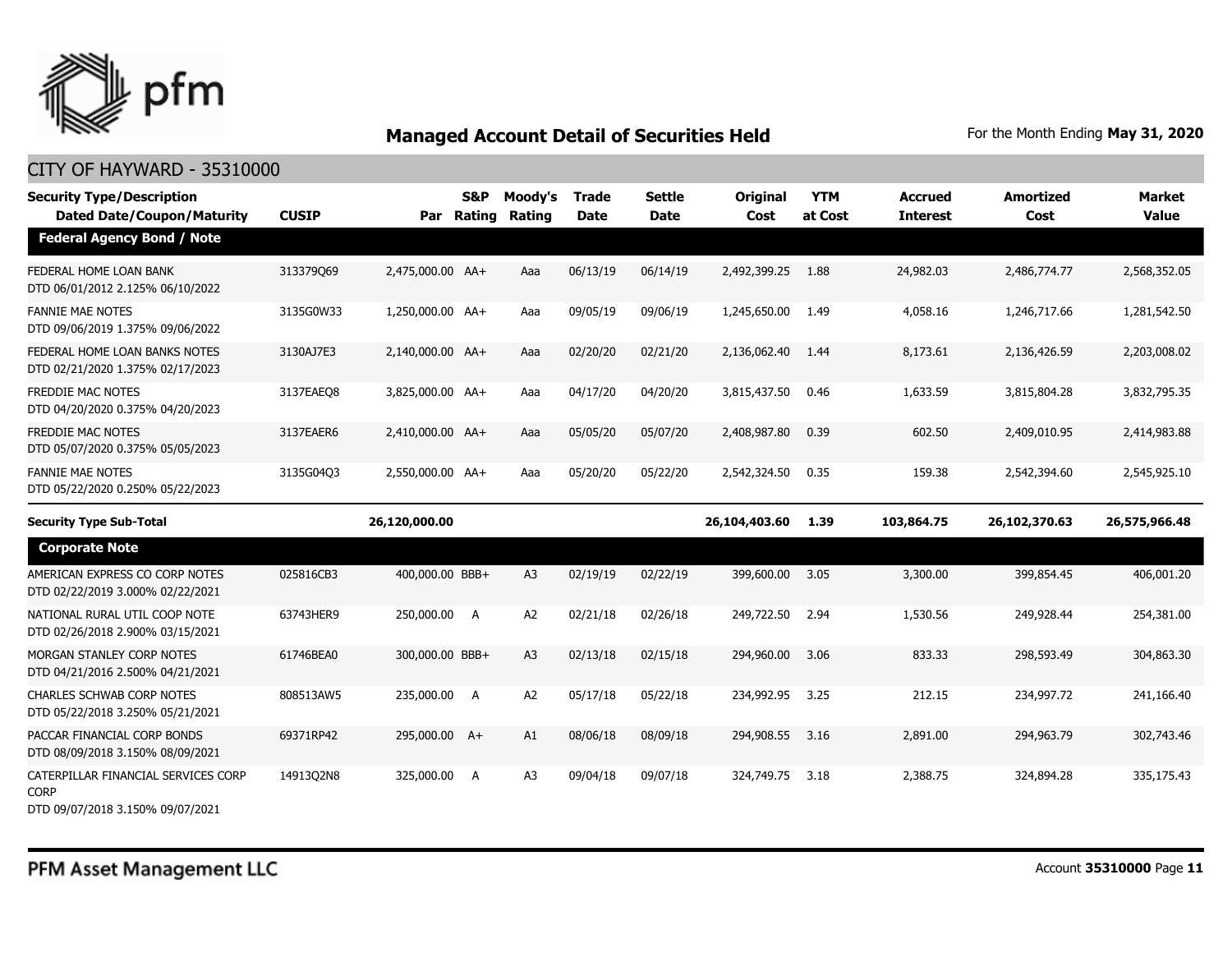

#### CITY OF HAYWARD - 35310000

| <b>Security Type/Description</b><br><b>Dated Date/Coupon/Maturity</b>                        | <b>CUSIP</b> |                 | <b>S&amp;P</b><br>Par Rating | Moody's<br>Rating | <b>Trade</b><br><b>Date</b> | <b>Settle</b><br><b>Date</b> | <b>Original</b><br>Cost | <b>YTM</b><br>at Cost | <b>Accrued</b><br><b>Interest</b> | <b>Amortized</b><br>Cost | <b>Market</b><br><b>Value</b> |
|----------------------------------------------------------------------------------------------|--------------|-----------------|------------------------------|-------------------|-----------------------------|------------------------------|-------------------------|-----------------------|-----------------------------------|--------------------------|-------------------------------|
| <b>Corporate Note</b>                                                                        |              |                 |                              |                   |                             |                              |                         |                       |                                   |                          |                               |
| <b>3M COMPANY</b><br>DTD 09/14/2018 3.000% 09/14/2021                                        | 88579YBA8    | 145,000.00 A+   |                              | A1                | 09/11/18                    | 09/14/18                     | 144,702.75              | 3.07                  | 930.42                            | 144,872.53               | 148,974.02                    |
| BANK OF AMERICA CORP (CALLABLE)<br>DTD 09/18/2017 2.328% 10/01/2021                          | 06051GGS2    | 200,000.00 A-   |                              | A <sub>2</sub>    | 11/27/17                    | 11/29/17                     | 199,026.00              | 2.46                  | 776.00                            | 199,661.67               | 199,509.00                    |
| BANK OF AMERICA CORP (CALLABLE)<br>DTD 09/18/2017 2.328% 10/01/2021                          | 06051GGS2    | 390,000.00 A-   |                              | A2                | 09/13/17                    | 09/18/17                     | 390,000.00              | 2.33                  | 1,513.20                          | 390,000.00               | 389,042.55                    |
| AMERICAN EXPRESS CREDIT CORP NOTES<br>DTD 11/06/2018 3.700% 11/05/2021                       | 025816BY4    | 200,000.00 BBB+ |                              | A <sub>3</sub>    | 11/01/18                    | 11/06/18                     | 199,956.00              | 3.71                  | 534.44                            | 199,979.02               | 208,066.00                    |
| CITIGROUP INC CORP (CALLABLE) NOTE<br>DTD 12/08/2016 2.900% 12/08/2021                       | 172967LC3    | 300,000.00 BBB+ |                              | A <sub>3</sub>    | 01/15/19                    | 01/17/19                     | 294,543.00              | 3.57                  | 4,180.83                          | 297,131.97               | 308,265.00                    |
| SUNTRUST BANKS INC CORP NOTES<br>(CALLABLE)<br>DTD 12/01/2016 2.700% 01/27/2022              | 867914BM4    | 300,000.00 A-   |                              | A <sub>3</sub>    | 05/14/19                    | 05/16/19                     | 299,502.00              | 2.76                  | 2,790.00                          | 299,694.74               | 310,134.00                    |
| HOME DEPOT INC<br>DTD 12/06/2018 3.250% 03/01/2022                                           | 437076BV3    | 175,000.00 A    |                              | A2                | 11/27/18                    | 12/06/18                     | 174,520.50              | 3.34                  | 1,421.88                          | 174,740.96               | 183,997.63                    |
| US BANCORP (CALLABLE) NOTE<br>DTD 03/02/2012 3.000% 03/15/2022                               | 91159HHC7    | 600,000.00 A+   |                              | A1                | 06/14/19                    | 06/18/19                     | 610,590.00              | 2.33                  | 3,800.00                          | 606,791.53               | 622,480.20                    |
| <b>GOLDMAN SACHS GROUP INC (CALLABLE)</b><br><b>NOTE</b><br>DTD 01/26/2017 3.000% 04/26/2022 | 38141GWC4    | 600,000.00 BBB+ |                              | A <sub>3</sub>    | 02/13/19                    | 02/15/19                     | 593,412.00              | 3.36                  | 1,750.00                          | 596,078.84               | 610,585.20                    |
| <b>IBM CORP</b><br>DTD 05/15/2019 2.850% 05/13/2022                                          | 459200JX0    | 300,000.00 A    |                              | A <sub>2</sub>    | 11/01/19                    | 11/05/19                     | 306,726.00              | 1.93                  | 427.50                            | 305,198.03               | 313,481.70                    |
| UNITED PARCEL SERVICE (CALLABLE)<br><b>NOTES</b><br>DTD 05/16/2017 2.350% 05/16/2022         | 911312BC9    | 300,000.00 A-   |                              | A2                | 06/26/19                    | 06/27/19                     | 301,689.00              | 2.15                  | 293.75                            | 301,128.20               | 310,119.60                    |
| MORGAN STANLEY CORP NOTES<br>DTD 05/19/2017 2.750% 05/19/2022                                | 61744YAH1    | 300,000.00 BBB+ |                              | A <sub>3</sub>    | 04/05/19                    | 04/09/19                     | 298,011.00              | 2.97                  | 275.00                            | 298,744.62               | 311,274.90                    |
| JPMORGAN CHASE & CO CORP NOTES<br>DTD 06/18/2018 3.514% 06/18/2022                           | 46647PAS5    | 600,000,00 A-   |                              | A2                | 06/11/18                    | 06/18/18                     | 600,000,00              | 3.51                  | 9,546.37                          | 600,000.00               | 616,243.20                    |

PFM Asset Management LLC

Account **35310000** Page **12**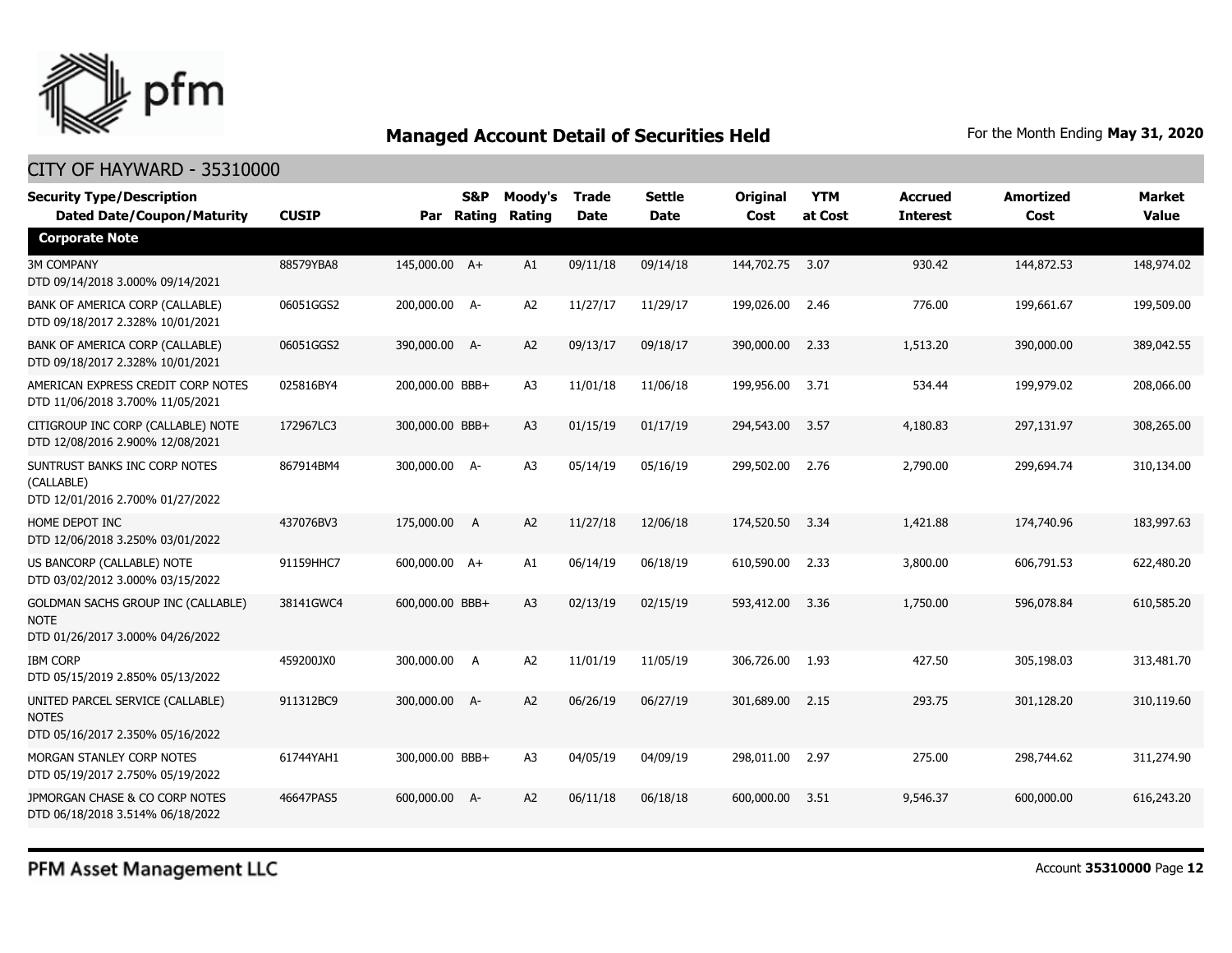

| <b>Security Type/Description</b><br><b>Dated Date/Coupon/Maturity</b>                  | <b>CUSIP</b> | Par             | S&P<br>Rating | Moody's<br>Rating | <b>Trade</b><br><b>Date</b> | <b>Settle</b><br><b>Date</b> | Original<br>Cost | <b>YTM</b><br>at Cost | <b>Accrued</b><br><b>Interest</b> | <b>Amortized</b><br>Cost | <b>Market</b><br><b>Value</b> |
|----------------------------------------------------------------------------------------|--------------|-----------------|---------------|-------------------|-----------------------------|------------------------------|------------------|-----------------------|-----------------------------------|--------------------------|-------------------------------|
| <b>Corporate Note</b>                                                                  |              |                 |               |                   |                             |                              |                  |                       |                                   |                          |                               |
| AMERICAN HONDA FINANCE<br>DTD 06/27/2019 2.200% 06/27/2022                             | 02665WCY5    | 600,000.00 A-   |               | A <sub>3</sub>    | 06/24/19                    | 06/27/19                     | 599,448.00       | 2.23                  | 5,646.67                          | 599,619.24               | 609,641.40                    |
| BANK OF NY MELLON CORP CORP NOTES<br>DTD 08/23/2019 1.950% 08/23/2022                  | 06406RAK3    | 115,000.00      | A             | A1                | 09/03/19                    | 09/05/19                     | 115,317.40       | 1.85                  | 610.46                            | 115,238.27               | 118,593.17                    |
| BANK OF NY MELLON CORP CORP NOTES<br>DTD 08/23/2019 1.950% 08/23/2022                  | 06406RAK3    | 185,000.00      | <b>A</b>      | A1                | 08/20/19                    | 08/23/19                     | 184,940.80       | 1.96                  | 982.04                            | 184,956.09               | 190,780.33                    |
| CATERPILLAR FINANCIAL SERVICES CORP<br><b>NOTE</b><br>DTD 09/06/2019 1.900% 09/06/2022 | 14913Q3A5    | 325,000.00      | A             | A <sub>3</sub>    | 09/03/19                    | 09/06/19                     | 324,548.25       | 1.95                  | 1,457.99                          | 324,659.13               | 333,534.50                    |
| ADOBE INC CORP NOTE<br>DTD 02/03/2020 1.700% 02/01/2023                                | 00724PAA7    | 300,000.00      | A             | A2                | 01/23/20                    | 02/03/20                     | 299,931.00       | 1.71                  | 1,671.67                          | 299,938.51               | 309,897.30                    |
| TOYOTA MOTOR CREDIT CORP CORPORATE<br><b>NOTES</b><br>DTD 04/01/2020 2.900% 03/30/2023 | 89236TGW9    | 575,000.00 A+   |               | A1                | 04/27/20                    | 04/29/20                     | 601,588.00       | 1.28                  | 2,779.17                          | 600,764.15               | 604,737.85                    |
| EXXON MOBIL CORPORATION CORPORATE<br><b>NOTES</b><br>DTD 04/15/2020 1.571% 04/15/2023  | 30231GBL5    | 150,000.00 AA   |               | Aa1               | 05/12/20                    | 05/14/20                     | 151,872.00       | 1.14                  | 301.11                            | 151,840.39               | 153,860.25                    |
| CHEVRON CORP CORPORATE NOTES<br>DTD 05/11/2020 1.141% 05/11/2023                       | 166764BV1    | 150,000.00 AA   |               | Aa2               | 05/07/20                    | 05/11/20                     | 150,000.00       | 1.14                  | 95.08                             | 150,000,00               | 152,344.95                    |
| <b>COMCAST CORP CORPORATE NOTES</b><br>DTD 10/05/2018 3.700% 04/15/2024                | 20030NCR0    | 150,000.00 A-   |               | A <sub>3</sub>    | 05/07/20                    | 05/11/20                     | 164,338.50       | 1.20                  | 709.17                            | 164,128.67               | 165,817.50                    |
| CITIGROUP INC CORPORATE NOTES<br>DTD 05/14/2020 1.678% 05/15/2024                      | 172967MR9    | 300,000.00 BBB+ |               | A3                | 05/07/20                    | 05/14/20                     | 300,000.00       | 1.68                  | 237.71                            | 300,000.00               | 302,214.00                    |
| <b>Security Type Sub-Total</b>                                                         |              | 9,065,000.00    |               |                   |                             |                              | 9,103,595.95     | 2.55                  | 53,886.25                         | 9,108,398.73             | 9,317,925.04                  |
| <b>Certificate of Deposit</b>                                                          |              |                 |               |                   |                             |                              |                  |                       |                                   |                          |                               |
| MUFG BANK LTD/NY CERT DEPOS<br>DTD 02/28/2019 2.970% 02/26/2021                        | 55379WZT6    | 600,000.00 A-1  |               | $P-1$             | 02/27/19                    | 02/28/19                     | 600,000.00       | 2.94                  | 4,752.00                          | 600,000.00               | 612,187.20                    |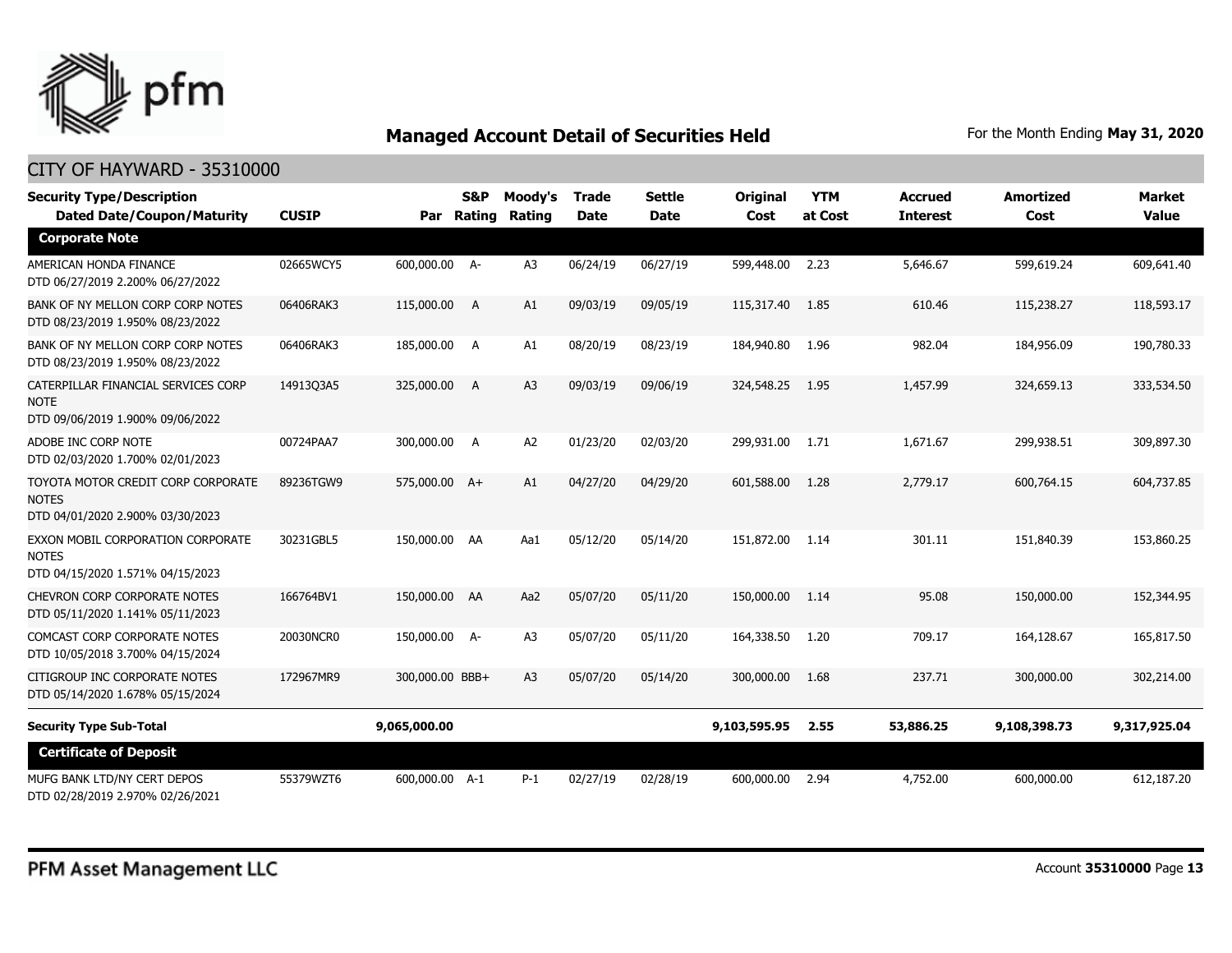

| <b>Security Type/Description</b><br><b>Dated Date/Coupon/Maturity</b>   | <b>CUSIP</b> |                | S&P<br>Par Rating | Moody's<br>Rating | Trade<br><b>Date</b> | <b>Settle</b><br><b>Date</b> | <b>Original</b><br>Cost | <b>YTM</b><br>at Cost | <b>Accrued</b><br><b>Interest</b> | <b>Amortized</b><br>Cost | <b>Market</b><br><b>Value</b> |
|-------------------------------------------------------------------------|--------------|----------------|-------------------|-------------------|----------------------|------------------------------|-------------------------|-----------------------|-----------------------------------|--------------------------|-------------------------------|
| <b>Certificate of Deposit</b>                                           |              |                |                   |                   |                      |                              |                         |                       |                                   |                          |                               |
| CREDIT AGRICOLE CIB NY CERT DEPOS<br>DTD 04/04/2019 2.830% 04/02/2021   | 22535CDU2    | 600,000.00 A-1 |                   | $P-1$             | 04/03/19             | 04/04/19                     | 600,000.00              | 2.83                  | 2,641.33                          | 600,000.00               | 611,634.60                    |
| ROYAL BANK OF CANADA NY CD<br>DTD 06/08/2018 3.240% 06/07/2021          | 78012UEE1    | 600,000.00 AA- |                   | Aa2               | 06/07/18             | 06/08/18                     | 600,000.00              | 3.24                  | 9,396.00                          | 600,000.00               | 617,691.00                    |
| SOCIETE GENERALE NY CERT DEPOS<br>DTD 02/19/2020 1.800% 02/14/2022      | 83369XDL9    | 600,000.00 A   |                   | A1                | 02/14/20             | 02/19/20                     | 600,000.00              | 1.80                  | 3,060.00                          | 600,000.00               | 602,046.00                    |
| NORDEA BANK ABP NEW YORK CERT DEPOS<br>DTD 08/29/2019 1.850% 08/26/2022 | 65558TLL7    | 625,000.00 AA- |                   | Aa3               | 08/27/19             | 08/29/19                     | 625,000.00              | 1.84                  | 3,083.33                          | 625,000.00               | 644,191.88                    |
| SKANDINAV ENSKILDA BANK LT CD<br>DTD 09/03/2019 1.860% 08/26/2022       | 83050PDR7    | 625,000.00 A+  |                   | Aa2               | 08/29/19             | 09/03/19                     | 625,000.00              | 1.85                  | 3,100.00                          | 625,000.00               | 644,331.25                    |
| DNB BANK ASA/NY LT CD<br>DTD 12/06/2019 2.040% 12/02/2022               | 23341VZT1    | 625,000.00 AA- |                   | Aa2               | 12/04/19             | 12/06/19                     | 625,000.00              | 2.03                  | 6,304.17                          | 625,000.00               | 648,033.13                    |
|                                                                         |              |                |                   |                   |                      |                              |                         |                       |                                   |                          |                               |
| <b>Security Type Sub-Total</b>                                          |              | 4,275,000.00   |                   |                   |                      |                              | 4,275,000.00            | 2.36                  | 32,336.83                         | 4,275,000.00             | 4,380,115.06                  |
| <b>Bank Note</b>                                                        |              |                |                   |                   |                      |                              |                         |                       |                                   |                          |                               |
| PNC BANK NA CORP NOTES<br>DTD 06/08/2018 3.500% 06/08/2023              | 69353RFL7    | 300,000.00 A   |                   | A <sub>2</sub>    | 03/05/20             | 03/09/20                     | 321,240.00              | 1.27                  | 5,045.83                          | 318, 315. 15             | 322,433.70                    |
| <b>Security Type Sub-Total</b>                                          |              | 300,000.00     |                   |                   |                      |                              | 321,240.00              | 1.27                  | 5,045.83                          | 318,315.15               | 322,433.70                    |
| <b>Asset-Backed Security</b>                                            |              |                |                   |                   |                      |                              |                         |                       |                                   |                          |                               |
| GMALT 2018-3 A3<br>DTD 09/26/2018 3.180% 06/20/2021                     | 36256GAD1    | 104,179.57 AAA |                   | Aaa               | 09/18/18             | 09/26/18                     | 104,171.34              | 3.18                  | 101.23                            | 104,176,40               | 104,768.97                    |
| BMWLT 2018-1 A3<br>DTD 10/17/2018 3.260% 07/20/2021                     | 05586CAC8    | 121,706.36 AAA |                   | Aaa               | 10/10/18             | 10/17/18                     | 121,689.45              | 3.27                  | 121.23                            | 121,699.41               | 122,632.23                    |
| NISSAN AUTO LEASE TRUST<br>DTD 10/24/2018 3.250% 09/15/2021             | 65478BAD3    | 224,660,64 AAA |                   | Aaa               | 10/16/18             | 10/24/18                     | 224,641.01              | 3.25                  | 324.51                            | 224,651.89               | 226,290.31                    |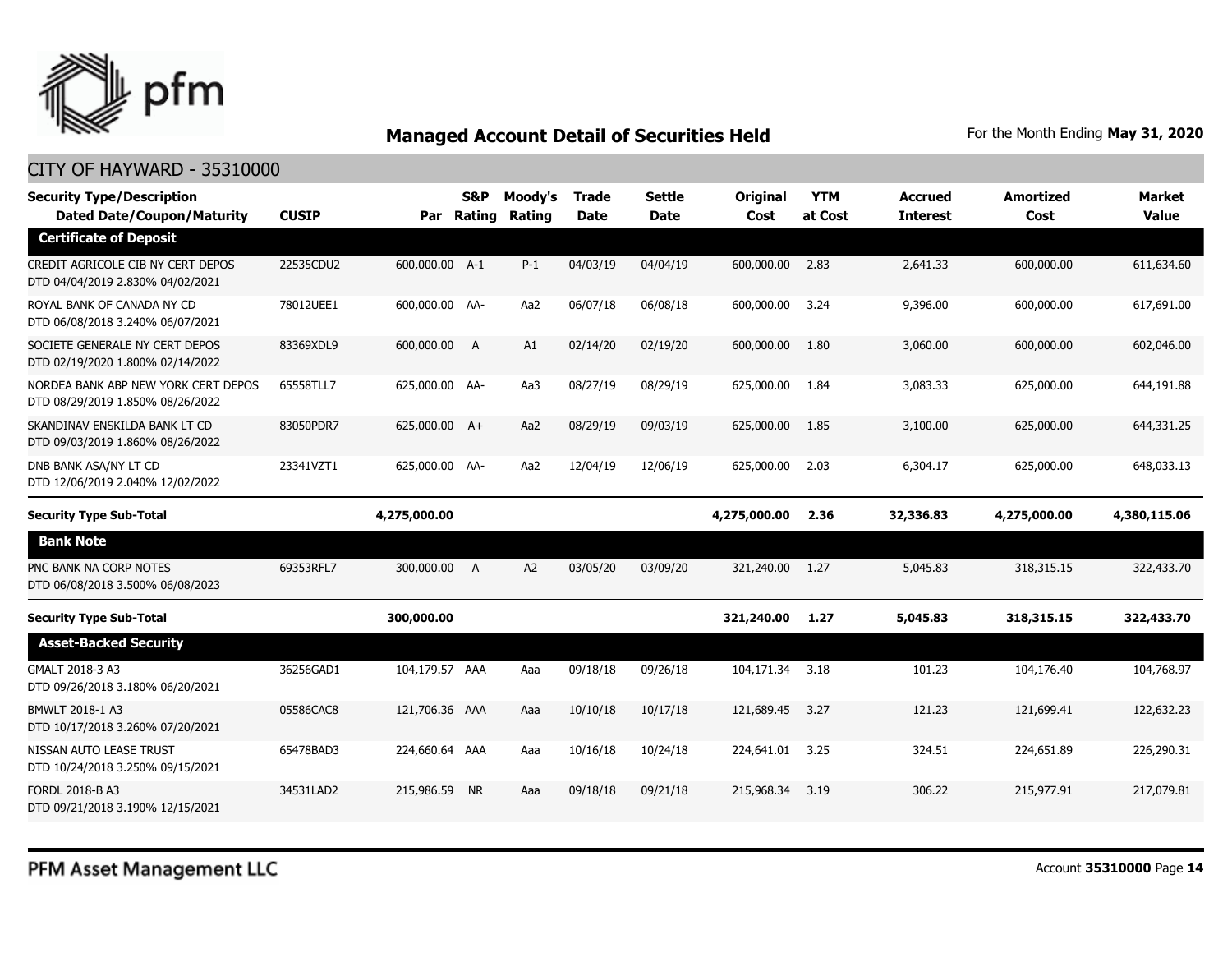

| <b>Security Type/Description</b><br><b>Dated Date/Coupon/Maturity</b>     | <b>CUSIP</b> |                | S&P<br>Par Rating | Moody's<br>Rating | <b>Trade</b><br><b>Date</b> | <b>Settle</b><br><b>Date</b> | <b>Original</b><br>Cost | <b>YTM</b><br>at Cost | <b>Accrued</b><br><b>Interest</b> | <b>Amortized</b><br>Cost | <b>Market</b><br><b>Value</b> |
|---------------------------------------------------------------------------|--------------|----------------|-------------------|-------------------|-----------------------------|------------------------------|-------------------------|-----------------------|-----------------------------------|--------------------------|-------------------------------|
| <b>Asset-Backed Security</b>                                              |              |                |                   |                   |                             |                              |                         |                       |                                   |                          |                               |
| GMALT 2019-1 A3<br>DTD 02/21/2019 2.980% 12/20/2021                       | 36256UAD0    | 200,000.00 AAA |                   | Aaa               | 02/13/19                    | 02/21/19                     | 199,968.60              | 2.99                  | 182.11                            | 199,982.76               | 202,320.56                    |
| <b>FORDL 2019-A A3</b><br>DTD 02/25/2019 2.900% 05/15/2022                | 34532FAD4    | 245,000.00 AAA |                   | <b>NR</b>         | 02/20/19                    | 02/25/19                     | 244,980.84              | 2.90                  | 315.78                            | 244,988.37               | 248,167.75                    |
| <b>VWALT 2019-A A3</b><br>DTD 10/04/2019 1.990% 11/21/2022                | 92867XAD8    | 300,000.00 AAA |                   | <b>NR</b>         | 10/01/19                    | 10/04/19                     | 299,995.26              | 1.99                  | 182.42                            | 299,996.26               | 299,435.22                    |
| <b>HART 2018-B A3</b><br>DTD 12/12/2018 3.200% 12/15/2022                 | 44933AAC1    | 150,000.00 AAA |                   | Aaa               | 12/04/18                    | 12/12/18                     | 149,998.20              | 3.20                  | 213.33                            | 149,998.86               | 153,193.22                    |
| HAROT 2019-1 A3<br>DTD 02/27/2019 2.830% 03/20/2023                       | 43814WAC9    | 170,000.00 AAA |                   | <b>NR</b>         | 02/19/19                    | 02/27/19                     | 169,995.44              | 2.83                  | 173.73                            | 169,996.86               | 174,871.10                    |
| FORD CREDIT AUTO OWNER TRUST<br>DTD 10/23/2018 3.240% 04/15/2023          | 34532TAD4    | 200,000.00 NR  |                   | Aaa               | 10/16/18                    | 10/23/18                     | 199,965.80              | 3.24                  | 288.00                            | 199,978.08               | 204,664.12                    |
| NAROT 2018-C A3<br>DTD 12/12/2018 3.220% 06/15/2023                       | 65478NAD7    | 200,000.00 AAA |                   | Aaa               | 12/04/18                    | 12/12/18                     | 199,961.68              | 3.22                  | 286.22                            | 199,974.18               | 205,969.24                    |
| <b>HYUNDAI AUTO RECEIVABLES TRUST</b><br>DTD 04/10/2019 2.660% 06/15/2023 | 44932NAD2    | 250,000.00 AAA |                   | <b>NR</b>         | 04/03/19                    | 04/10/19                     | 249,967.10              | 2.66                  | 295.56                            | 249,976.11               | 256,361.70                    |
| CARMAX AUTO OWNER TRUST<br>DTD 07/25/2018 3.130% 06/15/2023               | 14313FAD1    | 285,000.00 AAA |                   | <b>NR</b>         | 07/18/18                    | 07/25/18                     | 284,961.15              | 3.13                  | 396.47                            | 284,975.88               | 290.064.91                    |
| CARMAX AUTO OWNER TRUST<br>DTD 10/24/2018 3.360% 09/15/2023               | 14315EAC4    | 225,000.00 AAA |                   | <b>NR</b>         | 10/17/18                    | 10/24/18                     | 224,997.93              | 3.36                  | 336.00                            | 224,998.61               | 231,531.05                    |
| COPAR 2019-1 A3<br>DTD 05/30/2019 2.510% 11/15/2023                       | 14042WAC4    | 175,000.00 AAA |                   | Aaa               | 05/21/19                    | 05/30/19                     | 174,964.55              | 2.51                  | 195.22                            | 174,972.55               | 179,723.53                    |
| FIFTH THIRD AUTO TRUST<br>DTD 05/08/2019 2.640% 12/15/2023                | 31680YAD9    | 215,000.00 AAA |                   | Aaa               | 04/30/19                    | 05/08/19                     | 214,952.74              | 2.65                  | 252.27                            | 214,963.70               | 220,268.55                    |
| <b>HDMOT 2019-A A3</b><br>DTD 06/26/2019 2.340% 02/15/2024                | 41284WAC4    | 300,000,00 NR  |                   | Aaa               | 06/19/19                    | 06/26/19                     | 299,976.78              | 2.34                  | 312.00                            | 299,981.45               | 300,906.87                    |
| GMCAR 2019-2 A3<br>DTD 04/17/2019 2.650% 02/16/2024                       | 36257FAD2    | 345,000.00 AAA |                   | Aaa               | 04/09/19                    | 04/17/19                     | 344,971.92              | 2.65                  | 380.94                            | 344,978.46               | 352,982.96                    |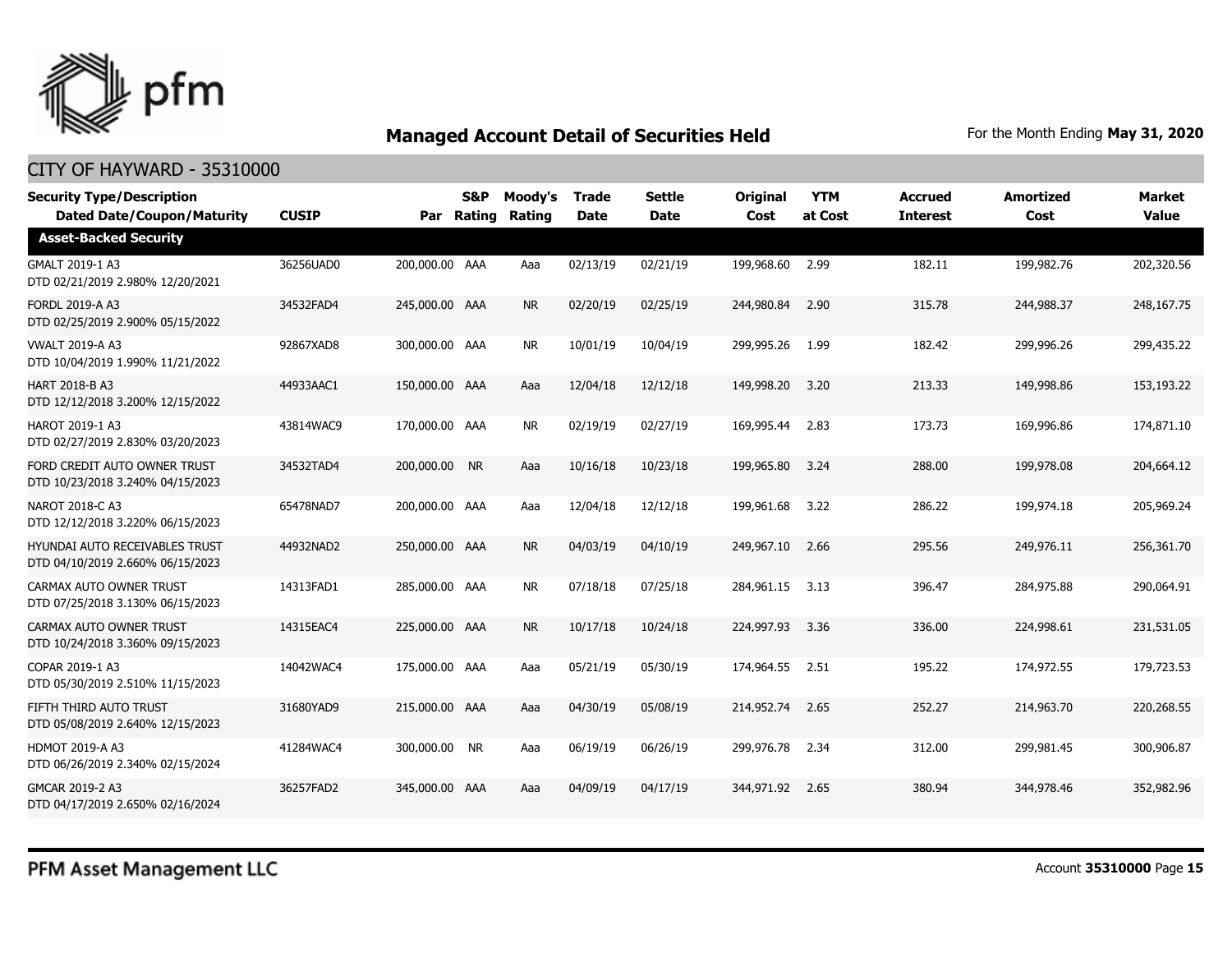

#### CITY OF HAYWARD - 35310000

| <b>Security Type/Description</b><br>Dated Date/Coupon/Maturity | <b>CUSIP</b> | Par              | S&P<br>Rating | Moody's<br>Rating | <b>Trade</b><br>Date | <b>Settle</b><br>Date | Original<br>Cost | <b>YTM</b><br>at Cost | <b>Accrued</b><br><b>Interest</b> | <b>Amortized</b><br>Cost | Market<br>Value  |
|----------------------------------------------------------------|--------------|------------------|---------------|-------------------|----------------------|-----------------------|------------------|-----------------------|-----------------------------------|--------------------------|------------------|
| <b>Asset-Backed Security</b>                                   |              |                  |               |                   |                      |                       |                  |                       |                                   |                          |                  |
| VZOT 2020-A A1A<br>DTD 01/29/2020 1.850% 07/22/2024            | 92348TAA2    | 150,000.00 AAA   |               | Aaa               | 01/21/20             | 01/29/20              | 149,982.44       | 1.85                  | 84.79                             | 149,983.77               | 153,650.78       |
| COMET 2019-A2 A2<br>DTD 09/05/2019 1.720% 08/15/2024           | 14041NFU0    | 600,000.00 AAA   |               | <b>NR</b>         | 08/28/19             | 09/05/19              | 599,848.92       | 1.73                  | 458.67                            | 599,871.51               | 613,834.02       |
| <b>HDMOT 2020-A A3</b><br>DTD 01/29/2020 1.870% 10/15/2024     | 41284UAD6    | 135,000.00 AAA   |               | Aaa               | 01/21/20             | 01/29/20              | 134,970.56       | 1.87                  | 112.20                            | 134,972.68               | 134,120.45       |
| CARMX 2020-1 A3<br>DTD 01/22/2020 1.890% 12/16/2024            | 14315XAC2    | 345,000.00 AAA   |               | <b>NR</b>         | 01/14/20             | 01/22/20              | 344,932.31       | 1.89                  | 289.80                            | 344,937.26               | 354,456.38       |
| <b>Security Type Sub-Total</b>                                 |              | 5,156,533.16     |               |                   |                      |                       | 5,155,862.36     | 2.61                  | 5,608.70                          | 5,156,032.96             | 5,247,293.73     |
| <b>Managed Account Sub-Total</b>                               |              | 124,795,386.40   |               |                   |                      |                       | 125,035,892.64   | 1.95                  | 593,595.82                        | 125,074,905.04           | 128,083,131.27   |
| <b>Securities Sub-Total</b>                                    |              | \$124,795,386.40 |               |                   |                      |                       | \$125,035,892.64 | 1.95%                 | \$593,595.82                      | \$125,074,905.04         | \$128,083,131.27 |
| <b>Accrued Interest</b>                                        |              |                  |               |                   |                      |                       |                  |                       |                                   |                          | \$593,595.82     |
| <b>Total Investments</b>                                       |              |                  |               |                   |                      |                       |                  |                       |                                   |                          | \$128,676,727.09 |

Bolded items are forward settling trades.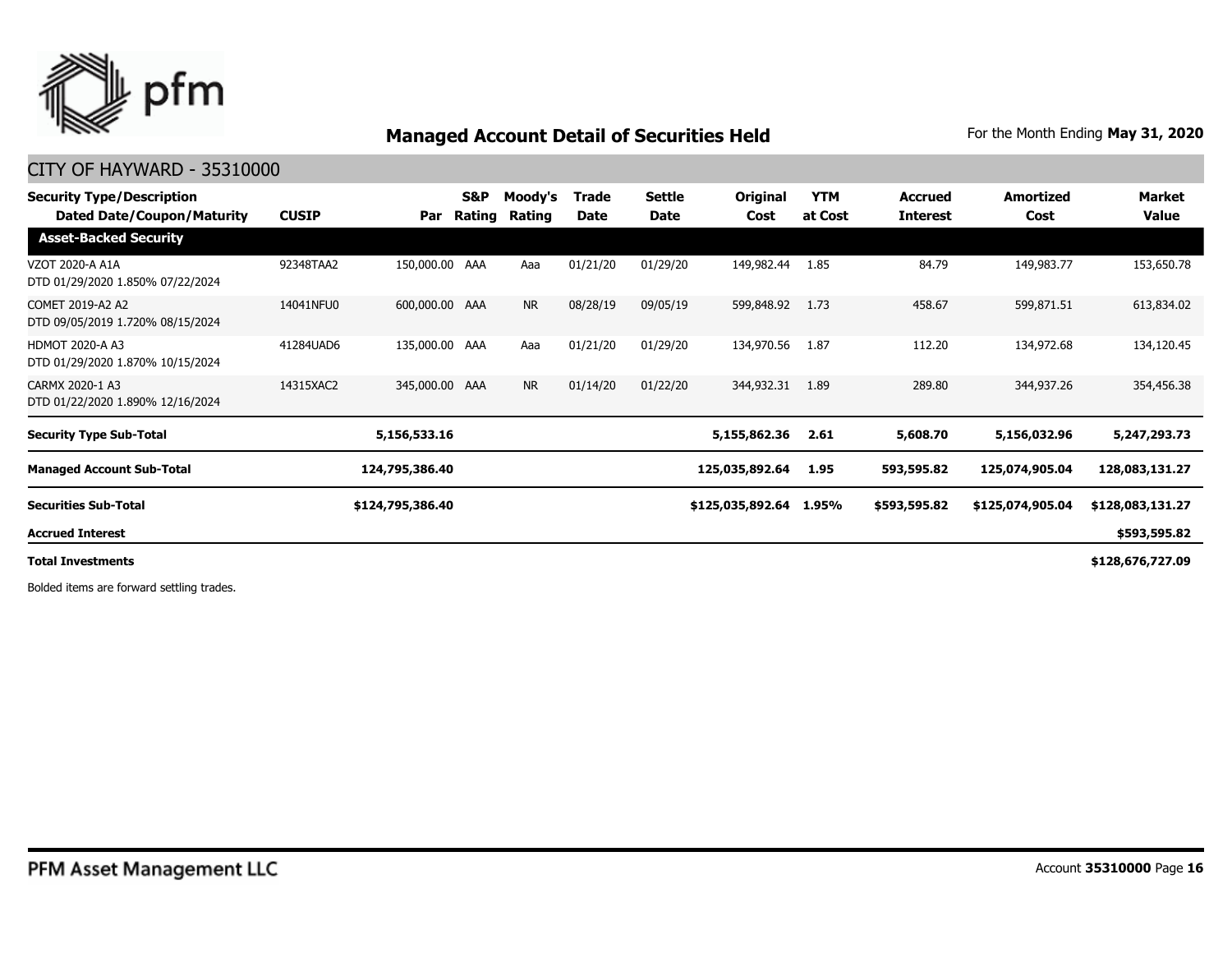

### CITY OF HAYWARD - 35310000

| <b>Security Type/Description</b><br><b>Dated Date/Coupon/Maturity</b> | <b>CUSIP</b> | Par                   | <b>Broker</b>       | <b>Next Call</b><br><b>Date</b> | <b>Market</b><br><b>Price</b> | <b>Market</b><br><b>Value</b> | <b>Unreal G/L</b><br><b>On Cost</b> | Unreal G/L<br><b>Amort Cost</b> | <b>Effective</b><br><b>Duration</b> | <b>YTM</b><br>at Mkt |
|-----------------------------------------------------------------------|--------------|-----------------------|---------------------|---------------------------------|-------------------------------|-------------------------------|-------------------------------------|---------------------------------|-------------------------------------|----------------------|
| <b>U.S. Treasury Bond / Note</b>                                      |              |                       |                     |                                 |                               |                               |                                     |                                 |                                     |                      |
| <b>US TREASURY NOTES</b><br>DTD 06/30/2014 2.125% 06/30/2021          | 912828WR7    | 425,000.00 MERRILL    |                     |                                 | 102.08                        | 433,832.01                    | 15,339.82                           | 11,184.37                       | 1.07                                | 0.20                 |
| <b>US TREASURY NOTES</b><br>DTD 08/15/2018 2.750% 08/15/2021          | 9128284W7    | 1,575,000.00 MERRILL  |                     |                                 | 103.06                        | 1,623,234.38                  | 46,942.39                           | 47,704.58                       | 1.19                                | 0.21                 |
| US TREASURY NOTES<br>DTD 08/15/2018 2.750% 08/15/2021                 | 9128284W7    | 1,725,000.00 NOMURA   |                     |                                 | 103.06                        | 1,777,828.12                  | 60,172.85                           | 55,900.06                       | 1.19                                | 0.21                 |
| <b>US TREASURY NOTES</b><br>DTD 08/15/2011 2.125% 08/15/2021          | 912828RC6    | 4,400,000.00 NOMURA   |                     |                                 | 102.31                        | 4,501,750.00                  | 44,859.37                           | 64,992.47                       | 1.20                                | 0.21                 |
| <b>US TREASURY NOTES</b><br>DTD 10/31/2016 1.250% 10/31/2021          | 912828T67    | 300,000.00 HSBC       |                     |                                 | 101.52                        | 304,546.86                    | 6,785.14                            | 6,246.11                        | 1.41                                | 0.18                 |
| <b>US TREASURY NOTES</b><br>DTD 10/31/2016 1.250% 10/31/2021          | 912828T67    | 2,650,000.00 JPM CHAS |                     |                                 | 101.52                        | 2,690,163.93                  | 55,380.73                           | 50,985.23                       | 1.41                                | 0.18                 |
| <b>US TREASURY NOTES</b><br>DTD 10/31/2016 1.250% 10/31/2021          | 912828T67    | 4,150,000.00 MORGAN S |                     |                                 | 101.52                        | 4,212,898.23                  | 97,913.85                           | 88,076.36                       | 1.41                                | 0.18                 |
| <b>US TREASURY NOTES</b><br>DTD 01/15/2019 2.500% 01/15/2022          | 9128285V8    | 1,500,000.00 JPM CHAS |                     |                                 | 103.75                        | 1,556,250.00                  | 53,261.72                           | 54,592.33                       | 1.59                                | 0.19                 |
| <b>US TREASURY NOTES</b><br>DTD 01/15/2019 2.500% 01/15/2022          | 9128285V8    | 6,000,000.00 MORGAN S |                     |                                 | 103.75                        | 6,225,000.00                  | 233,671.87                          | 229,761.50                      | 1.59                                | 0.19                 |
| <b>US TREASURY NOTES</b><br>DTD 01/31/2017 1.875% 01/31/2022          | 912828V72    | 8,750,000.00 CITIGRP  |                     |                                 | 102.81                        | 8,996,093.75                  | 405,371.09                          | 332,855.74                      | 1.65                                | 0.18                 |
| <b>US TREASURY NOTES</b><br>DTD 02/15/2019 2.500% 02/15/2022          | 9128286C9    | 1,800,000.00 TD       |                     |                                 | 103.95                        | 1,871,156.16                  | 60,679.60                           | 64,924.15                       | 1.68                                | 0.18                 |
| <b>US TREASURY NOTES</b><br>DTD 07/31/2017 1.875% 07/31/2022          | 9128282P4    | 1,600,000.00 NOMURA   |                     |                                 | 103.66                        | 1,658,500.00                  | 53,062.50                           | 54,678.27                       | 2.13                                | 0.18                 |
| <b>US TREASURY NOTES</b><br>DTD 07/31/2017 1.875% 07/31/2022          | 9128282P4    | 4,400,000.00 GOLDMAN  |                     |                                 | 103.66                        | 4,560,875.00                  | 157,265.62                          | 158,399.82                      | 2.13                                | 0.18                 |
| <b>US TREASURY NOTES</b><br>DTD 08/31/2017 1.625% 08/31/2022          | 9128282S8    | 1,075,000.00 MORGAN S |                     |                                 | 103.23                        | 1,109,769.59                  | 36,911.19                           | 36,336.66                       | 2.22                                | 0.18                 |
| UNITED STATES TREASURY NOTES<br>DTD 10/15/2019 1.375% 10/15/2022      | 912828YK0    | 5,250,000.00 DEUTSCHE |                     |                                 | 102.81                        | 5,397,656.25                  | 184,570.31                          | 178,217.99                      | 2.35                                | 0.19                 |
| UNITED STATES TREASURY NOTES<br>DTD 01/15/2020 1.500% 01/15/2023      | 912828Z29    | 2,500,000.00 MERRILL  |                     |                                 | 103.44                        | 2,585,937.50                  | 73,730.47                           | 75,059.05                       | 2.58                                | 0.19                 |
| <b>US TREASURY NOTES</b><br>DTD 02/01/2016 1.750% 01/31/2023          | 912828P38    |                       | 150,000.00 MORGAN S |                                 | 104.14                        | 156,210.93                    | 5,601.55                            | 5,681.46                        | 2.61                                | 0.19                 |

PFM Asset Management LLC

Account **35310000** Page **17**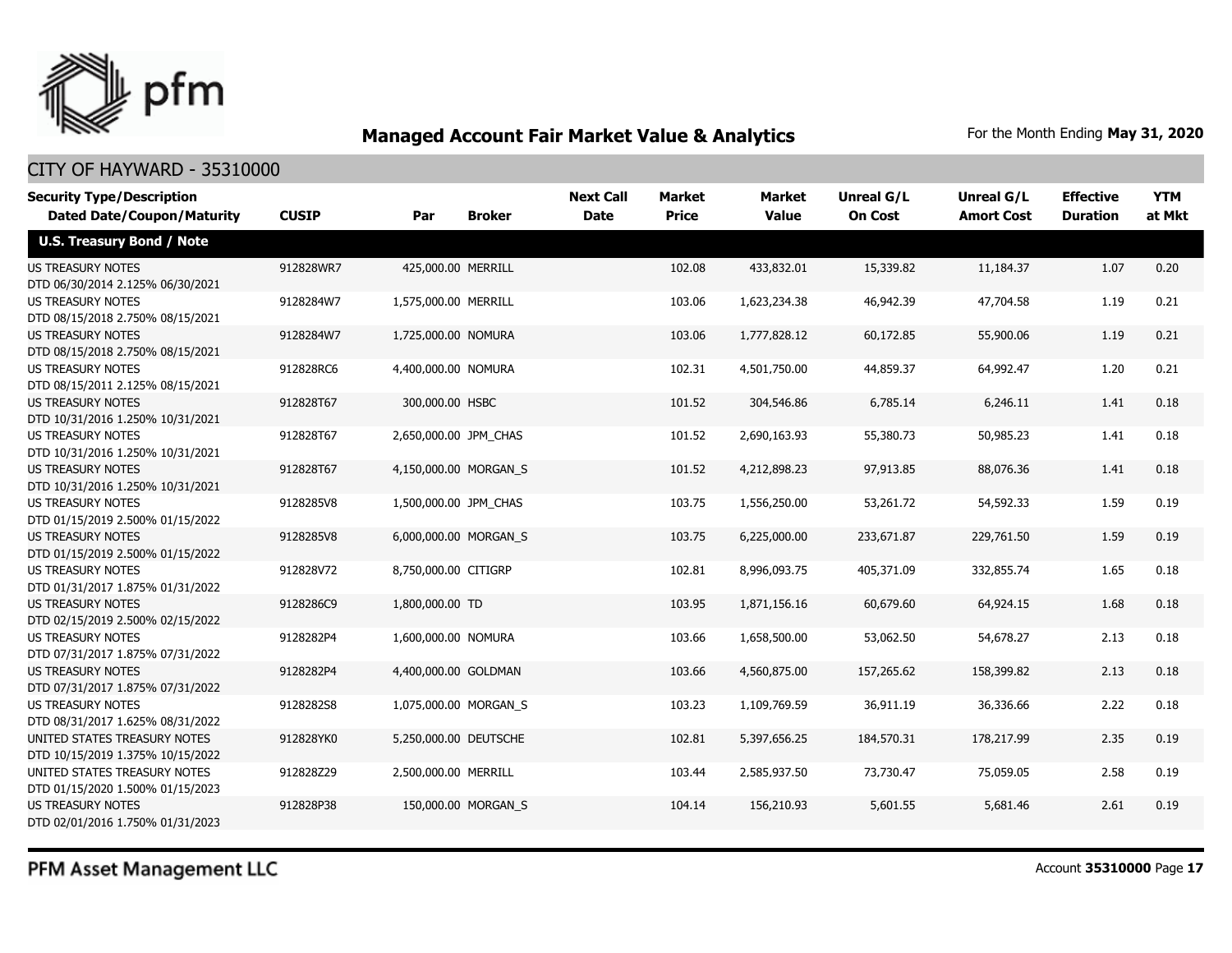

| <b>Security Type/Description</b><br><b>Dated Date/Coupon/Maturity</b>                 | <b>CUSIP</b> | Par                   | <b>Broker</b>         | <b>Next Call</b><br><b>Date</b> | <b>Market</b><br><b>Price</b> | <b>Market</b><br><b>Value</b> | <b>Unreal G/L</b><br><b>On Cost</b> | Unreal G/L<br><b>Amort Cost</b> | <b>Effective</b><br><b>Duration</b> | <b>YTM</b><br>at Mkt |
|---------------------------------------------------------------------------------------|--------------|-----------------------|-----------------------|---------------------------------|-------------------------------|-------------------------------|-------------------------------------|---------------------------------|-------------------------------------|----------------------|
| <b>U.S. Treasury Bond / Note</b>                                                      |              |                       |                       |                                 |                               |                               |                                     |                                 |                                     |                      |
| UNITED STATES TREASURY NOTES<br>DTD 02/15/2020 1.375% 02/15/2023                      | 912828Z86    | 3,175,000.00 HSBC     |                       |                                 | 103.22                        | 3,277,195.31                  | 47,004.88                           | 51,561.42                       | 2.66                                | 0.18                 |
| <b>Security Type Sub-Total</b>                                                        |              | 51,425,000.00         |                       |                                 |                               | 52,938,898.02                 | 1,638,524.95                        | 1,567,157.57                    | 1.79                                | 0.19                 |
| <b>Supra-National Agency Bond / Note</b>                                              |              |                       |                       |                                 |                               |                               |                                     |                                 |                                     |                      |
| INTER-AMERICAN DEVELOPMENT BANK<br><b>NOTE</b><br>DTD 04/19/2018 2.625% 04/19/2021    | 4581X0DB1    | 1,400,000.00 CITIGRP  |                       |                                 | 102.04                        | 1,428,568.40                  | 31,648.40                           | 29,473.29                       | 0.88                                | 0.32                 |
| INTL BANK OF RECONSTRUCTION AND<br>DEV NOTE<br>DTD 07/25/2018 2.750% 07/23/2021       | 459058GH0    |                       | 1,795,000.00 MORGAN_S |                                 | 102.79                        | 1,845,155.89                  | 54,356.19                           | 51,756.92                       | 1.13                                | 0.31                 |
| INTER-AMERICAN DEVEL BK CORPORATE<br><b>NOTES</b><br>DTD 04/24/2020 0.500% 05/24/2023 | 4581X0DM7    | 1,285,000.00 RBC      |                       |                                 | 100.40                        | 1,290,170.84                  | 5,607.74                            | 5,592.98                        | 2.97                                | 0.36                 |
| <b>Security Type Sub-Total</b>                                                        |              | 4,480,000.00          |                       |                                 |                               | 4,563,895.13                  | 91,612.33                           | 86,823.19                       | 1.57                                | 0.33                 |
| <b>Municipal Bond / Note</b>                                                          |              |                       |                       |                                 |                               |                               |                                     |                                 |                                     |                      |
| CA ST TXBL GO BONDS<br>DTD 04/27/2017 2.625% 04/01/2021                               | 13063DAC2    | 1,000,000.00 JPM_CHAS |                       |                                 | 101.61                        | 1,016,110.00                  | 19,110.00                           | 17,283.75                       | 0.83                                | 0.69                 |
| CA ST TXBL GO BONDS<br>DTD 04/25/2018 2.800% 04/01/2021                               | 13063DGA0    | 1,425,000.00 JPM_CHAS |                       |                                 | 101.76                        | 1,450,023.00                  | 24,966.00                           | 25,006.84                       | 0.83                                | 0.69                 |
| UNIV OF CAL TXBL REV BONDS<br>DTD 06/05/2018 3.029% 05/15/2021                        | 91412HBH5    | 455,000.00 MERRILL    |                       |                                 | 102.03                        | 464,231.95                    | 9,231.95                            | 9,231.95                        | 0.95                                | 0.90                 |
| LOUISIANA ST - B - REF MUNICIPAL BONDS<br>DTD 03/11/2020 5.000% 11/15/2021            | 546417DK9    |                       | 600,000.00 MORGAN     |                                 | 106.75                        | 640,512.00                    | 3,468.00                            | 6,058.49                        | 1.43                                | 0.35                 |
| CA ST T/E GO BONDS<br>DTD 04/22/2020 5.000% 03/01/2022                                | 13063DUV8    | 600,000.00 MERRILL    |                       |                                 | 108.43                        | 650,556.00                    | 6,486.00                            | 9,086.00                        | 1.70                                | 0.18                 |
| <b>CT ST TXBL GO BONDS</b><br>DTD 06/11/2020 2.500%<br>07/01/2022                     | 20772KJU4    | 305,000.00 SIEBERT    |                       |                                 | 101.69                        | 310,148.40                    | 18.30                               | 18.30                           | 2.05                                | 1.67                 |
| CHAFFEY UHSD, CA TXBL GO BONDS<br>DTD 12/05/2019 1.913% 08/01/2022                    | 157411TH2    | 600,000,00 RBC        |                       |                                 | 102.01                        | 612,030.00                    | 12,030.00                           | 12,030.00                       | 2.13                                | 0.98                 |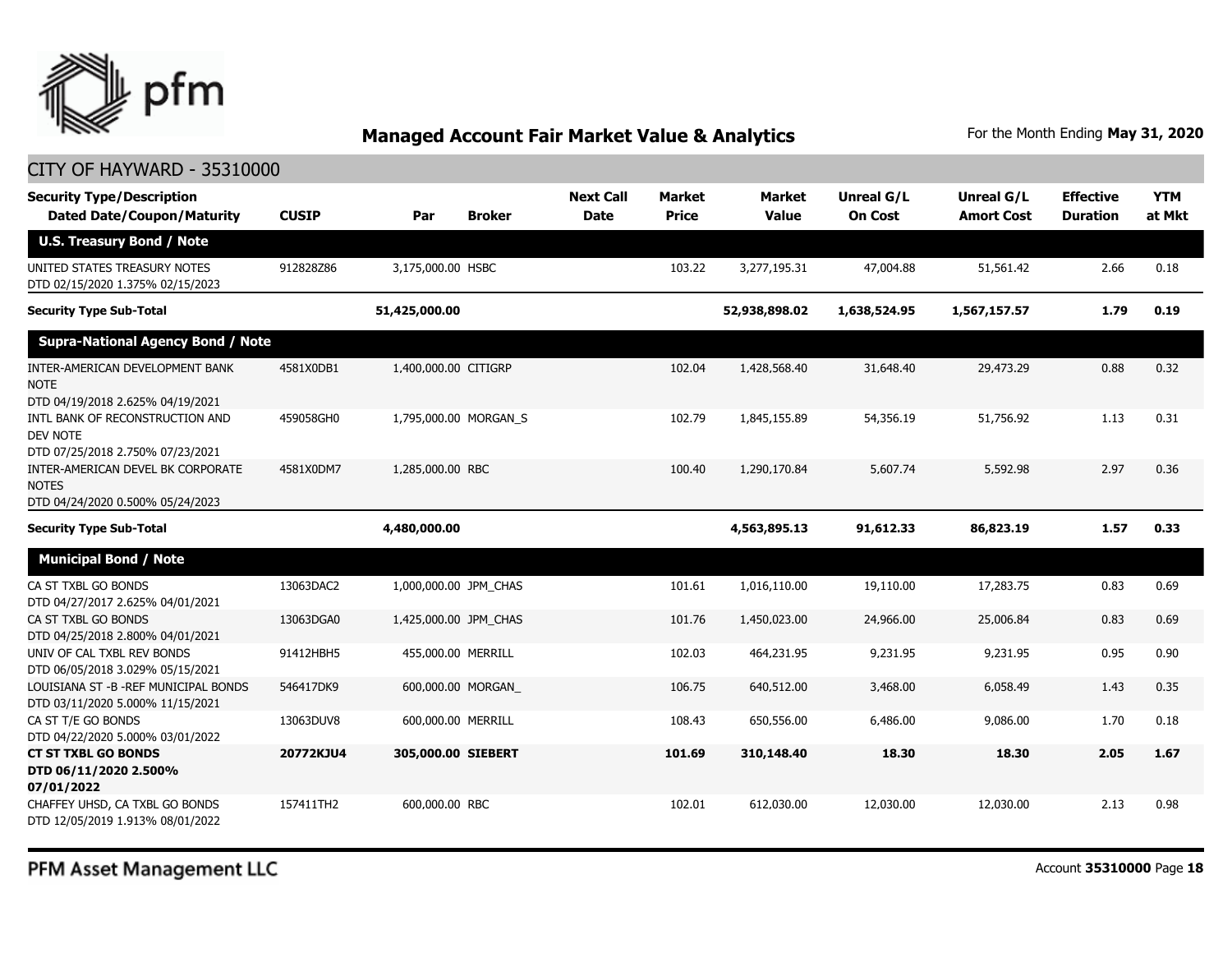

| <b>Security Type/Description</b><br><b>Dated Date/Coupon/Maturity</b>  | <b>CUSIP</b> | Par                   | <b>Broker</b>       | <b>Next Call</b><br><b>Date</b> | <b>Market</b><br><b>Price</b> | <b>Market</b><br><b>Value</b> | Unreal G/L<br><b>On Cost</b> | Unreal G/L<br><b>Amort Cost</b> | <b>Effective</b><br><b>Duration</b> | <b>YTM</b><br>at Mkt |
|------------------------------------------------------------------------|--------------|-----------------------|---------------------|---------------------------------|-------------------------------|-------------------------------|------------------------------|---------------------------------|-------------------------------------|----------------------|
| <b>Municipal Bond / Note</b>                                           |              |                       |                     |                                 |                               |                               |                              |                                 |                                     |                      |
| SAN DIEGO CCD, CA TXBL GO BONDS<br>DTD 10/16/2019 1.936% 08/01/2022    | 7972720M6    | 675,000.00 RBC        |                     |                                 | 102.32                        | 690,653.25                    | 15,653.25                    | 15,653.25                       | 2.13                                | 0.85                 |
| LONG BEACH CCD, CA TXBL GO BONDS<br>DTD 10/23/2019 1.702% 08/01/2022   | 542411NG4    | 920,000.00 PIPER JA   |                     |                                 | 101.68                        | 935,474.40                    | 15,474.40                    | 15,474.40                       | 2.13                                | 0.92                 |
| TAMALPAIS UHSD, CA TXBL GO BONDS<br>DTD 10/09/2019 1.925% 08/01/2022   | 874857KH7    | 995,000.00 RBC        |                     |                                 | 102.04                        | 1,015,317.90                  | 20,317.90                    | 20,317.90                       | 2.13                                | 0.97                 |
| SAN JOSE, CA TXBL GO BONDS<br>DTD 07/25/2019 2.300% 09/01/2022         | 798135H44    | 1,150,000.00 MORGAN_S |                     |                                 | 102.72                        | 1,181,314.50                  | 23,770.50                    | 25,846.10                       | 2.20                                | 1.07                 |
| OR ST DEPT OF TRANS TXBL REV BONDS<br>DTD 11/20/2019 1.855% 11/15/2022 | 68607DTT2    | 600,000.00 CITIGRP    |                     |                                 | 102.27                        | 613,590.00                    | 13,590.00                    | 13,590.00                       | 2.42                                | 0.92                 |
| WA ST T/E GO BONDS<br>DTD 04/29/2020 5.000% 07/01/2023                 | 93974EHJ8    | 605,000.00 WELLS_F    |                     |                                 | 114.52                        | 692,870.20                    | 13,110.35                    | 15,240.81                       | 2.90                                | 0.27                 |
| AZ TRAN BOARD TXBL REV BONDS<br>DTD 02/12/2020 1.795% 07/01/2023       | 040654XT7    | 1,235,000.00 JPM CHAS |                     |                                 | 102.31                        | 1,263,491.45                  | 28,491.45                    | 28,491.45                       | 3.00                                | 1.03                 |
| MD ST T/E GO BONDS<br>DTD 08/30/2017 5.000% 08/01/2024                 | 574193PK8    | 500,000.00 MERRILL    |                     |                                 | 119.53                        | 597,650.00                    | 13,725.00                    | 15,187.86                       | 3.80                                | 0.28                 |
| <b>Security Type Sub-Total</b>                                         |              | 11,665,000.00         |                     |                                 |                               | 12,133,973.05                 | 219,443.10                   | 228,517.10                      | 2.00                                | 0.78                 |
| <b>Federal Agency Collateralized Mortgage Obligation</b>               |              |                       |                     |                                 |                               |                               |                              |                                 |                                     |                      |
| FHLMC SERIES K013 A1<br>DTD 05/01/2011 2.902% 08/01/2020               | 3137AA4V2    |                       | 49,484.80 WELLS FA  |                                 | 100.12                        | 49,542.29                     | (883.88)                     | 6.67                            | 0.12                                | 2.22                 |
| <b>FHMS K714 A2</b><br>DTD 01/01/2014 3.034% 10/01/2020                | 3137B6ZM6    | 546,964.26 CITIGRP    |                     |                                 | 100.12                        | 547,640.88                    | (14,514.46)                  | (1,006.68)                      | 0.24                                | 2.66                 |
| FNA 2018-M5 A2<br>DTD 04/01/2018 3.560% 09/01/2021                     | 3136B1XP4    |                       | 476,020.36 JPM_CHAS |                                 | 100.86                        | 480,094.37                    | (5,394.51)                   | 527.20                          | 0.82                                | 2.86                 |
| <b>FHMS K720 A1</b><br>DTD 11/01/2015 2.316% 11/01/2021                | 3137BLUQ9    |                       | 195,984.31 BARCLAYS |                                 | 100.76                        | 197,478.74                    | 958.53                       | 1,146.13                        | 0.87                                | 1.77                 |
| FHLMC MULTIFAMILY STRUCTURED P<br>DTD 05/01/2015 2.791% 01/01/2022     | 3137BHXY8    | 1,250,000.00 AMHERST  |                     |                                 | 101.92                        | 1,274,004.69                  | 1,348.44                     | 8,821.86                        | 1.50                                | 1.56                 |
| FHMS KJ23 A1<br>DTD 12/01/2018 3.174% 03/01/2022                       | 3137FKK70    |                       | 257,379.71 GOLDMAN  |                                 | 101.17                        | 260,401.84                    | 3,024.20                     | 3,023.26                        | 0.81                                | 2.49                 |
| FHMS K019 A2<br>DTD 08/01/2012 2.272% 03/01/2022                       | 3137ASNJ9    |                       | 590,448.69 MORGAN_S |                                 | 101.81                        | 601,144.37                    | 15,054.86                    | 13,312.01                       | 1.61                                | 1.23                 |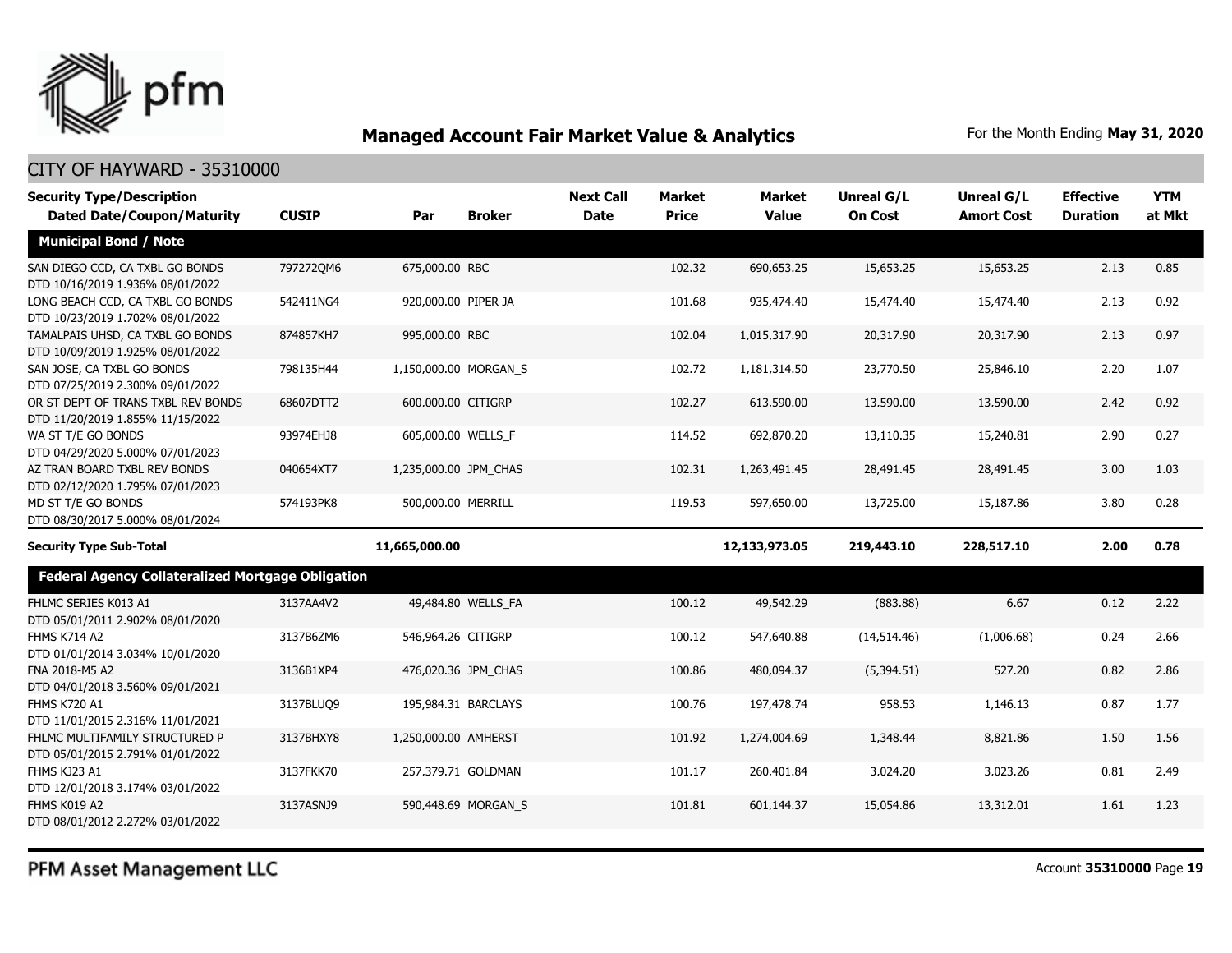

### CITY OF HAYWARD - 35310000

| <b>Security Type/Description</b><br><b>Dated Date/Coupon/Maturity</b> | <b>CUSIP</b> | Par                   | <b>Broker</b>       | <b>Next Call</b><br><b>Date</b> | <b>Market</b><br><b>Price</b> | <b>Market</b><br><b>Value</b> | Unreal G/L<br><b>On Cost</b> | <b>Unreal G/L</b><br><b>Amort Cost</b> | <b>Effective</b><br><b>Duration</b> | <b>YTM</b><br>at Mkt |
|-----------------------------------------------------------------------|--------------|-----------------------|---------------------|---------------------------------|-------------------------------|-------------------------------|------------------------------|----------------------------------------|-------------------------------------|----------------------|
| Federal Agency Collateralized Mortgage Obligation                     |              |                       |                     |                                 |                               |                               |                              |                                        |                                     |                      |
| FHMS K023 A1<br>DTD 12/01/2012 1.583% 04/01/2022                      | 3137AWQG3    | 59,574.58 BAIRD       |                     |                                 | 100.38                        | 59,803.50                     | 1,522.82                     | 812.22                                 | 1.00                                | 1.37                 |
| FHMS K023 A1<br>DTD 12/01/2012 1.583% 04/01/2022                      | 3137AWQG3    |                       | 261,546.92 BARCLAYS |                                 | 100.38                        | 262,551.94                    | 7,615.21                     | 4,271.06                               | 1.00                                | 1.37                 |
| FHMS K023 A1<br>DTD 12/01/2012 1.583% 04/01/2022                      | 3137AWQG3    | 537,624.22 BAIRD      |                     |                                 | 100.38                        | 539,690.09                    | 13,826.38                    | 7,367.61                               | 1.00                                | 1.37                 |
| FHLMC MULTIFAMILY STRUCTURED P<br>DTD 11/01/2015 2.716% 06/01/2022    | 3137BLUR7    |                       | 600,000.00 JPM CHAS |                                 | 102.46                        | 614,744.66                    | 15,491.14                    | 15,210.01                              | 1.79                                | 1.47                 |
| FHLMC MULTIFAMILY STRUCTURED P<br>DTD 12/01/2012 2.355% 07/01/2022    | 3137AVXN2    |                       | 570,000.00 WELLS_FA |                                 | 103.06                        | 587,449.55                    | 15,356.58                    | 16,016.53                              | 2.01                                | 0.87                 |
| FHLMC MULTIFAMILY STRUCTURED P<br>DTD 12/01/2012 2.355% 07/01/2022    | 3137AVXN2    | 1,227,386.00 WELLS_FA |                     |                                 | 103.06                        | 1,264,960.26                  | 42,368.74                    | 40,646.61                              | 2.01                                | 0.87                 |
| FHLMC MULTIFAMILY STRUCTURED P<br>DTD 12/01/2012 2.307% 08/01/2022    | 3137AWQH1    | 1,250,000.00 CANT_FIT |                     |                                 | 103.12                        | 1,289,041.94                  | 20,584.91                    | 25,229.73                              | 2.11                                | 0.85                 |
| FHLMC MULTIFAMILY STRUCTURED P<br>DTD 05/01/2013 2.510% 11/01/2022    | 3137B1BS0    | 500,000.00 PTRU       |                     |                                 | 103.89                        | 519,425.88                    | 9,777.44                     | 10,767.78                              | 2.31                                | 0.89                 |
| FHLMC MULTIFAMILY STRUCTURED P<br>DTD 05/01/2013 2.510% 11/01/2022    | 3137B1BS0    | 1,065,000.00 CITIGRP  |                     |                                 | 103.89                        | 1,106,377.11                  | 32,058.36                    | 34,703.59                              | 2.31                                | 0.89                 |
| <b>FANNIEMAE-ACES</b><br>DTD 02/01/2013 2.509% 11/01/2022             | 3136ACGJ4    | 1,073,239.05 JPM_CHAS |                     |                                 | 103.06                        | 1,106,050.28                  | 19,563.43                    | 23,246.38                              | 2.25                                | 1.23                 |
| FNA 2013-M7 A2<br>DTD 05/01/2013 2.280% 12/01/2022                    | 3136AEGO4    | 329,790.42 BAIRD      |                     |                                 | 102.72                        | 338,746.01                    | 6,900.65                     | 7,354.77                               | 2.35                                | 1.18                 |
| FNA 2013-M7 A2<br>DTD 05/01/2013 2.280% 12/01/2022                    | 3136AEGO4    | 436,901.83 BAIRD      |                     |                                 | 102.72                        | 448,766.07                    | 6,140.39                     | 7,431.78                               | 2.35                                | 1.18                 |
| <b>FHMS J22F A1</b><br>DTD 11/01/2018 3.454% 05/01/2023               | 3137FJYA1    |                       | 214,701.69 MORGAN S |                                 | 101.23                        | 217,345,49                    | 2,649.60                     | 2,647.60                               | 0.76                                | 3.01                 |
| FHMS KP05 A<br>DTD 12/01/2018 3.203% 07/01/2023                       | 3137FKK39    | 333,746.23 CSFB       |                     |                                 | 102.36                        | 341,622.64                    | 7,877.43                     | 7,877.10                               | 1.45                                | 2.41                 |
| FHMS KJ27 A1<br>DTD 11/01/2019 2.092% 07/25/2024                      | 3137FQ3V3    |                       | 483,060.17 JPM CHAS |                                 | 102.63                        | 495,748.46                    | 12,699.89                    | 12,698.61                              | 2.64                                | 1.44                 |
| <b>Security Type Sub-Total</b>                                        |              | 12,308,853.24         |                     |                                 |                               | 12,602,631.06                 | 214,026.15                   | 242,111.83                             | 1.77                                | 1.38                 |
| <b>Federal Agency Bond / Note</b>                                     |              |                       |                     |                                 |                               |                               |                              |                                        |                                     |                      |

PFM Asset Management LLC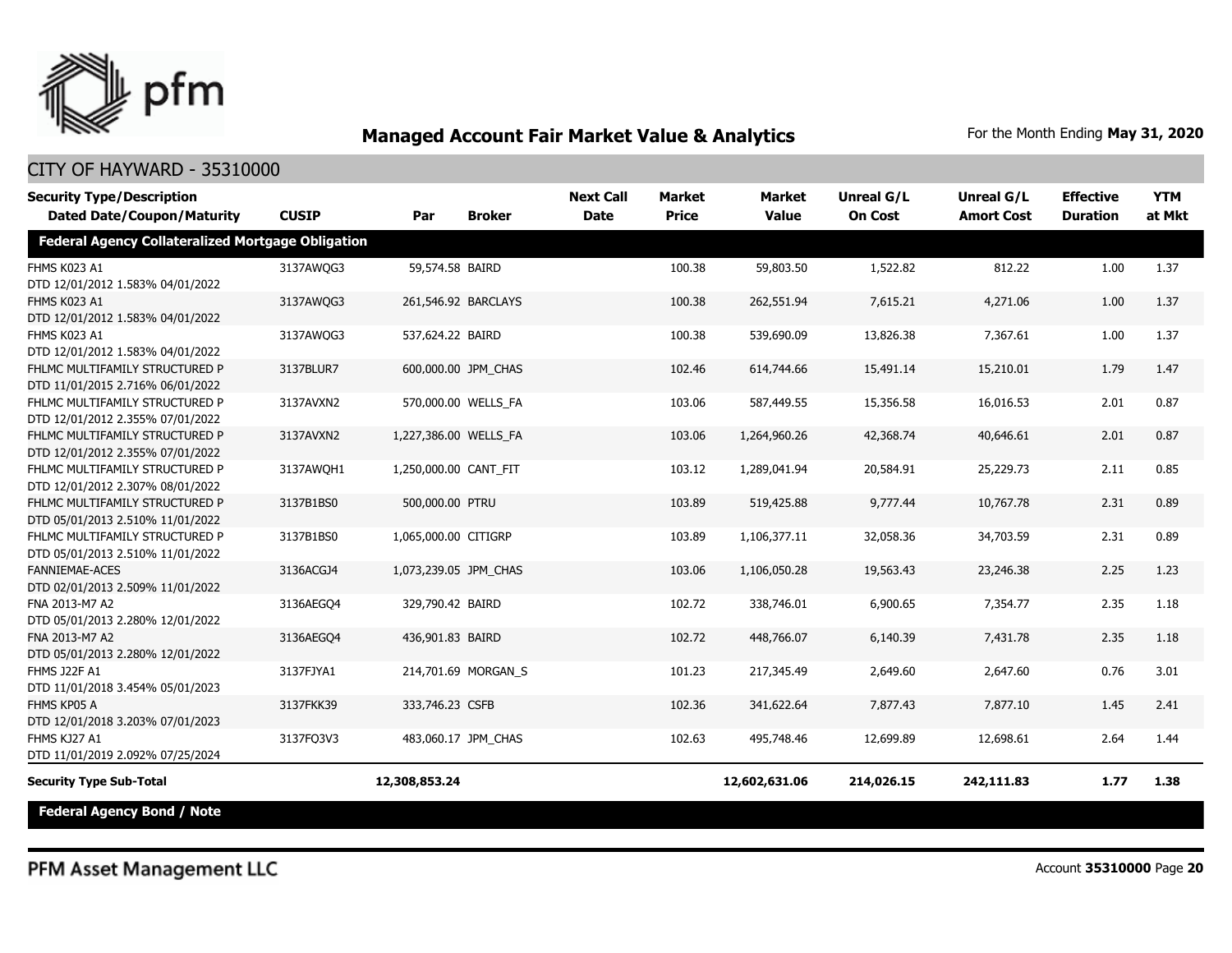

#### CITY OF HAYWARD - 35310000

| <b>Security Type/Description</b>                                   |              |                       |                    | <b>Next Call</b> | Market       | <b>Market</b> | Unreal G/L     | Unreal G/L        | <b>Effective</b> | <b>YTM</b> |
|--------------------------------------------------------------------|--------------|-----------------------|--------------------|------------------|--------------|---------------|----------------|-------------------|------------------|------------|
| <b>Dated Date/Coupon/Maturity</b>                                  | <b>CUSIP</b> | Par                   | <b>Broker</b>      | <b>Date</b>      | <b>Price</b> | <b>Value</b>  | <b>On Cost</b> | <b>Amort Cost</b> | <b>Duration</b>  | at Mkt     |
| <b>Federal Agency Bond / Note</b>                                  |              |                       |                    |                  |              |               |                |                   |                  |            |
| <b>FANNIE MAE NOTES</b><br>DTD 06/25/2018 2.750% 06/22/2021        | 3135G0U35    | 1,745,000.00 NOMURA   |                    |                  | 102.70       | 1,792,141.18  | 47,542.53      | 47,282.92         | 1.04             | 0.20       |
| FEDERAL HOME LOAN BANKS NOTES<br>DTD 10/12/2018 3.000% 10/12/2021  | 3130AF5B9    | 2,425,000.00 CITIGRP  |                    |                  | 103.79       | 2,516,878.40  | 93,284.90      | 92,532.40         | 1.35             | 0.22       |
| <b>FANNIE MAE NOTES</b><br>DTD 01/11/2019 2.625% 01/11/2022        | 3135G0U92    | 1,200,000.00 NOMURA   |                    |                  | 103.87       | 1,246,459.20  | 46,147.20      | 46,288.41         | 1.58             | 0.22       |
| <b>FANNIE MAE NOTES</b><br>DTD 01/11/2019 2.625% 01/11/2022        | 3135G0U92    | 1,650,000.00 NOMURA   |                    |                  | 103.87       | 1,713,881.40  | 65,069.40      | 64,519.84         | 1.58             | 0.22       |
| FFCB NOTES (CALLABLE)<br>DTD 04/08/2020 0.950% 04/08/2022          | 3133ELVV3    | 1,900,000.00 TD       |                    | 10/08/20         | 100.21       | 1,903,940.60  | 3,940.60       | 3,940.60          | 0.36             | 0.84       |
| FEDERAL FARM CREDIT BANK NOTES<br>DTD 04/08/2020 0.375% 04/08/2022 | 3133ELWD2    | 2,550,000.00 WELLS F  |                    |                  | 100.24       | 2,556,058.80  | 9,832.80       | 9,553.63          | 1.85             | 0.25       |
| FEDERAL HOME LOAN BANK<br>DTD 06/01/2012 2.125% 06/10/2022         | 313379069    | 2,475,000.00 CITIGRP  |                    |                  | 103.77       | 2,568,352.05  | 75,952.80      | 81,577.28         | 1.98             | 0.26       |
| <b>FANNIE MAE NOTES</b><br>DTD 09/06/2019 1.375% 09/06/2022        | 3135G0W33    | 1,250,000.00 BARCLAYS |                    |                  | 102.52       | 1,281,542.50  | 35,892.50      | 34,824.84         | 2.24             | 0.26       |
| FEDERAL HOME LOAN BANKS NOTES<br>DTD 02/21/2020 1.375% 02/17/2023  | 3130AJ7E3    | 2,140,000.00 WELLS_FA |                    |                  | 102.94       | 2,203,008.02  | 66,945.62      | 66,581.43         | 2.67             | 0.29       |
| <b>FREDDIE MAC NOTES</b><br>DTD 04/20/2020 0.375% 04/20/2023       | 3137EAEO8    | 3,825,000.00 CITIGRP  |                    |                  | 100.20       | 3,832,795.35  | 17,357.85      | 16,991.07         | 2.88             | 0.30       |
| <b>FREDDIE MAC NOTES</b><br>DTD 05/07/2020 0.375% 05/05/2023       | 3137EAER6    | 2,410,000.00 WELLS F  |                    |                  | 100.21       | 2,414,983.88  | 5,996.08       | 5,972.93          | 2.92             | 0.30       |
| <b>FANNIE MAE NOTES</b><br>DTD 05/22/2020 0.250% 05/22/2023        | 3135G04Q3    | 2,550,000.00 CITIGRP  |                    |                  | 99.84        | 2,545,925.10  | 3,600.60       | 3,530.50          | 2.97             | 0.30       |
| <b>Security Type Sub-Total</b>                                     |              | 26,120,000.00         |                    |                  |              | 26,575,966.48 | 471,562.88     | 473,595.85        | 2.06             | 0.30       |
| <b>Corporate Note</b>                                              |              |                       |                    |                  |              |               |                |                   |                  |            |
| AMERICAN EXPRESS CO CORP NOTES<br>DTD 02/22/2019 3.000% 02/22/2021 | 025816CB3    | 400,000.00 CSFB       |                    |                  | 101.50       | 406,001.20    | 6,401.20       | 6,146.75          | 0.72             | 0.93       |
| NATIONAL RURAL UTIL COOP NOTE<br>DTD 02/26/2018 2.900% 03/15/2021  | 63743HER9    | 250,000.00 RBC        |                    |                  | 101.75       | 254,381.00    | 4,658.50       | 4,452.56          | 0.79             | 0.68       |
| MORGAN STANLEY CORP NOTES<br>DTD 04/21/2016 2.500% 04/21/2021      | 61746BEA0    |                       | 300,000.00 GOLDMAN |                  | 101.62       | 304,863.30    | 9,903.30       | 6,269.81          | 0.89             | 0.67       |

PFM Asset Management LLC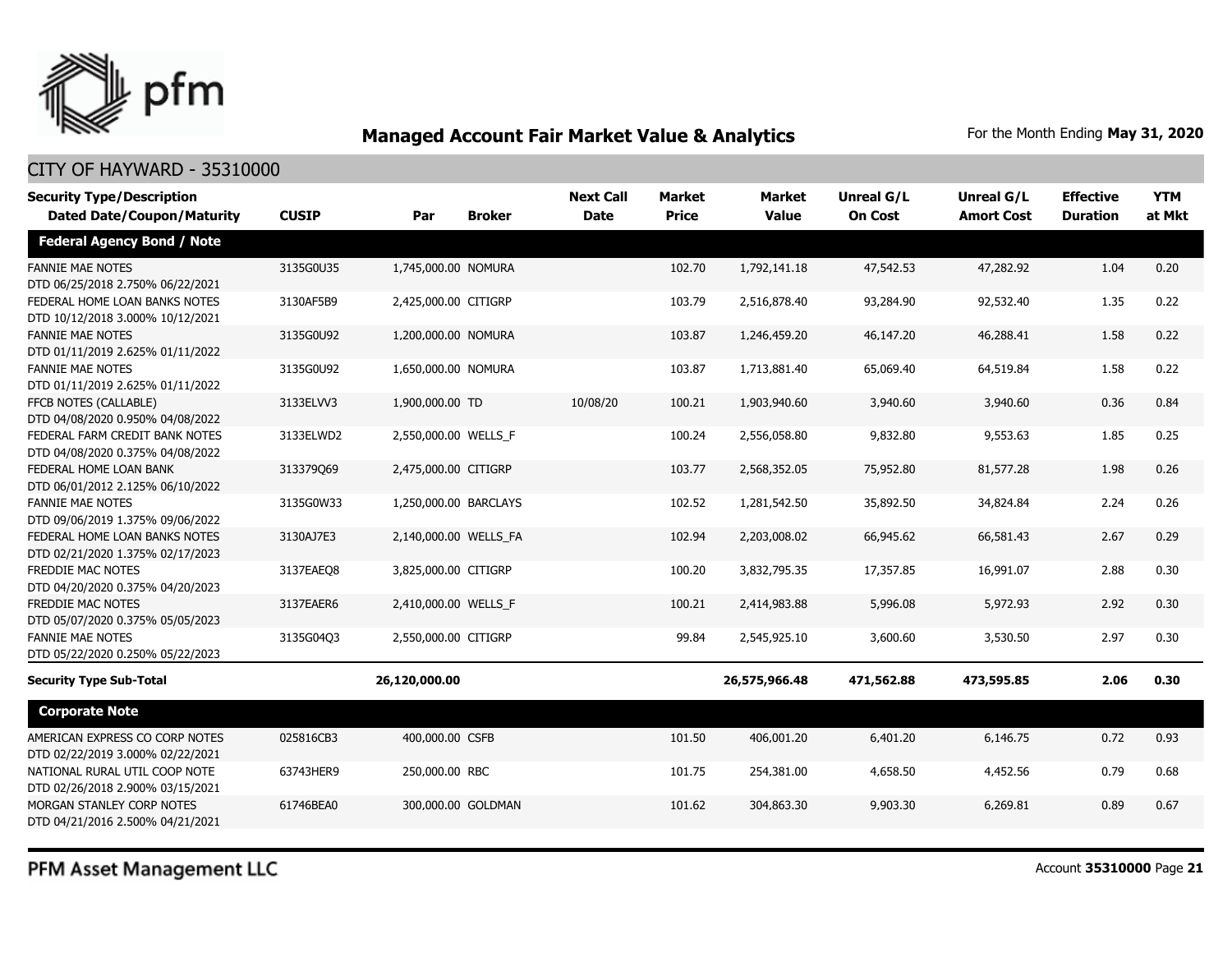

| <b>Security Type/Description</b><br><b>Dated Date/Coupon/Maturity</b>                  | <b>CUSIP</b> | Par                | <b>Broker</b>       | <b>Next Call</b><br><b>Date</b> | <b>Market</b><br><b>Price</b> | <b>Market</b><br>Value | <b>Unreal G/L</b><br><b>On Cost</b> | Unreal G/L<br><b>Amort Cost</b> | <b>Effective</b><br><b>Duration</b> | <b>YTM</b><br>at Mkt |
|----------------------------------------------------------------------------------------|--------------|--------------------|---------------------|---------------------------------|-------------------------------|------------------------|-------------------------------------|---------------------------------|-------------------------------------|----------------------|
| <b>Corporate Note</b>                                                                  |              |                    |                     |                                 |                               |                        |                                     |                                 |                                     |                      |
| <b>CHARLES SCHWAB CORP NOTES</b><br>DTD 05/22/2018 3.250% 05/21/2021                   | 808513AW5    | 235,000.00 CSFB    |                     | 04/21/21                        | 102.62                        | 241,166.40             | 6,173.45                            | 6,168.68                        | 0.89                                | 0.55                 |
| PACCAR FINANCIAL CORP BONDS<br>DTD 08/09/2018 3.150% 08/09/2021                        | 69371RP42    | 295,000.00 CITIGRP |                     |                                 | 102.62                        | 302,743.46             | 7,834.91                            | 7,779.67                        | 1.17                                | 0.93                 |
| CATERPILLAR FINANCIAL SERVICES CORP<br><b>CORP</b><br>DTD 09/07/2018 3.150% 09/07/2021 | 14913Q2N8    |                    | 325,000.00 BARCLAYS |                                 | 103.13                        | 335,175.43             | 10,425.68                           | 10,281.15                       | 1.25                                | 0.67                 |
| <b>3M COMPANY</b>                                                                      | 88579YBA8    | 145,000.00 CITIGRP |                     |                                 | 102.74                        | 148,974.02             | 4,271.27                            | 4,101.49                        | 1.27                                | 0.86                 |
| DTD 09/14/2018 3.000% 09/14/2021                                                       |              |                    |                     |                                 |                               |                        |                                     |                                 |                                     |                      |
| BANK OF AMERICA CORP (CALLABLE)                                                        | 06051GGS2    | 200,000.00 MERRILL |                     | 10/01/20                        | 99.75                         | 199,509.00             | 483.00                              | (152.67)                        | 0.34                                | 2.51                 |
| DTD 09/18/2017 2.328% 10/01/2021<br>BANK OF AMERICA CORP (CALLABLE)                    | 06051GGS2    | 390,000.00 MERRILL |                     | 10/01/20                        | 99.75                         | 389,042.55             | (957.45)                            | (957.45)                        | 0.34                                | 2.51                 |
| DTD 09/18/2017 2.328% 10/01/2021                                                       |              |                    |                     |                                 |                               |                        |                                     |                                 |                                     |                      |
| AMERICAN EXPRESS CREDIT CORP NOTES                                                     | 025816BY4    | 200,000.00 RBC     |                     |                                 | 104.03                        | 208,066.00             | 8,110.00                            | 8,086.98                        | 1.41                                | 0.86                 |
| DTD 11/06/2018 3.700% 11/05/2021                                                       |              |                    |                     |                                 |                               |                        |                                     |                                 |                                     |                      |
| CITIGROUP INC CORP (CALLABLE) NOTE                                                     | 172967LC3    | 300,000.00 RBC     |                     | 11/08/21                        | 102.76                        | 308,265.00             | 13,722.00                           | 11,133.03                       | 1.40                                | 1.07                 |
| DTD 12/08/2016 2.900% 12/08/2021                                                       |              |                    |                     |                                 |                               |                        |                                     |                                 |                                     |                      |
| SUNTRUST BANKS INC CORP NOTES<br>(CALLABLE)                                            | 867914BM4    |                    | 300,000.00 ACADEMY  | 12/27/21                        | 103.38                        | 310,134.00             | 10,632.00                           | 10,439.26                       | 1.54                                | 0.65                 |
| DTD 12/01/2016 2.700% 01/27/2022                                                       |              |                    |                     |                                 |                               |                        |                                     |                                 |                                     |                      |
| HOME DEPOT INC                                                                         | 437076BV3    |                    | 175,000.00 JPM CHAS |                                 | 105.14                        | 183,997.63             | 9,477.13                            | 9,256.67                        | 1.71                                | 0.31                 |
| DTD 12/06/2018 3.250% 03/01/2022                                                       |              |                    |                     |                                 |                               |                        |                                     |                                 |                                     |                      |
| US BANCORP (CALLABLE) NOTE                                                             | 91159HHC7    |                    | 600,000.00 US_BANCO | 02/15/22                        | 103.75                        | 622,480.20             | 11,890.20                           | 15,688.67                       | 1.67                                | 0.89                 |
| DTD 03/02/2012 3.000% 03/15/2022                                                       |              |                    |                     |                                 |                               |                        |                                     |                                 |                                     |                      |
| <b>GOLDMAN SACHS GROUP INC (CALLABLE)</b>                                              | 38141GWC4    |                    | 600,000.00 GOLDMAN  | 04/26/21                        | 101.76                        | 610,585.20             | 17,173.20                           | 14,506.36                       | 0.90                                | 2.05                 |
| <b>NOTE</b>                                                                            |              |                    |                     |                                 |                               |                        |                                     |                                 |                                     |                      |
| DTD 01/26/2017 3.000% 04/26/2022                                                       |              |                    |                     |                                 |                               |                        |                                     |                                 |                                     |                      |
| <b>IBM CORP</b>                                                                        | 459200JX0    |                    | 300,000.00 WELLS_FA |                                 | 104.49                        | 313,481.70             | 6,755.70                            | 8,283.67                        | 1.92                                | 0.53                 |
| DTD 05/15/2019 2.850% 05/13/2022                                                       |              |                    |                     |                                 |                               |                        |                                     |                                 |                                     |                      |
| UNITED PARCEL SERVICE (CALLABLE)                                                       | 911312BC9    |                    | 300,000.00 JPM CHAS | 04/16/22                        | 103.37                        | 310,119.60             | 8,430.60                            | 8,991.40                        | 1.85                                | 0.62                 |
| <b>NOTES</b>                                                                           |              |                    |                     |                                 |                               |                        |                                     |                                 |                                     |                      |
| DTD 05/16/2017 2.350% 05/16/2022<br>MORGAN STANLEY CORP NOTES                          | 61744YAH1    | 300,000.00 RBC     |                     |                                 | 103.76                        |                        |                                     | 12,530.28                       | 1.93                                |                      |
| DTD 05/19/2017 2.750% 05/19/2022                                                       |              |                    |                     |                                 |                               | 311,274.90             | 13,263.90                           |                                 |                                     | 0.82                 |
|                                                                                        |              |                    |                     |                                 |                               |                        |                                     |                                 |                                     |                      |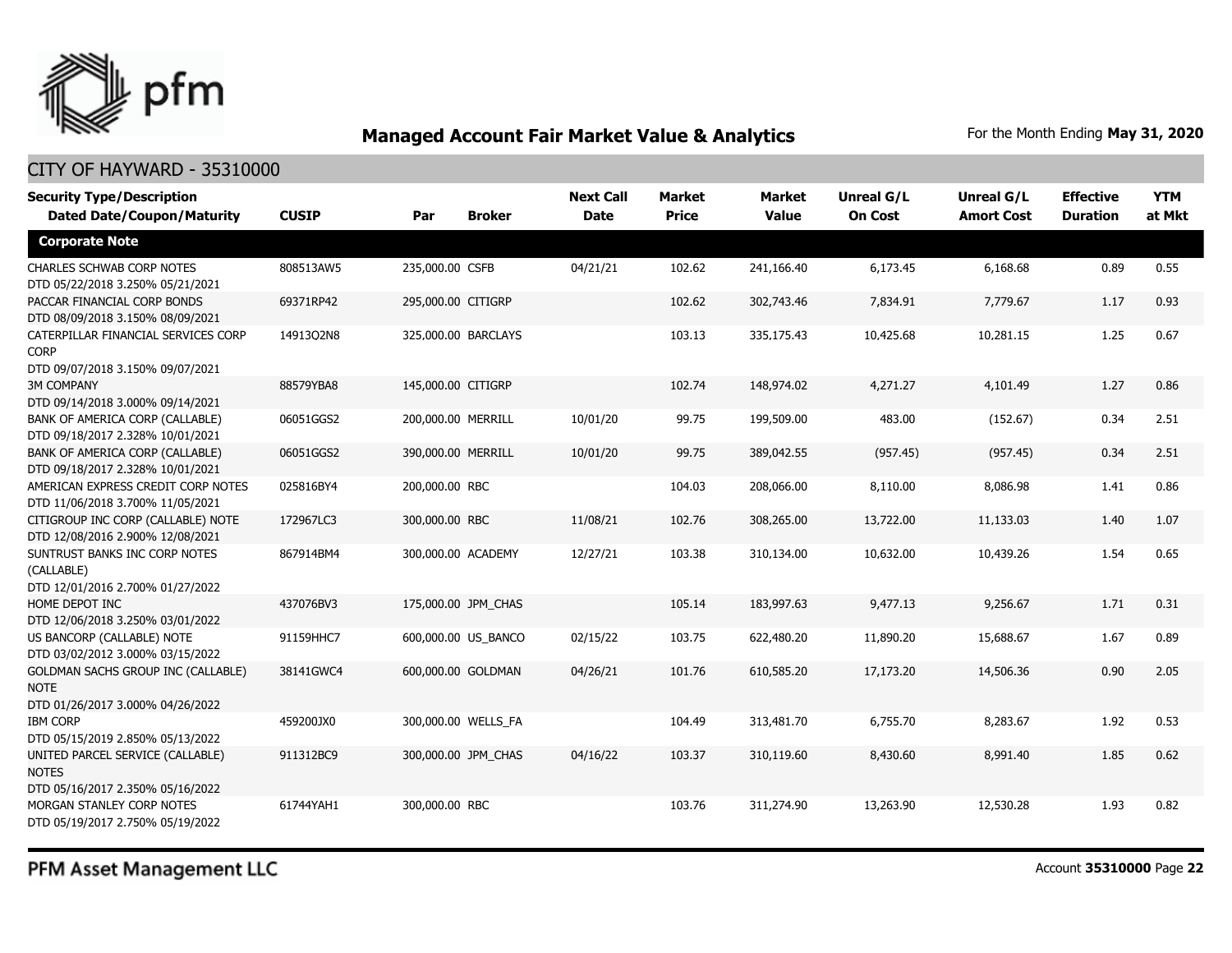

| <b>Security Type/Description</b>                                                            |              |                     | <b>Next Call</b>    | <b>Market</b> | <b>Market</b> | Unreal G/L   | <b>Unreal G/L</b> | <b>Effective</b>  | <b>YTM</b>      |        |
|---------------------------------------------------------------------------------------------|--------------|---------------------|---------------------|---------------|---------------|--------------|-------------------|-------------------|-----------------|--------|
| <b>Dated Date/Coupon/Maturity</b>                                                           | <b>CUSIP</b> | Par                 | <b>Broker</b>       | <b>Date</b>   | <b>Price</b>  | <b>Value</b> | <b>On Cost</b>    | <b>Amort Cost</b> | <b>Duration</b> | at Mkt |
| <b>Corporate Note</b>                                                                       |              |                     |                     |               |               |              |                   |                   |                 |        |
| JPMORGAN CHASE & CO CORP NOTES<br>DTD 06/18/2018 3.514% 06/18/2022                          | 46647PAS5    |                     | 600,000.00 JPM_CHAS |               | 102.71        | 616,243.20   | 16,243.20         | 16,243.20         | 1.97            | 2.16   |
| AMERICAN HONDA FINANCE<br>DTD 06/27/2019 2.200% 06/27/2022                                  | 02665WCY5    | 600,000.00 MERRILL  |                     |               | 101.61        | 609,641.40   | 10,193.40         | 10,022.16         | 2.02            | 1.41   |
| BANK OF NY MELLON CORP CORP NOTES<br>DTD 08/23/2019 1.950% 08/23/2022                       | 06406RAK3    | 115,000.00 BARCLAYS |                     |               | 103.12        | 118,593.17   | 3,275.77          | 3,354.90          | 2.19            | 0.54   |
| BANK OF NY MELLON CORP CORP NOTES<br>DTD 08/23/2019 1.950% 08/23/2022                       | 06406RAK3    | 185,000.00 CITIGRP  |                     |               | 103.12        | 190,780.33   | 5,839.53          | 5,824.24          | 2.19            | 0.54   |
| CATERPILLAR FINANCIAL SERVICES CORP<br><b>NOTE</b>                                          | 14913Q3A5    |                     | 325,000.00 BARCLAYS |               | 102.63        | 333,534.50   | 8,986.25          | 8,875.37          | 2.22            | 0.73   |
| DTD 09/06/2019 1.900% 09/06/2022<br>ADOBE INC CORP NOTE<br>DTD 02/03/2020 1.700% 02/01/2023 | 00724PAA7    | 300,000.00 KEYBANC  |                     |               | 103.30        | 309,897.30   | 9,966.30          | 9,958.79          | 2.61            | 0.46   |
| TOYOTA MOTOR CREDIT CORP<br><b>CORPORATE NOTES</b><br>DTD 04/01/2020 2.900% 03/30/2023      | 89236TGW9    | 575,000.00 BNP_PAR  |                     |               | 105.17        | 604,737.85   | 3,149.85          | 3,973.70          | 2.73            | 1.04   |
| EXXON MOBIL CORPORATION CORPORATE<br><b>NOTES</b><br>DTD 04/15/2020 1.571% 04/15/2023       | 30231GBL5    | 150,000.00 CITIGRP  |                     |               | 102.57        | 153,860.25   | 1,988.25          | 2,019.86          | 2.82            | 0.67   |
| <b>CHEVRON CORP CORPORATE NOTES</b><br>DTD 05/11/2020 1.141% 05/11/2023                     | 166764BV1    | 150,000.00 JPM CHA  |                     |               | 101.56        | 152,344.95   | 2,344.95          | 2,344.95          | 2.91            | 0.60   |
| COMCAST CORP CORPORATE NOTES<br>DTD 10/05/2018 3.700% 04/15/2024                            | 20030NCR0    | 150,000.00 CITIGRP  |                     |               | 110.55        | 165,817.50   | 1,479.00          | 1,688.83          | 3.65            | 0.92   |
| CITIGROUP INC CORPORATE NOTES<br>DTD 05/14/2020 1.678% 05/15/2024                           | 172967MR9    | 300,000.00 CITIGRP  |                     |               | 100.74        | 302,214.00   | 2,214.00          | 2,214.00          | 3.85            | 1.49   |
| <b>Security Type Sub-Total</b>                                                              |              | 9,065,000.00        |                     |               |               | 9,317,925.04 | 214,329.09        | 209,526.31        | 1.72            | 1.11   |
| <b>Certificate of Deposit</b>                                                               |              |                     |                     |               |               |              |                   |                   |                 |        |
| MUFG BANK LTD/NY CERT DEPOS<br>DTD 02/28/2019 2.970% 02/26/2021                             | 55379WZT6    | 600,000.00 MITSU    |                     |               | 102.03        | 612,187.20   | 12,187.20         | 12,187.20         | 0.76            | 0.20   |
| CREDIT AGRICOLE CIB NY CERT DEPOS<br>DTD 04/04/2019 2.830% 04/02/2021                       | 22535CDU2    | 600,000.00 CREDAG   |                     |               | 101.94        | 611,634.60   | 11,634.60         | 11,634.60         | 0.84            | 0.51   |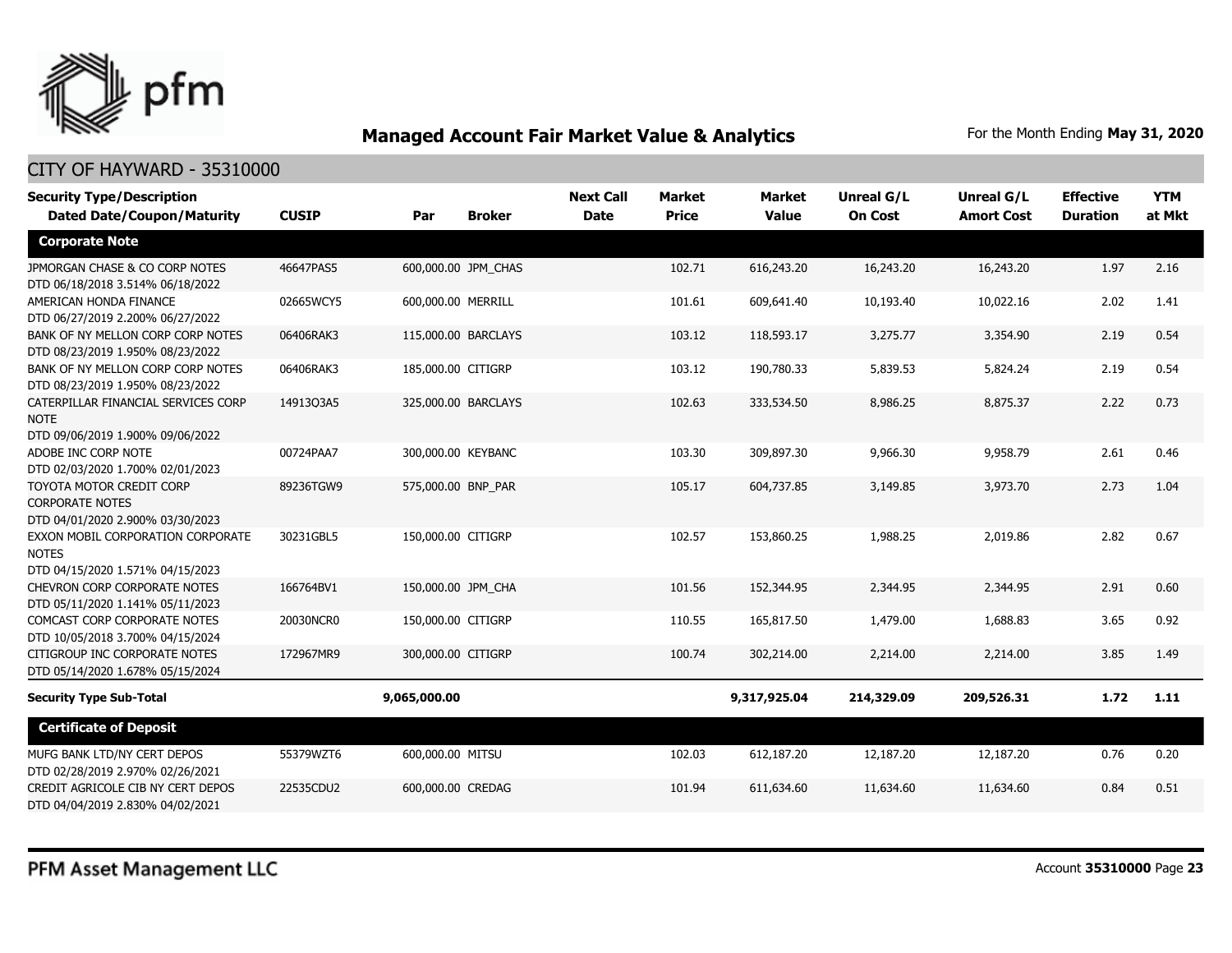

| <b>Security Type/Description</b><br><b>Dated Date/Coupon/Maturity</b>             | <b>CUSIP</b> | Par                | <b>Broker</b>       | <b>Next Call</b><br><b>Date</b> | <b>Market</b><br><b>Price</b> | <b>Market</b><br><b>Value</b> | <b>Unreal G/L</b><br><b>On Cost</b> | Unreal G/L<br><b>Amort Cost</b> | <b>Effective</b><br><b>Duration</b> | <b>YTM</b><br>at Mkt |
|-----------------------------------------------------------------------------------|--------------|--------------------|---------------------|---------------------------------|-------------------------------|-------------------------------|-------------------------------------|---------------------------------|-------------------------------------|----------------------|
|                                                                                   |              |                    |                     |                                 |                               |                               |                                     |                                 |                                     |                      |
| <b>Certificate of Deposit</b>                                                     |              |                    |                     |                                 |                               |                               |                                     |                                 |                                     |                      |
| ROYAL BANK OF CANADA NY CD<br>DTD 06/08/2018 3.240% 06/07/2021                    | 78012UEE1    | 600,000,00 RBC     |                     |                                 | 102.95                        | 617,691.00                    | 17,691.00                           | 17,691.00                       | 1.00                                | 0.34                 |
| SOCIETE GENERALE NY CERT DEPOS<br>DTD 02/19/2020 1.800% 02/14/2022                | 83369XDL9    | 600,000.00 MERRILL |                     |                                 | 100.34                        | 602,046.00                    | 2,046.00                            | 2,046.00                        | 1.68                                | 1.60                 |
| NORDEA BANK ABP NEW YORK CERT<br><b>DEPOS</b><br>DTD 08/29/2019 1.850% 08/26/2022 | 65558TLL7    | 625,000.00 MERRILL |                     |                                 | 103.07                        | 644,191.88                    | 19,191.88                           | 19,191.88                       | 2.20                                | 0.47                 |
| SKANDINAV ENSKILDA BANK LT CD<br>DTD 09/03/2019 1.860% 08/26/2022                 | 83050PDR7    |                    | 625,000.00 BARCLAYS |                                 | 103.09                        | 644,331.25                    | 19,331.25                           | 19,331.25                       | 2.20                                | 0.47                 |
| DNB BANK ASA/NY LT CD<br>DTD 12/06/2019 2.040% 12/02/2022                         | 23341VZT1    |                    | 625,000.00 GOLDMAN  |                                 | 103.69                        | 648,033.13                    | 23,033.13                           | 23,033.13                       | 2.44                                | 0.55                 |
| <b>Security Type Sub-Total</b>                                                    |              | 4,275,000.00       |                     |                                 |                               | 4,380,115.06                  | 105,115.06                          | 105,115.06                      | 1.60                                | 0.59                 |
| <b>Bank Note</b>                                                                  |              |                    |                     |                                 |                               |                               |                                     |                                 |                                     |                      |
| PNC BANK NA CORP NOTES<br>DTD 06/08/2018 3.500% 06/08/2023                        | 69353RFL7    | 300,000.00 TD      |                     | 11/09/21                        | 107.48                        | 322,433.70                    | 1,193.70                            | 4,118.55                        | 1.40                                | 0.98                 |
| <b>Security Type Sub-Total</b>                                                    |              | 300,000.00         |                     |                                 |                               | 322,433.70                    | 1,193.70                            | 4,118.55                        | 1.40                                | 0.98                 |
| <b>Asset-Backed Security</b>                                                      |              |                    |                     |                                 |                               |                               |                                     |                                 |                                     |                      |
| GMALT 2018-3 A3<br>DTD 09/26/2018 3.180% 06/20/2021                               | 36256GAD1    | 104,179.57 RBC     |                     |                                 | 100.57                        | 104,768.97                    | 597.63                              | 592.57                          | 0.28                                | 2.64                 |
| BMWLT 2018-1 A3<br>DTD 10/17/2018 3.260% 07/20/2021                               | 05586CAC8    | 121,706.36 SOCGEN  |                     |                                 | 100.76                        | 122,632.23                    | 942.78                              | 932.82                          | 0.35                                | 2.58                 |
| NISSAN AUTO LEASE TRUST<br>DTD 10/24/2018 3.250% 09/15/2021                       | 65478BAD3    | 224,660.64 CITIGRP |                     |                                 | 100.73                        | 226,290.31                    | 1,649.30                            | 1,638.42                        | 0.35                                | 2.68                 |
| <b>FORDL 2018-B A3</b><br>DTD 09/21/2018 3.190% 12/15/2021                        | 34531LAD2    |                    | 215,986.59 JPM_CHAS |                                 | 100.51                        | 217,079.81                    | 1,111.47                            | 1,101.90                        | 0.33                                | 2.85                 |
| GMALT 2019-1 A3<br>DTD 02/21/2019 2.980% 12/20/2021                               | 36256UAD0    |                    | 200,000.00 WELLS_FA |                                 | 101.16                        | 202,320.56                    | 2,351.96                            | 2,337.80                        | 0.59                                | 2.22                 |
| FORDL 2019-A A3<br>DTD 02/25/2019 2.900% 05/15/2022                               | 34532FAD4    | 245,000.00 CITIGRP |                     |                                 | 101.29                        | 248,167.75                    | 3,186.91                            | 3,179.38                        | 0.71                                | 2.22                 |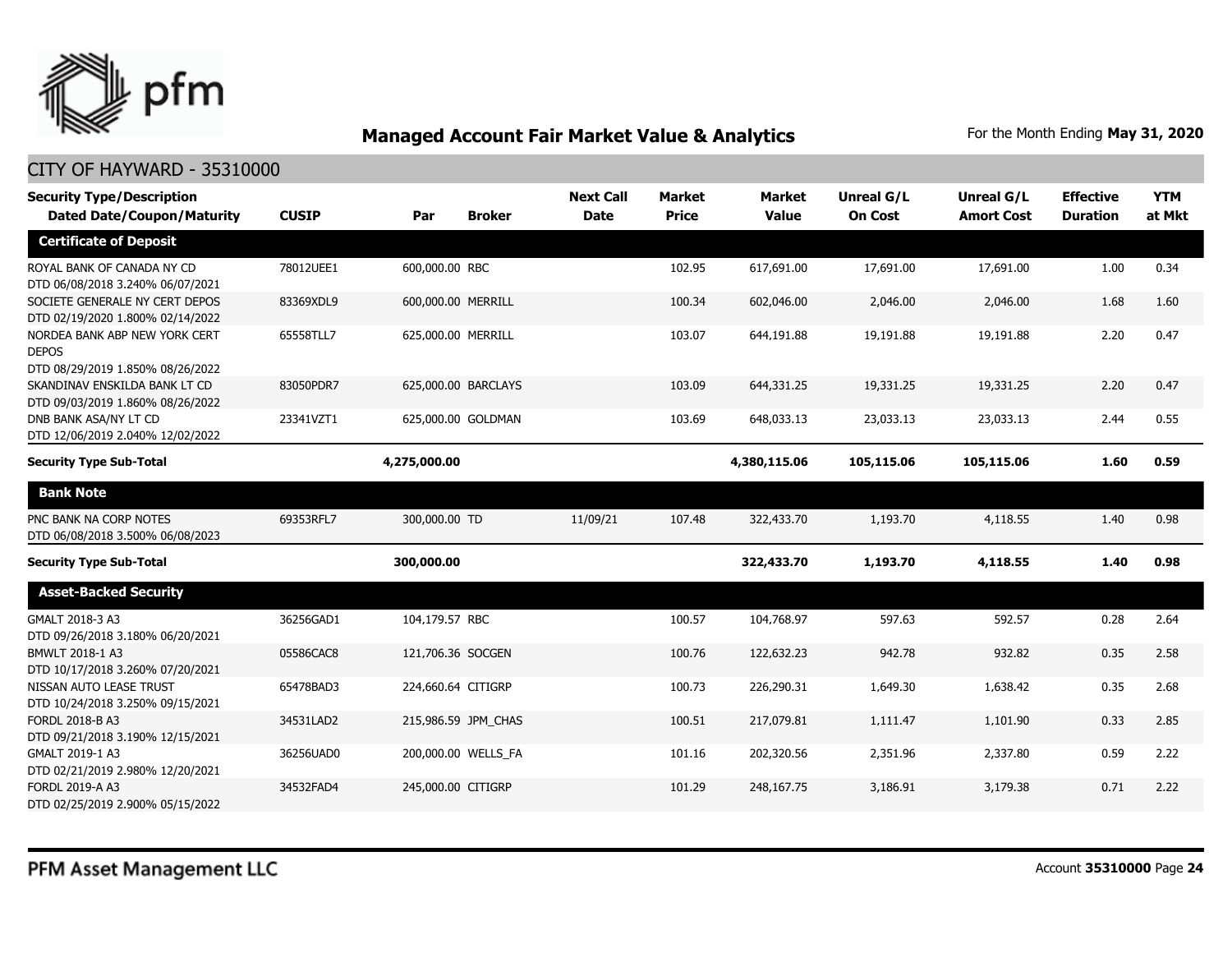

#### CITY OF HAYWARD - 35310000

| <b>Security Type/Description</b><br><b>Dated Date/Coupon/Maturity</b> | <b>CUSIP</b> | Par                | <b>Broker</b>       | <b>Next Call</b><br><b>Date</b> | <b>Market</b><br><b>Price</b> | <b>Market</b><br><b>Value</b> | <b>Unreal G/L</b><br><b>On Cost</b> | Unreal G/L<br><b>Amort Cost</b> | <b>Effective</b><br><b>Duration</b> | <b>YTM</b><br>at Mkt |
|-----------------------------------------------------------------------|--------------|--------------------|---------------------|---------------------------------|-------------------------------|-------------------------------|-------------------------------------|---------------------------------|-------------------------------------|----------------------|
| <b>Asset-Backed Security</b>                                          |              |                    |                     |                                 |                               |                               |                                     |                                 |                                     |                      |
| <b>VWALT 2019-A A3</b><br>DTD 10/04/2019 1.990% 11/21/2022            | 92867XAD8    |                    | 300,000.00 JPM CHAS |                                 | 99.81                         | 299,435.22                    | (560.04)                            | (561.04)                        | 1.51                                | 2.07                 |
| HART 2018-B A3<br>DTD 12/12/2018 3.200% 12/15/2022                    | 44933AAC1    |                    | 150,000.00 BARCLAYS |                                 | 102.13                        | 153,193.22                    | 3,195.02                            | 3,194.36                        | 0.83                                | 2.34                 |
| HAROT 2019-1 A3<br>DTD 02/27/2019 2.830% 03/20/2023                   | 43814WAC9    | 170,000.00 MERRILL |                     |                                 | 102.87                        | 174,871.10                    | 4,875.66                            | 4,874.24                        | 1.28                                | 1.78                 |
| FORD CREDIT AUTO OWNER TRUST<br>DTD 10/23/2018 3.240% 04/15/2023      | 34532TAD4    |                    | 200,000.00 BARCLAYS |                                 | 102.33                        | 204,664.12                    | 4,698.32                            | 4,686.04                        | 0.91                                | 2.40                 |
| NAROT 2018-C A3<br>DTD 12/12/2018 3.220% 06/15/2023                   | 65478NAD7    | 200,000.00 MIZUHO  |                     |                                 | 102.98                        | 205,969.24                    | 6,007.56                            | 5,995.06                        | 1.11                                | 2.20                 |
| HYUNDAI AUTO RECEIVABLES TRUST<br>DTD 04/10/2019 2.660% 06/15/2023    | 44932NAD2    | 250,000.00 SOCGEN  |                     |                                 | 102.54                        | 256,361.70                    | 6,394.60                            | 6,385.59                        | 1.23                                | 1.80                 |
| CARMAX AUTO OWNER TRUST<br>DTD 07/25/2018 3.130% 06/15/2023           | 14313FAD1    |                    | 285,000.00 BARCLAYS |                                 | 101.78                        | 290,064.91                    | 5,103.76                            | 5,089.03                        | 0.88                                | 2.52                 |
| CARMAX AUTO OWNER TRUST<br>DTD 10/24/2018 3.360% 09/15/2023           | 14315EAC4    | 225,000.00 MERRILL |                     |                                 | 102.90                        | 231,531.05                    | 6,533.12                            | 6,532.44                        | 1.18                                | 2.44                 |
| COPAR 2019-1 A3<br>DTD 05/30/2019 2.510% 11/15/2023                   | 14042WAC4    |                    | 175,000.00 JPM CHAS |                                 | 102.70                        | 179,723.53                    | 4,758.98                            | 4,750.98                        | 1.41                                | 1.71                 |
| FIFTH THIRD AUTO TRUST<br>DTD 05/08/2019 2.640% 12/15/2023            | 31680YAD9    | 215,000.00 CSFB    |                     |                                 | 102.45                        | 220,268.55                    | 5,315.81                            | 5,304.85                        | 1.22                                | 1.92                 |
| HDMOT 2019-A A3<br>DTD 06/26/2019 2.340% 02/15/2024                   | 41284WAC4    |                    | 300,000.00 BARCLAYS |                                 | 100.30                        | 300,906.87                    | 930.09                              | 925.42                          | 1.30                                | 2.25                 |
| GMCAR 2019-2 A3<br>DTD 04/17/2019 2.650% 02/16/2024                   | 36257FAD2    |                    | 345,000.00 BARCLAYS |                                 | 102.31                        | 352,982.96                    | 8,011.04                            | 8,004.50                        | 1.15                                | 2.00                 |
| VZOT 2020-A A1A<br>DTD 01/29/2020 1.850% 07/22/2024                   | 92348TAA2    | 150,000.00 MERRILL |                     |                                 | 102.43                        | 153,650.78                    | 3,668.34                            | 3,667.01                        | 2.08                                | 1.25                 |
| COMET 2019-A2 A2<br>DTD 09/05/2019 1.720% 08/15/2024                  | 14041NFU0    | 600,000.00 RBC     |                     |                                 | 102.31                        | 613,834.02                    | 13,985.10                           | 13,962.51                       | 2.17                                | 1.16                 |
| HDMOT 2020-A A3<br>DTD 01/29/2020 1.870% 10/15/2024                   | 41284UAD6    | 135,000.00 CITIGRP |                     |                                 | 99.35                         | 134,120.45                    | (850.11)                            | (852.23)                        | 1.97                                | 2.03                 |
| CARMX 2020-1 A3<br>DTD 01/22/2020 1.890% 12/16/2024                   | 14315XAC2    | 345,000.00 MERRILL |                     |                                 | 102.74                        | 354,456.38                    | 9,524.07                            | 9,519.12                        | 2.30                                | 1.27                 |
| <b>Security Type Sub-Total</b>                                        |              | 5,156,533.16       |                     |                                 |                               | 5,247,293.73                  | 91,431.37                           | 91,260.77                       | 1.26                                | 2.01                 |

PFM Asset Management LLC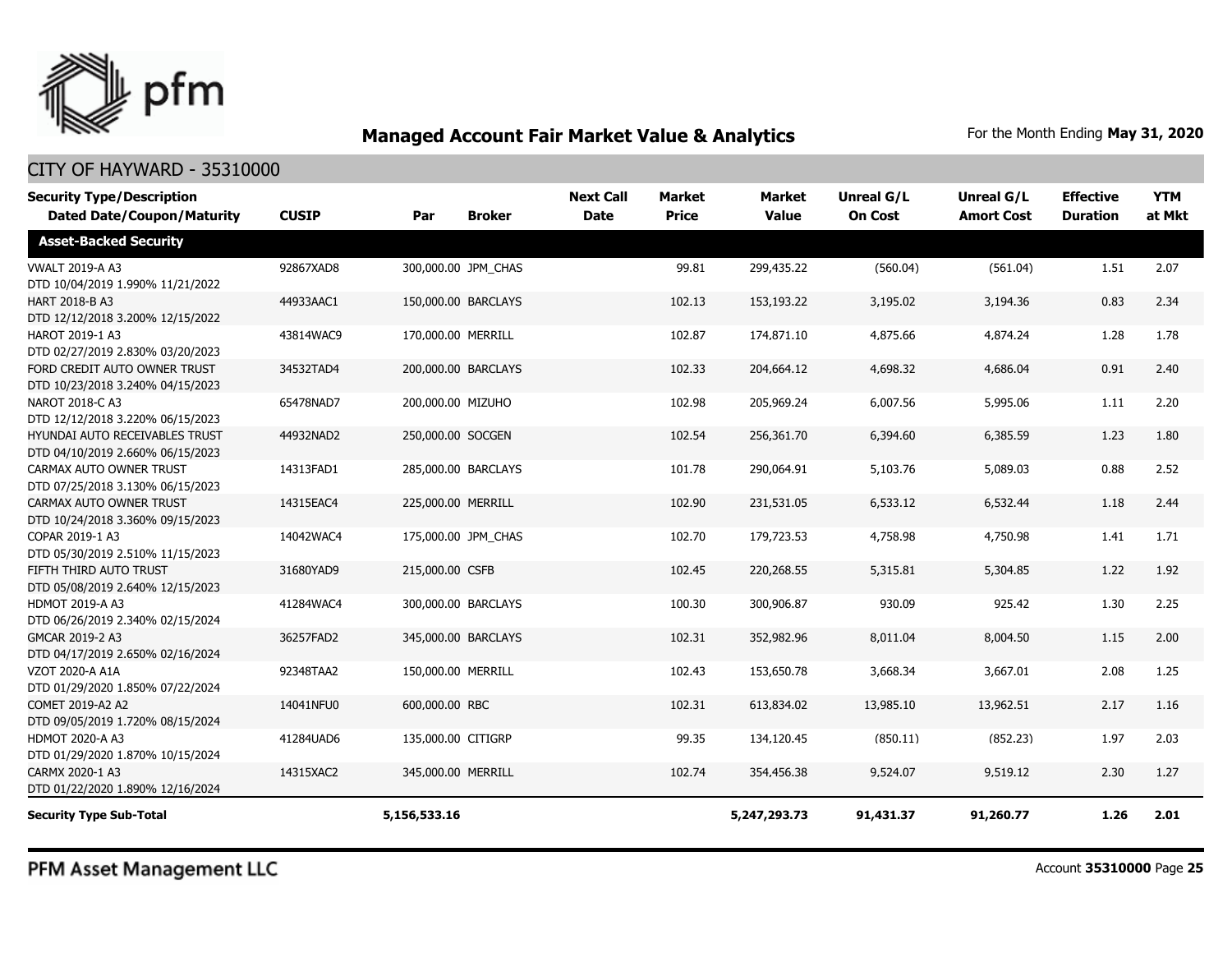

#### CITY OF HAYWARD - 35310000

| <b>Security Type/Description</b><br><b>Dated Date/Coupon/Maturity</b> | <b>CUSIP</b> | Par              | <b>Broker</b> | <b>Next Call</b><br>Date | Market<br>Price | Market<br><b>Value</b> | Unreal G/L<br><b>On Cost</b> | Unreal G/L<br><b>Amort Cost</b> | <b>Effective</b><br>Duration | <b>YTM</b><br>at Mkt |
|-----------------------------------------------------------------------|--------------|------------------|---------------|--------------------------|-----------------|------------------------|------------------------------|---------------------------------|------------------------------|----------------------|
| <b>Managed Account Sub-Total</b>                                      |              | 124,795,386.40   |               |                          |                 | 128,083,131.27         | 3,047,238.63                 | 3,008,226.23                    | 1.82                         | 0.55                 |
| <b>Securities Sub-Total</b>                                           |              | \$124,795,386.40 |               |                          |                 | \$128,083,131.27       | \$3,047,238.63               | \$3,008,226.23                  | 1.82                         | 0.55%                |
| <b>Accrued Interest</b>                                               |              |                  |               |                          |                 | \$593,595.82           |                              |                                 |                              |                      |
| Total Investments                                                     |              |                  |               |                          |                 | \$128,676,727.09       |                              |                                 |                              |                      |

Bolded items are forward settling trades.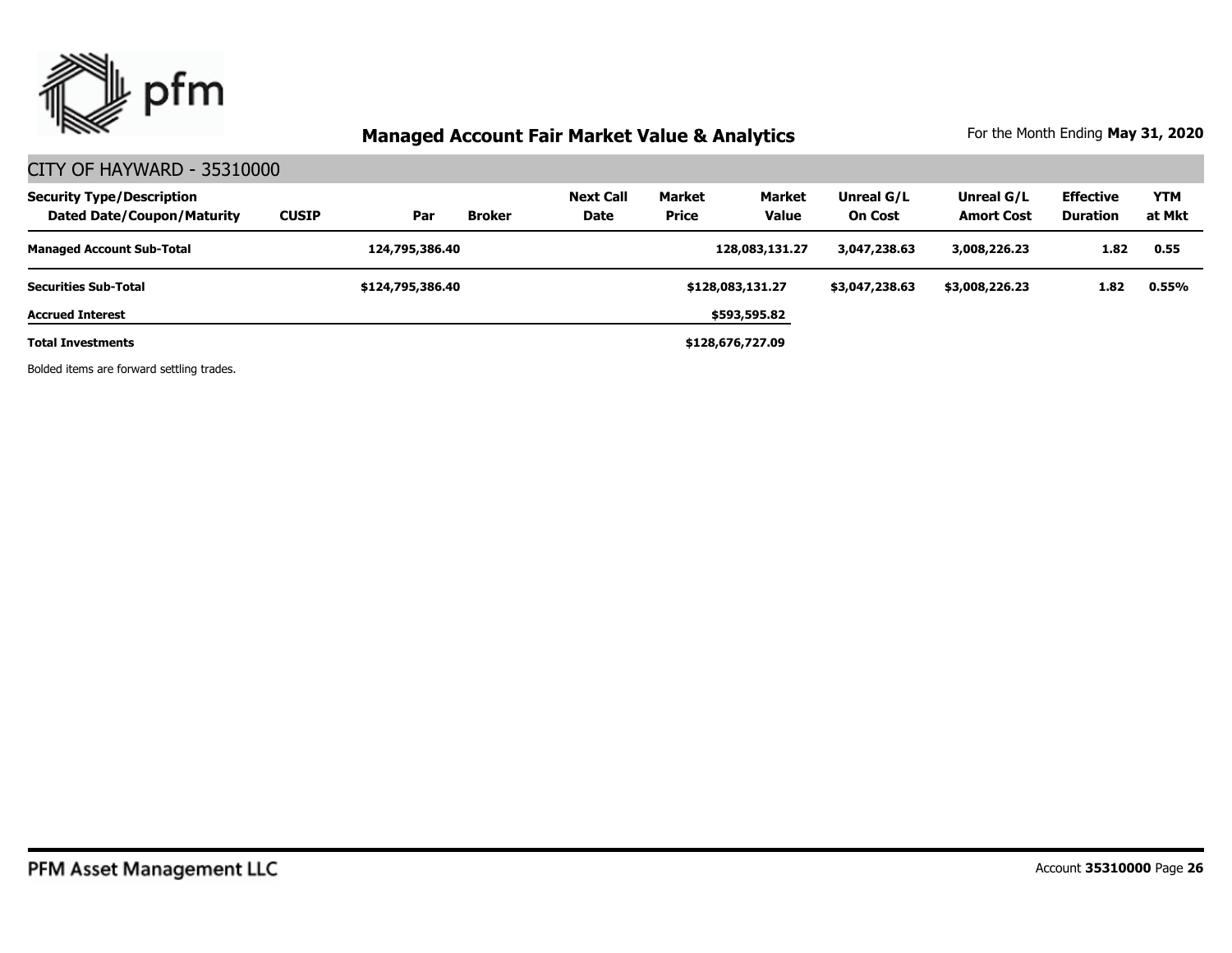

| <b>Transaction Type</b> |                                   |                                                                                       |              |              | <b>Principal</b> | <b>Accrued</b>  |                | <b>Realized G/L</b> | <b>Realized G/L</b> | <b>Sale</b> |
|-------------------------|-----------------------------------|---------------------------------------------------------------------------------------|--------------|--------------|------------------|-----------------|----------------|---------------------|---------------------|-------------|
| <b>Trade</b>            | <b>Settle</b>                     | <b>Security Description</b>                                                           | <b>CUSIP</b> | Par          | <b>Proceeds</b>  | <b>Interest</b> | <b>Total</b>   | Cost                | <b>Amort Cost</b>   | Method      |
| <b>BUY</b>              |                                   |                                                                                       |              |              |                  |                 |                |                     |                     |             |
| 05/01/20                | 05/05/20                          | MD ST T/E GO BONDS<br>DTD 08/30/2017 5.000% 08/01/2024                                | 574193PK8    | 500,000.00   | (583, 925.00)    | (6, 527.78)     | (590, 452.78)  |                     |                     |             |
| 05/05/20                | 05/07/20                          | FREDDIE MAC NOTES<br>DTD 05/07/2020 0.375% 05/05/2023                                 | 3137EAER6    | 2,410,000.00 | (2,408,987.80)   | 0.00            | (2,408,987.80) |                     |                     |             |
| 05/07/20                | 05/11/20                          | CHEVRON CORP CORPORATE NOTES<br>DTD 05/11/2020 1.141% 05/11/2023                      | 166764BV1    | 150,000.00   | (150,000.00)     | 0.00            | (150,000.00)   |                     |                     |             |
| 05/07/20                | 05/11/20                          | COMCAST CORP CORPORATE NOTES<br>DTD 10/05/2018 3.700% 04/15/2024                      | 20030NCR0    | 150,000.00   | (164, 338.50)    | (400.83)        | (164, 739.33)  |                     |                     |             |
| 05/07/20                | 05/14/20                          | CITIGROUP INC CORPORATE NOTES<br>DTD 05/14/2020 1.678% 05/15/2024                     | 172967MR9    | 300,000.00   | (300,000.00)     | 0.00            | (300,000.00)   |                     |                     |             |
| 05/12/20                | 05/14/20                          | EXXON MOBIL CORPORATION<br><b>CORPORATE NOTES</b><br>DTD 04/15/2020 1.571% 04/15/2023 | 30231GBL5    | 150,000.00   | (151, 872.00)    | (189.83)        | (152,061.83)   |                     |                     |             |
| 05/20/20                | 05/22/20                          | <b>FANNIE MAE NOTES</b><br>DTD 05/22/2020 0.250% 05/22/2023                           | 3135G04Q3    | 2,550,000.00 | (2,542,324.50)   | 0.00            | (2,542,324.50) |                     |                     |             |
|                         |                                   | 05/29/20 06/11/20 CT ST TXBL GO BONDS<br>DTD 06/11/2020 2.500%<br>07/01/2022          | 20772KJU4    | 305,000.00   | (310, 130.10)    | 0.00            | (310, 130.10)  |                     |                     |             |
|                         | <b>Transaction Type Sub-Total</b> |                                                                                       |              | 6,515,000.00 | (6,611,577.90)   | (7, 118.44)     | (6,618,696.34) |                     |                     |             |
| <b>INTEREST</b>         |                                   |                                                                                       |              |              |                  |                 |                |                     |                     |             |
| 05/01/20                | 05/25/20                          | FHLMC MULTIFAMILY STRUCTURED P<br>DTD 05/01/2015 2.791% 01/01/2022                    | 3137BHXY8    | 1,250,000.00 | 0.00             | 2,907.29        | 2,907.29       |                     |                     |             |
| 05/01/20                | 05/25/20                          | FHLMC MULTIFAMILY STRUCTURED P<br>DTD 11/01/2015 2.716% 06/01/2022                    | 3137BLUR7    | 600,000.00   | 0.00             | 1,358.00        | 1,358.00       |                     |                     |             |
| 05/01/20                | 05/25/20                          | FHMS K023 A1<br>DTD 12/01/2012 1.583% 04/01/2022                                      | 3137AWQG3    | 0.00         | 0.00             | 1,181.29        | 1,181.29       |                     |                     |             |
| 05/01/20                | 05/25/20                          | FHLMC MULTIFAMILY STRUCTURED P<br>DTD 12/01/2012 2.355% 07/01/2022                    | 3137AVXN2    | 1,797,386.00 | 0.00             | 3,527.37        | 3,527.37       |                     |                     |             |
| 05/01/20                | 05/25/20                          | FHMS KP05 A<br>DTD 12/01/2018 3.203% 07/01/2023                                       | 3137FKK39    | 355,472.45   | 0.00             | 892.49          | 892.49         |                     |                     |             |
| 05/01/20                | 05/25/20                          | <b>FHMS J22F A1</b><br>DTD 11/01/2018 3.454% 05/01/2023                               | 3137FJYA1    | 320,208.01   | 0.00             | 9,273.47        | 9,273.47       |                     |                     |             |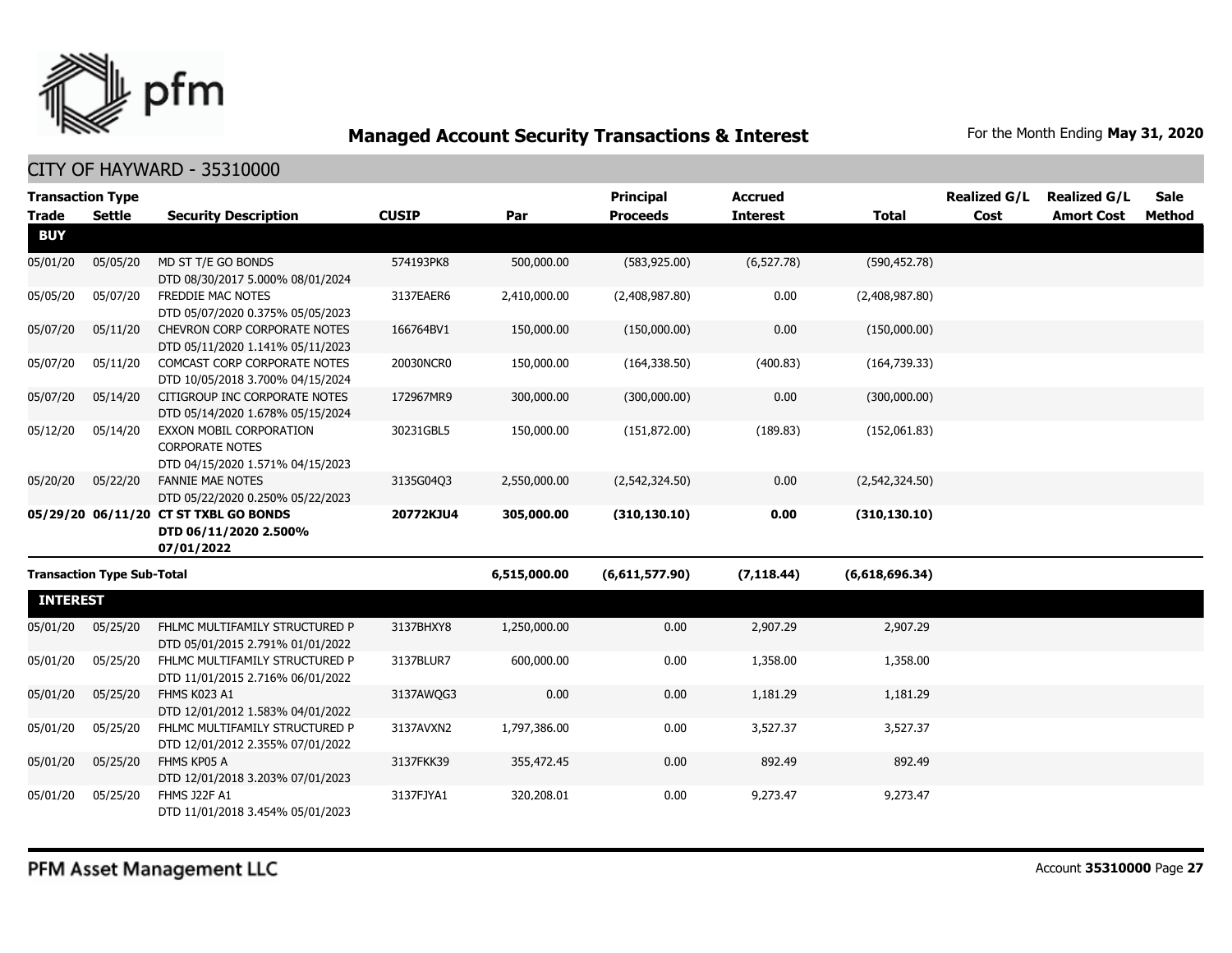

| <b>Transaction Type</b> |               |                                                                                  |              |              | <b>Principal</b> | <b>Accrued</b>  |              | <b>Realized G/L</b> | <b>Realized G/L</b> | Sale   |
|-------------------------|---------------|----------------------------------------------------------------------------------|--------------|--------------|------------------|-----------------|--------------|---------------------|---------------------|--------|
| <b>Trade</b>            | <b>Settle</b> | <b>Security Description</b>                                                      | <b>CUSIP</b> | Par          | <b>Proceeds</b>  | <b>Interest</b> | <b>Total</b> | Cost                | <b>Amort Cost</b>   | Method |
| <b>INTEREST</b>         |               |                                                                                  |              |              |                  |                 |              |                     |                     |        |
| 05/01/20                | 05/25/20      | <b>FHMS K720 A1</b><br>DTD 11/01/2015 2.316% 11/01/2021                          | 3137BLUQ9    | 214,335.21   | 0.00             | 396.51          | 396.51       |                     |                     |        |
| 05/01/20                | 05/25/20      | FHMS K019 A2<br>DTD 08/01/2012 2.272% 03/01/2022                                 | 3137ASNJ9    | 593,436.45   | 0.00             | 1,120.83        | 1,120.83     |                     |                     |        |
| 05/01/20                | 05/25/20      | FNA 2013-M7 A2<br>DTD 05/01/2013 2.280% 12/01/2022                               | 3136AEGO4    | 807,778.87   | 0.00             | 1,970.81        | 1,970.81     |                     |                     |        |
| 05/01/20                | 05/25/20      | FHLMC MULTIFAMILY STRUCTURED P<br>DTD 12/01/2012 2.307% 08/01/2022               | 3137AWQH1    | 1,250,000.00 | 0.00             | 2,403.13        | 2,403.13     |                     |                     |        |
| 05/01/20                | 05/25/20      | FHLMC SERIES K013 A1<br>DTD 05/01/2011 2.902% 08/01/2020                         | 3137AA4V2    | 98,560.65    | 0.00             | 181.04          | 181.04       |                     |                     |        |
| 05/01/20                | 05/25/20      | <b>FANNIEMAE-ACES</b><br>DTD 02/01/2013 2.509% 11/01/2022                        | 3136ACGJ4    | 1,125,376.85 | 0.00             | 2,470.13        | 2,470.13     |                     |                     |        |
| 05/01/20                | 05/25/20      | FHMS KJ27 A1<br>DTD 11/01/2019 2.092% 07/25/2024                                 | 3137FQ3V3    | 495,267.13   | 0.00             | 1,128.51        | 1,128.51     |                     |                     |        |
| 05/01/20                | 05/25/20      | FHMS K714 A2<br>DTD 01/01/2014 3.034% 10/01/2020                                 | 3137B6ZM6    | 747,710.17   | 0.00             | 1,685.78        | 1,685.78     |                     |                     |        |
| 05/01/20                | 05/25/20      | FHMS KJ23 A1<br>DTD 12/01/2018 3.174% 03/01/2022                                 | 3137FKK70    | 263,877.89   | 0.00             | 689.94          | 689.94       |                     |                     |        |
| 05/01/20                | 05/25/20      | FHLMC MULTIFAMILY STRUCTURED P<br>DTD 05/01/2013 2.510% 11/01/2022               | 3137B1BS0    | 1,565,000.00 | 0.00             | 3,273.46        | 3,273.46     |                     |                     |        |
| 05/01/20                | 05/25/20      | FNA 2018-M5 A2<br>DTD 04/01/2018 3.560% 09/01/2021                               | 3136B1XP4    | 526,307.71   | 0.00             | 1,638.98        | 1,638.98     |                     |                     |        |
| 05/05/20                | 05/05/20      | AMERICAN EXPRESS CREDIT CORP<br><b>NOTES</b><br>DTD 11/06/2018 3.700% 11/05/2021 | 025816BY4    | 200,000.00   | 0.00             | 3,700.00        | 3,700.00     |                     |                     |        |
| 05/13/20                | 05/13/20      | <b>IBM CORP</b><br>DTD 05/15/2019 2.850% 05/13/2022                              | 459200JX0    | 300,000.00   | 0.00             | 4,275.00        | 4,275.00     |                     |                     |        |
| 05/15/20                | 05/15/20      | FORD CREDIT AUTO OWNER TRUST<br>DTD 10/23/2018 3.240% 04/15/2023                 | 34532TAD4    | 200,000.00   | 0.00             | 540.00          | 540.00       |                     |                     |        |
| 05/15/20                | 05/15/20      | <b>FORDL 2019-A A3</b><br>DTD 02/25/2019 2.900% 05/15/2022                       | 34532FAD4    | 245,000.00   | 0.00             | 592.08          | 592.08       |                     |                     |        |
| 05/15/20                | 05/15/20      | HDMOT 2020-A A3<br>DTD 01/29/2020 1.870% 10/15/2024                              | 41284UAD6    | 135,000.00   | 0.00             | 210.38          | 210.38       |                     |                     |        |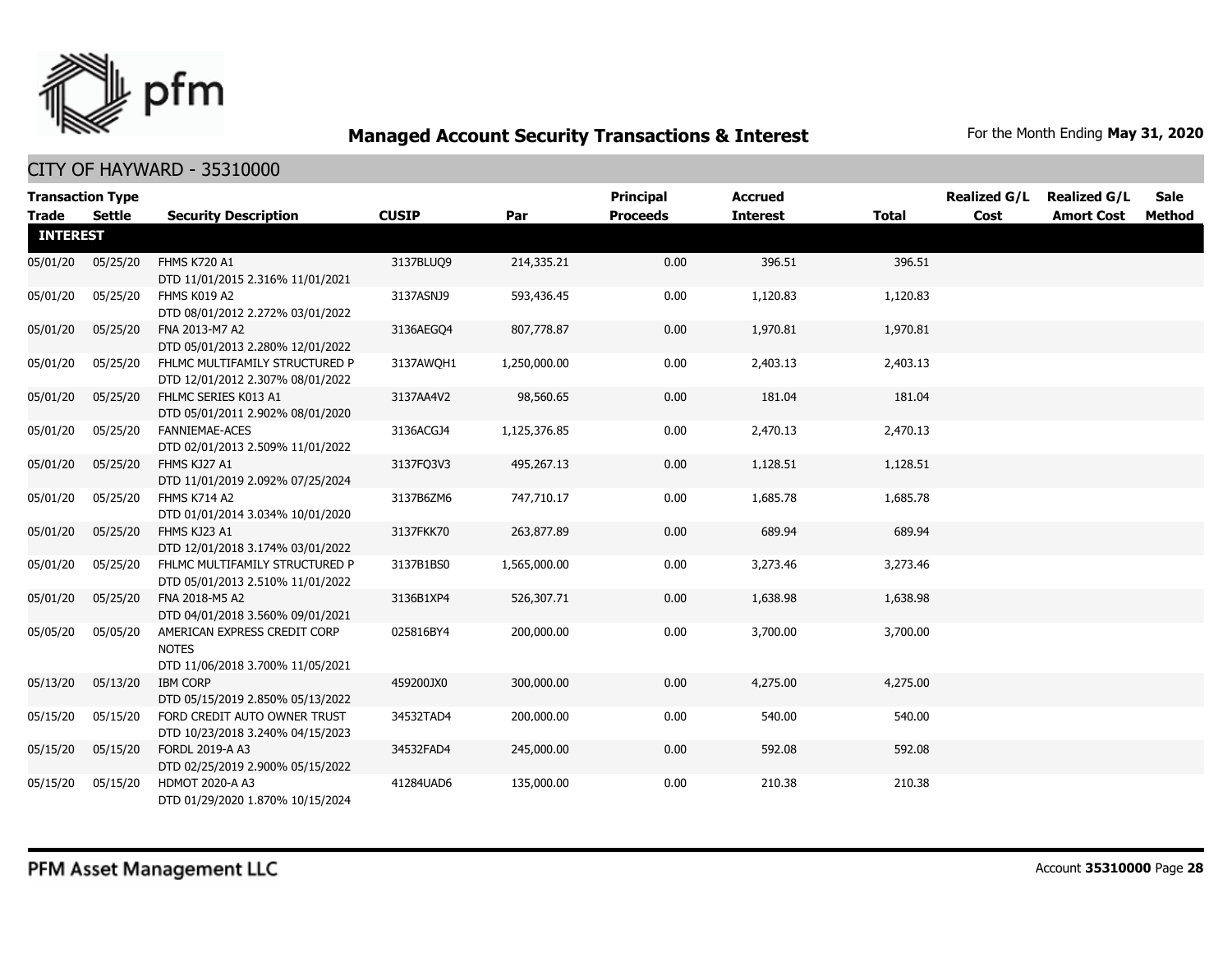

| <b>Transaction Type</b> |          |                                                                                      |              |            | <b>Principal</b> | <b>Accrued</b>  |              | <b>Realized G/L</b> | <b>Realized G/L</b> | <b>Sale</b> |
|-------------------------|----------|--------------------------------------------------------------------------------------|--------------|------------|------------------|-----------------|--------------|---------------------|---------------------|-------------|
| <b>Trade</b>            | Settle   | <b>Security Description</b>                                                          | <b>CUSIP</b> | Par        | <b>Proceeds</b>  | <b>Interest</b> | <b>Total</b> | Cost                | <b>Amort Cost</b>   | Method      |
| <b>INTEREST</b>         |          |                                                                                      |              |            |                  |                 |              |                     |                     |             |
| 05/15/20                | 05/15/20 | COMET 2019-A2 A2<br>DTD 09/05/2019 1.720% 08/15/2024                                 | 14041NFU0    | 600,000.00 | 0.00             | 860.00          | 860.00       |                     |                     |             |
| 05/15/20                | 05/15/20 | LOUISIANA ST - B - REF MUNICIPAL<br><b>BONDS</b><br>DTD 03/11/2020 5.000% 11/15/2021 | 546417DK9    | 600,000.00 | 0.00             | 5,333.33        | 5,333.33     |                     |                     |             |
| 05/15/20                | 05/15/20 | NAROT 2018-C A3<br>DTD 12/12/2018 3.220% 06/15/2023                                  | 65478NAD7    | 200,000.00 | 0.00             | 536.67          | 536.67       |                     |                     |             |
| 05/15/20                | 05/15/20 | OR ST DEPT OF TRANS TXBL REV<br><b>BONDS</b><br>DTD 11/20/2019 1.855% 11/15/2022     | 68607DTT2    | 600,000.00 | 0.00             | 5,410.42        | 5,410.42     |                     |                     |             |
| 05/15/20                | 05/15/20 | COPAR 2019-1 A3<br>DTD 05/30/2019 2.510% 11/15/2023                                  | 14042WAC4    | 175,000.00 | 0.00             | 366.04          | 366.04       |                     |                     |             |
| 05/15/20                | 05/15/20 | FORDL 2018-B A3<br>DTD 09/21/2018 3.190% 12/15/2021                                  | 34531LAD2    | 230,000.00 | 0.00             | 604.83          | 604.83       |                     |                     |             |
| 05/15/20                | 05/15/20 | FIFTH THIRD AUTO TRUST<br>DTD 05/08/2019 2.640% 12/15/2023                           | 31680YAD9    | 215,000.00 | 0.00             | 473.00          | 473.00       |                     |                     |             |
| 05/15/20                | 05/15/20 | CARMX 2020-1 A3<br>DTD 01/22/2020 1.890% 12/16/2024                                  | 14315XAC2    | 345,000.00 | 0.00             | 543.38          | 543.38       |                     |                     |             |
| 05/15/20                | 05/15/20 | CARMAX AUTO OWNER TRUST<br>DTD 10/24/2018 3.360% 09/15/2023                          | 14315EAC4    | 225,000.00 | 0.00             | 630.00          | 630.00       |                     |                     |             |
| 05/15/20                | 05/15/20 | NISSAN AUTO LEASE TRUST<br>DTD 10/24/2018 3.250% 09/15/2021                          | 65478BAD3    | 225,000.00 | 0.00             | 609.38          | 609.38       |                     |                     |             |
| 05/15/20                | 05/15/20 | HYUNDAI AUTO RECEIVABLES TRUST<br>DTD 04/10/2019 2.660% 06/15/2023                   | 44932NAD2    | 250,000.00 | 0.00             | 554.17          | 554.17       |                     |                     |             |
| 05/15/20                | 05/15/20 | UNIV OF CAL TXBL REV BONDS<br>DTD 06/05/2018 3.029% 05/15/2021                       | 91412HBH5    | 455,000.00 | 0.00             | 6,890.98        | 6,890.98     |                     |                     |             |
| 05/15/20                | 05/15/20 | <b>HDMOT 2019-A A3</b><br>DTD 06/26/2019 2.340% 02/15/2024                           | 41284WAC4    | 300,000.00 | 0.00             | 585.00          | 585.00       |                     |                     |             |
| 05/15/20                | 05/15/20 | HART 2018-B A3<br>DTD 12/12/2018 3.200% 12/15/2022                                   | 44933AAC1    | 150,000.00 | 0.00             | 400.00          | 400.00       |                     |                     |             |
| 05/15/20                | 05/15/20 | CARMAX AUTO OWNER TRUST<br>DTD 07/25/2018 3.130% 06/15/2023                          | 14313FAD1    | 285,000.00 | 0.00             | 743.38          | 743.38       |                     |                     |             |
| 05/15/20                | 05/15/20 | ALLY ABS 2017-1 A3<br>DTD 01/31/2017 1.700% 06/15/2021                               | 02007PAC7    | 12,022.44  | 0.00             | 3.65            | 3.65         |                     |                     |             |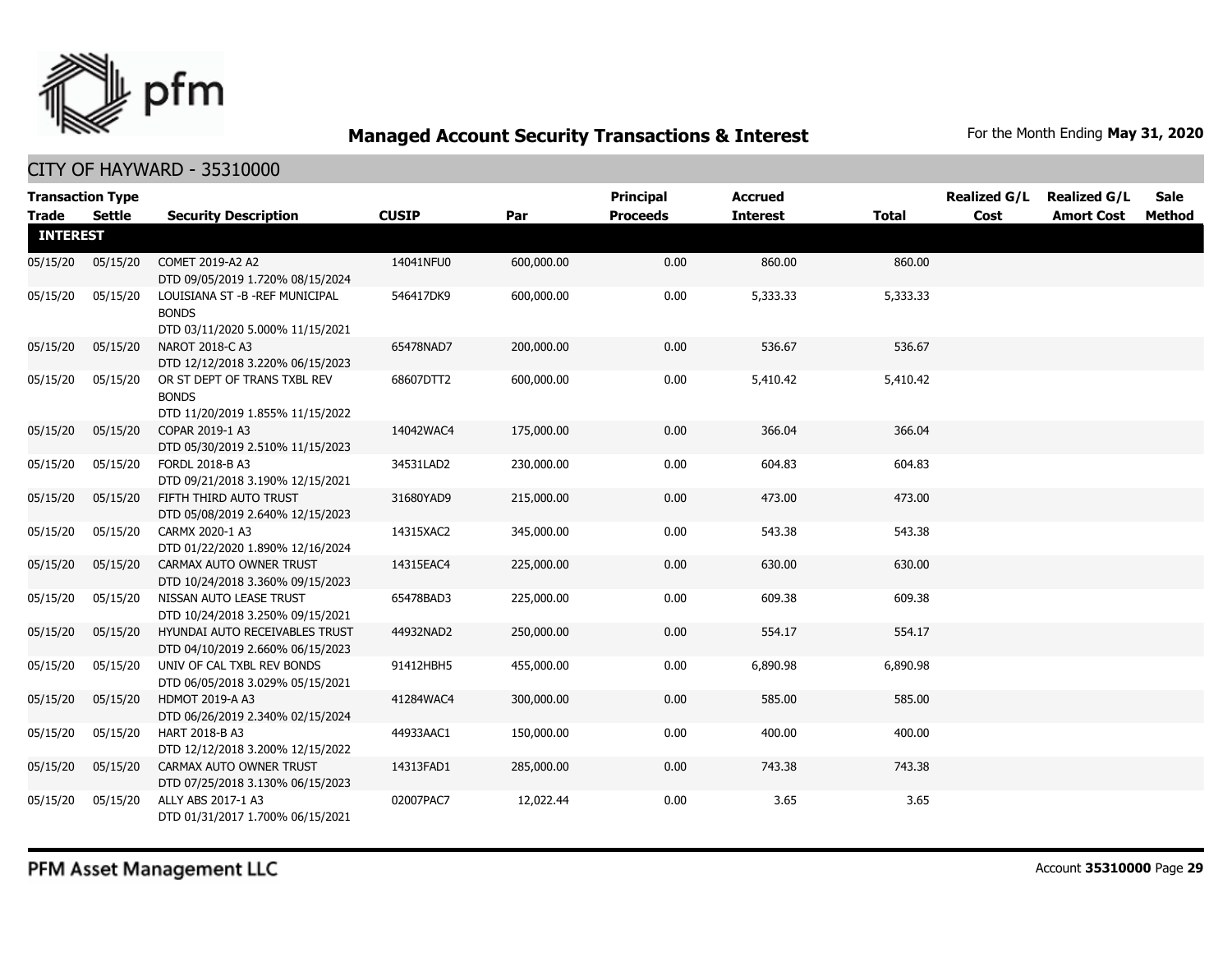

| <b>Trade</b>    | <b>Transaction Type</b><br><b>Settle</b> | <b>Security Description</b>                                                           | <b>CUSIP</b> | Par           | <b>Principal</b><br><b>Proceeds</b> | <b>Accrued</b><br><b>Interest</b> | <b>Total</b> | <b>Realized G/L</b><br>Cost | <b>Realized G/L</b><br><b>Amort Cost</b> | <b>Sale</b><br><b>Method</b> |
|-----------------|------------------------------------------|---------------------------------------------------------------------------------------|--------------|---------------|-------------------------------------|-----------------------------------|--------------|-----------------------------|------------------------------------------|------------------------------|
| <b>INTEREST</b> |                                          |                                                                                       |              |               |                                     |                                   |              |                             |                                          |                              |
| 05/16/20        | 05/16/20                                 | GMCAR 2019-2 A3<br>DTD 04/17/2019 2.650% 02/16/2024                                   | 36257FAD2    | 345,000.00    | 0.00                                | 761.88                            | 761.88       |                             |                                          |                              |
| 05/16/20        | 05/16/20                                 | UNITED PARCEL SERVICE (CALLABLE)<br><b>NOTES</b><br>DTD 05/16/2017 2.350% 05/16/2022  | 911312BC9    | 300,000.00    | 0.00                                | 3,525.00                          | 3,525.00     |                             |                                          |                              |
| 05/18/20        | 05/18/20                                 | HAROT 2019-1 A3<br>DTD 02/27/2019 2.830% 03/20/2023                                   | 43814WAC9    | 170,000.00    | 0.00                                | 400.92                            | 400.92       |                             |                                          |                              |
| 05/19/20        | 05/19/20                                 | MORGAN STANLEY CORP NOTES<br>DTD 05/19/2017 2.750% 05/19/2022                         | 61744YAH1    | 300,000.00    | 0.00                                | 4,125.00                          | 4,125.00     |                             |                                          |                              |
| 05/20/20        | 05/20/20                                 | GMALT 2019-1 A3<br>DTD 02/21/2019 2.980% 12/20/2021                                   | 36256UAD0    | 200,000.00    | 0.00                                | 496.67                            | 496.67       |                             |                                          |                              |
| 05/20/20        | 05/20/20                                 | VZOT 2020-A A1A<br>DTD 01/29/2020 1.850% 07/22/2024                                   | 92348TAA2    | 150,000.00    | 0.00                                | 231.25                            | 231.25       |                             |                                          |                              |
| 05/20/20        | 05/20/20                                 | BMWLT 2018-1 A3<br>DTD 10/17/2018 3.260% 07/20/2021                                   | 05586CAC8    | 125,000.00    | 0.00                                | 339.58                            | 339.58       |                             |                                          |                              |
| 05/20/20        | 05/20/20                                 | <b>VWALT 2019-A A3</b><br>DTD 10/04/2019 1.990% 11/21/2022                            | 92867XAD8    | 300,000.00    | 0.00                                | 497.50                            | 497.50       |                             |                                          |                              |
| 05/20/20        | 05/20/20                                 | GMALT 2018-3 A3<br>DTD 09/26/2018 3.180% 06/20/2021                                   | 36256GAD1    | 149,556.55    | 0.00                                | 302.19                            | 302.19       |                             |                                          |                              |
| 05/21/20        | 05/21/20                                 | CHARLES SCHWAB CORP NOTES<br>DTD 05/22/2018 3.250% 05/21/2021                         | 808513AW5    | 235,000.00    | 0.00                                | 3,818.75                          | 3,818.75     |                             |                                          |                              |
| 05/24/20        | 05/24/20                                 | INTER-AMERICAN DEVEL BK<br><b>CORPORATE NOTES</b><br>DTD 04/24/2020 0.500% 05/24/2023 | 4581X0DM7    | 1,285,000.00  | 0.00                                | 535.42                            | 535.42       |                             |                                          |                              |
|                 | <b>Transaction Type Sub-Total</b>        |                                                                                       |              | 21,517,296.38 | 0.00                                | 84,994.88                         | 84,994.88    |                             |                                          |                              |
| <b>MATURITY</b> |                                          |                                                                                       |              |               |                                     |                                   |              |                             |                                          |                              |
| 05/15/20        | 05/15/20                                 | UNIV OF CAL TXBL REV BOND<br>DTD 05/18/2017 1.900% 05/15/2020                         | 91412GS89    | 625,000.00    | 625,000.00                          | 5,937.50                          | 630,937.50   | 0.00                        | 0.00                                     |                              |
|                 | <b>Transaction Type Sub-Total</b>        |                                                                                       |              | 625,000.00    | 625,000.00                          | 5,937.50                          | 630,937.50   | 0.00                        | 0.00                                     |                              |
| <b>PAYDOWNS</b> |                                          |                                                                                       |              |               |                                     |                                   |              |                             |                                          |                              |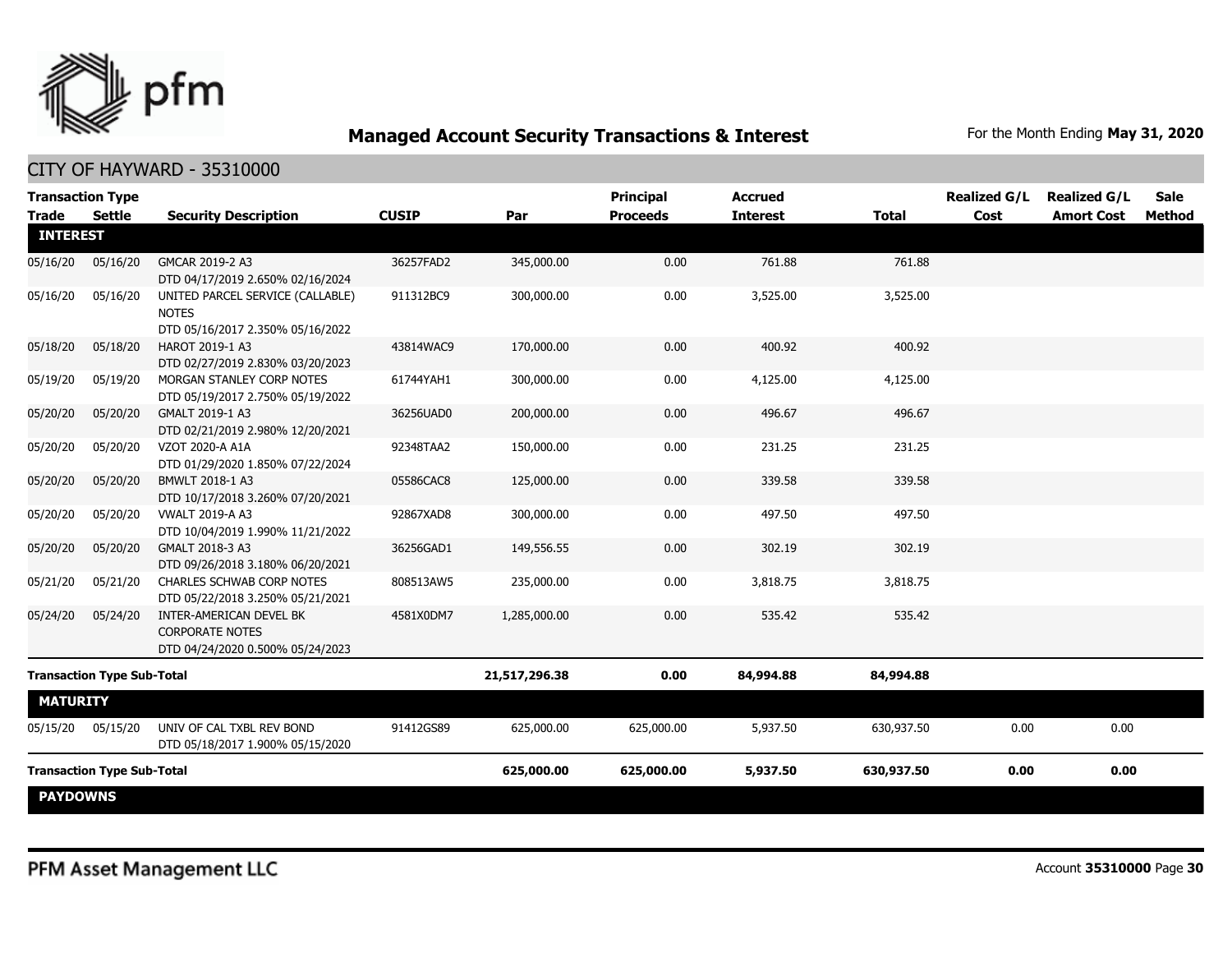

| <b>Transaction Type</b><br><b>Trade</b> | Settle   |                                                             | <b>CUSIP</b> | Par        | <b>Principal</b><br><b>Proceeds</b> | <b>Accrued</b><br><b>Interest</b> | <b>Total</b> | <b>Realized G/L</b><br>Cost | <b>Realized G/L</b> | Sale<br>Method |
|-----------------------------------------|----------|-------------------------------------------------------------|--------------|------------|-------------------------------------|-----------------------------------|--------------|-----------------------------|---------------------|----------------|
| <b>PAYDOWNS</b>                         |          | <b>Security Description</b>                                 |              |            |                                     |                                   |              |                             | <b>Amort Cost</b>   |                |
| 05/01/20                                | 05/25/20 | <b>FHMS K720 A1</b><br>DTD 11/01/2015 2.316% 11/01/2021     | 3137BLUQ9    | 9,458.76   | 9,458.76                            | 0.00                              | 9,458.76     | (25.86)                     | 0.00                |                |
| 05/01/20                                | 05/25/20 | FHMS KJ23 A1<br>DTD 12/01/2018 3.174% 03/01/2022            | 3137FKK70    | 3,467.57   | 3,467.57                            | 0.00                              | 3,467.57     | 0.03                        | 0.00                |                |
| 05/01/20                                | 05/25/20 | FHLMC SERIES K013 A1<br>DTD 05/01/2011 2.902% 08/01/2020    | 3137AA4V2    | 25,376.28  | 25,376.28                           | 0.00                              | 25,376.28    | (482.75)                    | 0.00                |                |
| 05/01/20                                | 05/25/20 | FHMS KJ27 A1<br>DTD 11/01/2019 2.092% 07/25/2024            | 3137FQ3V3    | 11,414.51  | 11,414.51                           | 0.00                              | 11,414.51    | 0.27                        | 0.00                |                |
| 05/01/20                                | 05/25/20 | FHMS J22F A1<br>DTD 11/01/2018 3.454% 05/01/2023            | 3137FJYA1    | 103,347.81 | 103,347.81                          | 0.00                              | 103,347.81   | 2.79                        | 0.00                |                |
| 05/01/20                                | 05/25/20 | FNA 2013-M7 A2<br>DTD 05/01/2013 2.280% 12/01/2022          | 3136AEGO4    | 16,979.26  | 16,979.26                           | 0.00                              | 16,979.26    | (105.79)                    | 0.00                |                |
| 05/01/20                                | 05/25/20 | FNA 2018-M5 A2<br>DTD 04/01/2018 3.560% 09/01/2021          | 3136B1XP4    | 41,978.60  | 41,978.60                           | 0.00                              | 41,978.60    | (835.00)                    | 0.00                |                |
| 05/01/20                                | 05/25/20 | <b>FANNIEMAE-ACES</b><br>DTD 02/01/2013 2.509% 11/01/2022   | 3136ACGJ4    | 19,960.84  | 19,960.84                           | 0.00                              | 19,960.84    | (246.39)                    | 0.00                |                |
| 05/01/20                                | 05/25/20 | FHMS K019 A2<br>DTD 08/01/2012 2.272% 03/01/2022            | 3137ASNJ9    | 1,538.94   | 1,538.94                            | 0.00                              | 1,538.94     | 11.36                       | 0.00                |                |
| 05/01/20                                | 05/25/20 | FNA 2013-M7 A2<br>DTD 05/01/2013 2.280% 12/01/2022          | 3136AEGO4    | 22,493.88  | 22,493.88                           | 0.00                              | 22,493.88    | (294.70)                    | 0.00                |                |
| 05/01/20                                | 05/25/20 | FHMS K023 A1<br>DTD 12/01/2012 1.583% 04/01/2022            | 3137AWQG3    | 11,189.45  | 11,189.45                           | 0.00                              | 11,189.45    | 282.79                      | 0.00                |                |
| 05/01/20                                | 05/25/20 | FHMS K023 A1<br>DTD 12/01/2012 1.583% 04/01/2022            | 3137AWQG3    | 23,000.54  | 23,000.54                           | 0.00                              | 23,000.54    | 503.14                      | 0.00                |                |
| 05/01/20                                | 05/25/20 | FHMS K714 A2<br>DTD 01/01/2014 3.034% 10/01/2020            | 3137B6ZM6    | 119,792.66 | 119,792.66                          | 0.00                              | 119,792.66   | (3,327.06)                  | 0.00                |                |
| 05/01/20                                | 05/25/20 | FHMS K023 A1<br>DTD 12/01/2012 1.583% 04/01/2022            | 3137AWQG3    | 2,548.71   | 2,548.71                            | 0.00                              | 2,548.71     | 55.36                       | 0.00                |                |
| 05/01/20                                | 05/25/20 | FHMS KP05 A<br>DTD 12/01/2018 3.203% 07/01/2023             | 3137FKK39    | 622.38     | 622.38                              | 0.00                              | 622.38       | 0.00                        | 0.00                |                |
| 05/15/20                                | 05/15/20 | NISSAN AUTO LEASE TRUST<br>DTD 10/24/2018 3.250% 09/15/2021 | 65478BAD3    | 339.36     | 339.36                              | 0.00                              | 339.36       | 0.03                        | 0.00                |                |
| 05/15/20                                | 05/15/20 | FORDL 2018-B A3<br>DTD 09/21/2018 3.190% 12/15/2021         | 34531LAD2    | 11,537.34  | 11,537.34                           | 0.00                              | 11,537.34    | 0.97                        | 0.00                |                |